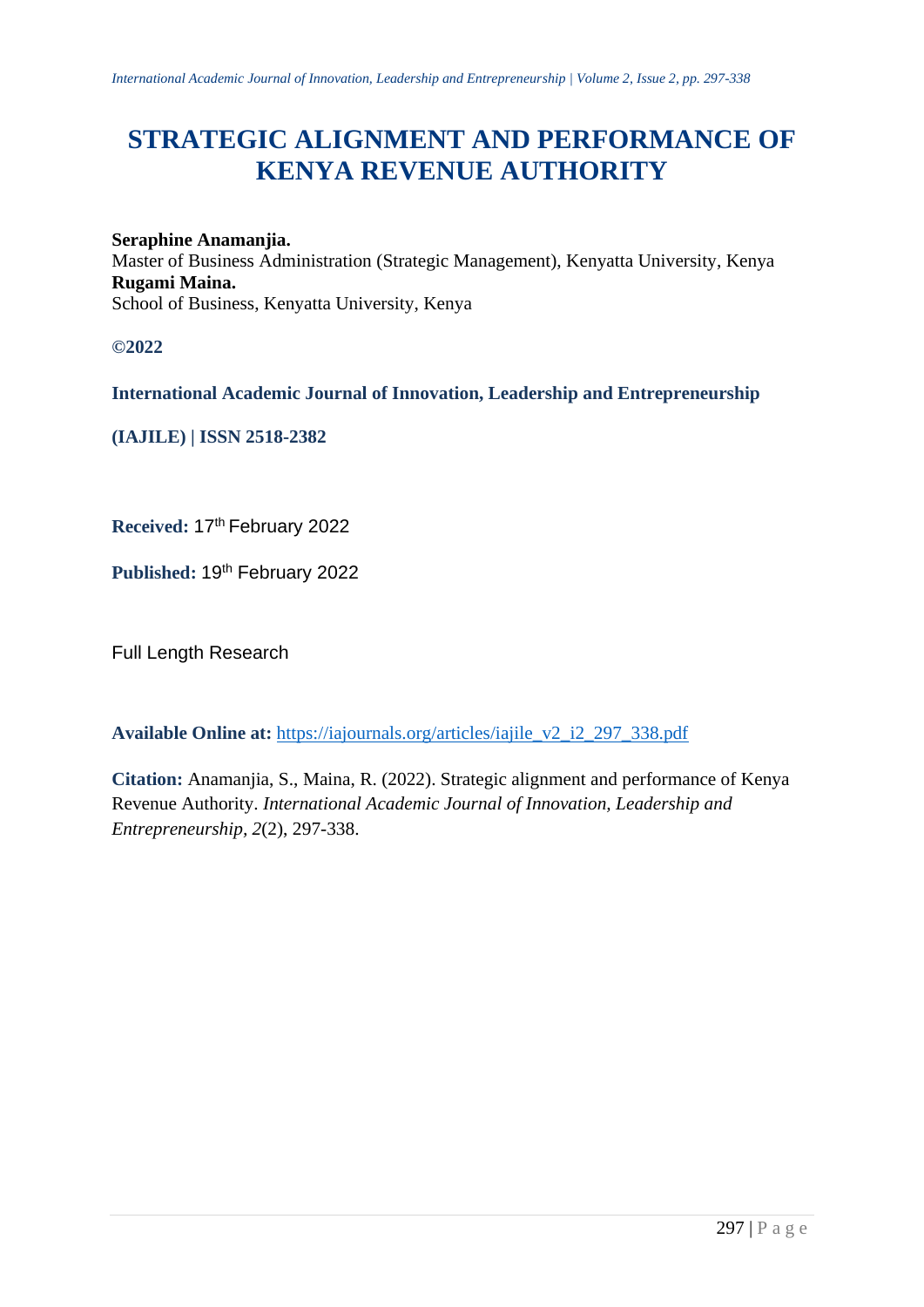# **ABSTRACT**

Organizational performance is a key dimension that managers direct their attention to achieve due to its effect on the firms short and long term sustainability. However, the performance of an organization is affected by the dynamic nature of the business environment that firm operates in. Consequently, it is important that an organization comes up with appropriate strategies that make the firm operations to be aligned with the prevailing market conditions. The objectives of the study were to assess the influence of strategic alignment on the performance of Kenya Revenue Authority with the response variables investigated being structural, cultural, resource and business environment alignment. The research sought to determine the effect of strategic alignment on the performance of Kenya Revenue Authority. The specific objectives of the study were to determine the effect of structural alignment, cultural alignment, resource alignment and business environment alignment on the performance of Kenya Revenue Authority. The study was anchored by institutional theory, resource – advantage theory and dynamic capability theory. This study employed a descriptive research design. The unit of analysis was the Kenya Revenue Authority while the population of the study were all the employees in Job groups 3 -10. The group of employees was drawn from all the cadres namely; policy makers, senior management and technical staff. In ensuring all the cases representativeness sample is achieved, respondents sampling according to their department was done using stratified sampling method. Respondent selection was done using simple random sampling. Quantitative data was analyzed using descriptive statistics such as mean and standard deviation. Qualitative data obtained from the open ended questions was analyzed thematically in line with

study objectives and presented in narrative form. Inferential statistics made use of multiple regression analysis because there is more than one explanatory variable involved in this study. The study established that structural alignment, cultural alignment, resource alignment and business environment alignment had a positive and significant effect on the performance of Kenya Revenue Authority. The study concluded that structural alignment leads to decision making thus enhancing collection of feedback regarding operations in the organization thus enhancing handling of various activities. Cultural alignment has also enabled the entire KRA workforce to have shared values that help in the strategic decision making. Resource alignment as a dimension of strategic alignment is equally important in enhancing organizational performance and that business environment alignment, the organizations innovation process is developed in line with the prevailing business environment. The study recommended that KRA organization structure should be flexible enough to adjust to the market demands quickly. In addition, the KRA organization structure should be aligned to bridge communication gap between business units and IT department. The organization should show employees that they are critical of their involvement. Invite employees to share their thoughts during discussions about the culture of the organization as well as during daily operations. Human resource is a key resource in any organization. As such, the motivation of the employees in an organization is essential in improving productivity hence better organizational performance. Organization should identify the persons to be involved in the environmental scanning. Create a competent team of employees and assign them relevant responsibilities.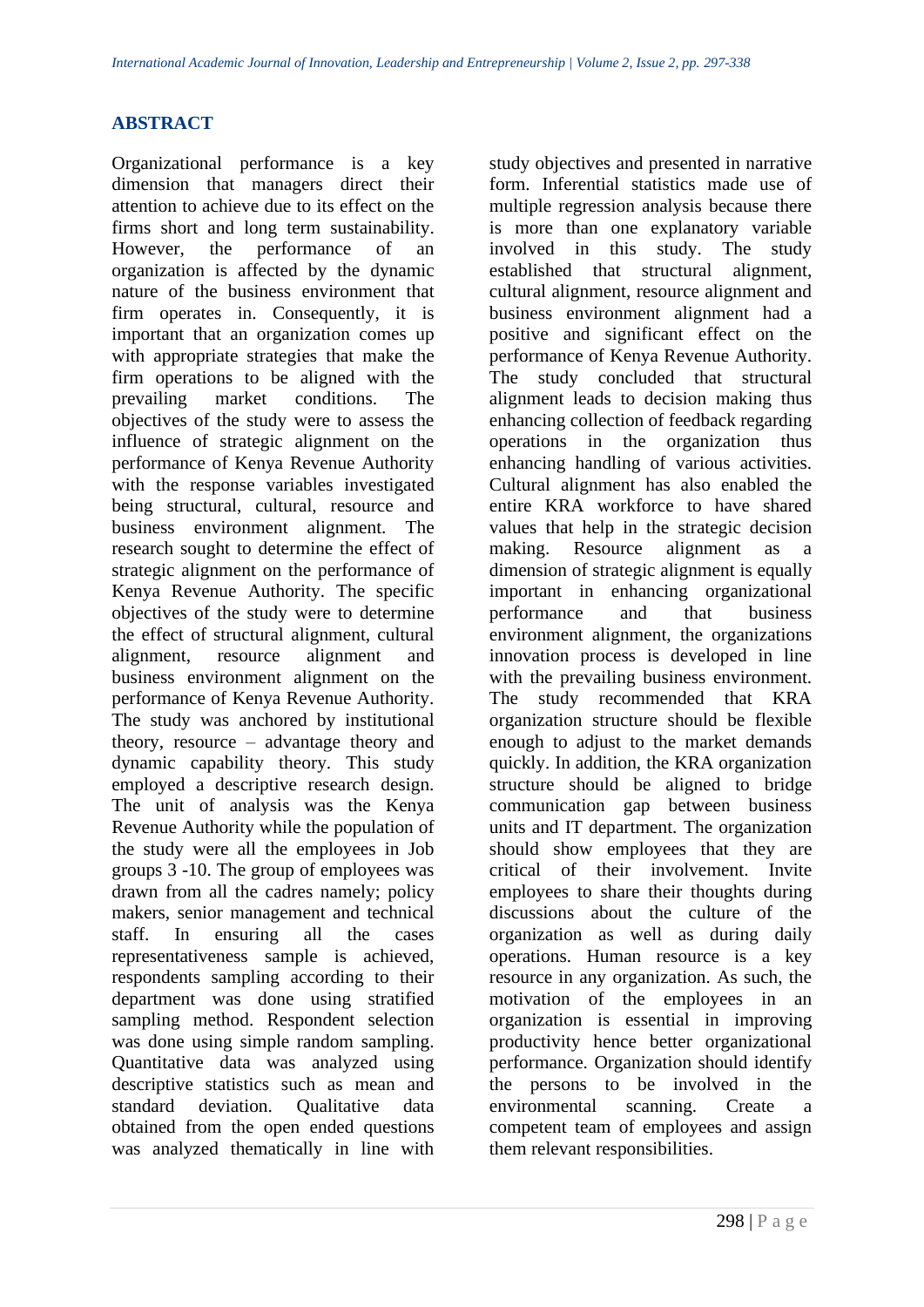# **INTRODUCTION**

# **Background of the Study**

The current business environment that firms face is characterized by several unique and operational features that might independently or jointly encompass dynamism, complexity, and hostility which affects the outcomes of a firm. As a result, Bryson (2018) opine that managers of firms in decision units of dynamic complex environments often experience the greatest amount of uncertainty in decision making and as a result will need to come up with feasible strategies to guide the organization to the realization of its objectives. White, Parfitt, Lee & Mason-Jones, (2016) reinforce that the perceived uncertainties in the operating environment varies to both public and private organisations, which then determine the nature of their strategic posturing, such as defensiveness, proactiveness, or risk-taking through their business or information technology strategies and structure. One of the strategic decisions that firms have adopted in the face of uncertain operating environment, is the need to align its resources within the organization as well as external opportunities that present itself to the firm. Wu, Straub, & Liang (2015) acknowledge the widely shared premise that is anchored on the contingency perspective that the fit or alignment of an organization's strategy with its context is crucial to organizational performance. It is argued that the ability to match or align organizational resources with environmental opportunities and threats is expected to influence performance of an organization.

The importance of aligning an organization IT strategy with business strategy has become an important goal to business managers in developed world has attracted increased attention as exposed by Ilmudeen, Bao and Alharbi (2019. However, the different dimensions that strategic alignment takes have introduced complexities among managers in the quest to achieve it. Further, the combination of different organization functions that range from infrastructure processes, the need for collaboration among business strategies and external partners, has increased the uncertainties in the implementation of strategic alignment in organizations. Despite this, Lee, Kim, Paulson and Park (2008) aver that the alignment between organization strategies and IT brings about improved strategic direction from the strategic dimensions of alignment and flexibility resulting from the social aspects of ITstrategy alignment.

The multiplicity of different practices in an organization and how they need to work concurrently for optimal outcome, according to El-Masri, Orozco, Tarhini and Tarhini (2015) and that there are no one-size fits all alignment strategy for all the organizations, but rather different skills are fused together to achieve improved performance. The strategic alignment should entail good communication with a view to understanding business from the IT perspective and sharing of knowledge that is repository in an organization, need to be supported by the values that have been implemented in an entity as well as the structures developed (Galliers, 2011).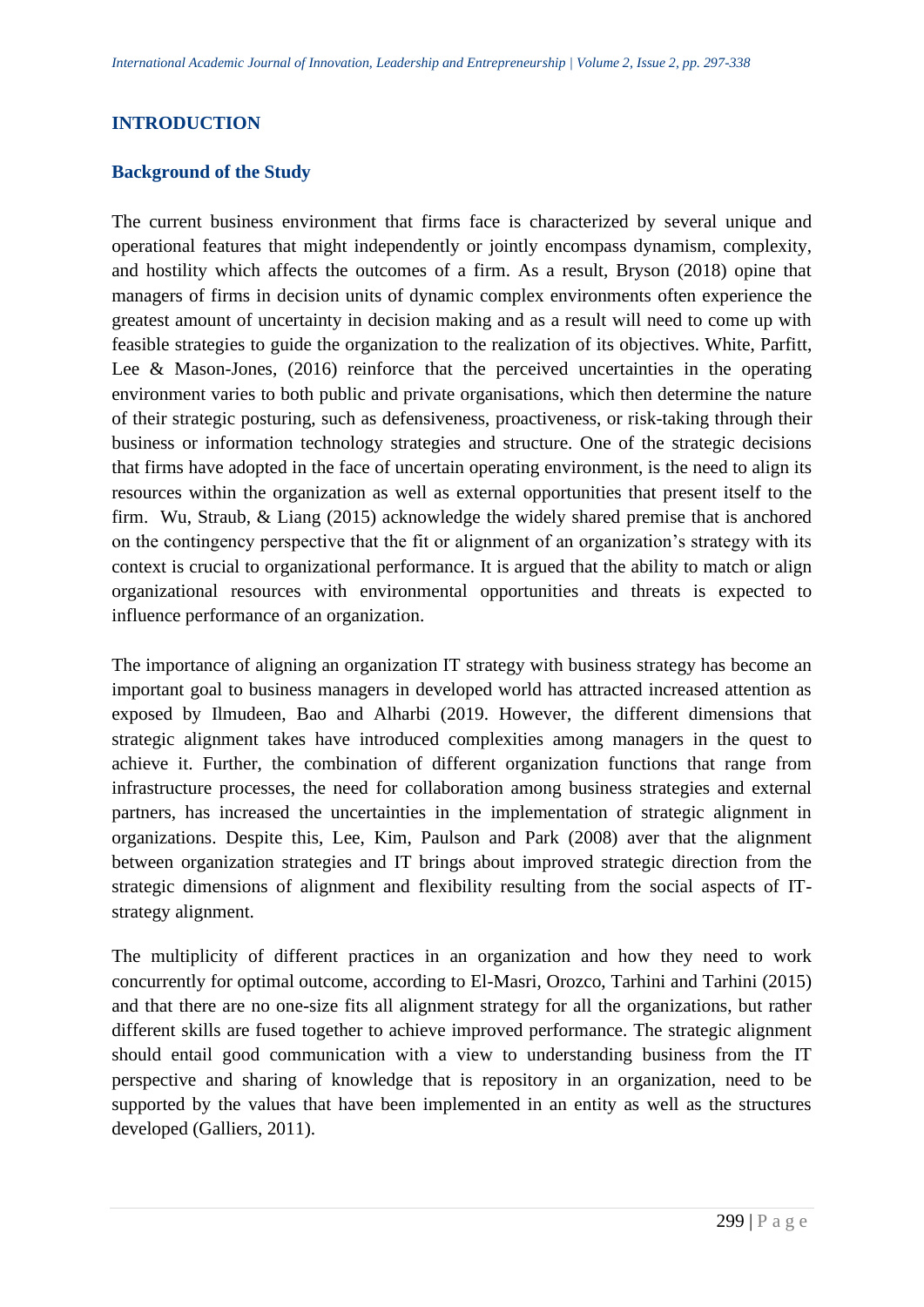Ravasi and Phillips (2011) claim that if an organizations strategic alignment is lower, decision makers will tend to focus on less effective strategic priorities given a specific organizational environment; but if strategic alignment is higher, they focus on more effective strategic priorities that is expected to influence the firm performance. Rastogi (2000) indicates that organizational strategic alignment will involve changing people's perception and behaviour, changing bureaucratic culture and organizational structure; encouraging and rewarding collaboration and team learning in a sustained manner.

In Australia, Biggs, Brough and Barbour (2018) observe that strategic alignment relates to employees of an Australian state police service line of sight between their specific job tasks and the strategic priorities of the organization. Specifically, it encompasses an employee's awareness of the organization's strategic priorities, perceived importance of those priorities, and understanding of how their daily job tasks and roles directly contribute to the organization's capacity to achieve its priorities. In particular, strategic alignment could, for example, be enhanced through staff training programs, leadership development programs aiming to enhance transformational leadership styles, and performance feedback. This is especially important in organizations that have little capacity to manipulate other resources such as job control.

Chan, Sabherwal and Thatcher (2016) observe that the Nigerian public sector is able to create sustainable competitive advantages through external alignment with business environment and internal alignment with resources and infrastructure. Similarly, Kuyea and Sulaimon (2019) observe that strategic alignment is important for the Nigerian public sector in formulating strategies as well as in their implementation since implementation is fostered by aligning and adjusting key systems, processes, and decisions within the firm. Therefore, alignment requires a shared understanding of organizational goals and objectives by managers at various levels and within various units of the organizational hierarchy.

Manyasi (2017) observe that Kenya Revenue Authority (KRA) has developed strategies that are designed to enhance performance through the four perspectives of the Balanced Score Card and therefore, Kenya Revenue Authority management can clearly identify organizational goals during a strategic alignment initiative thereby achieving organizational performance. Over the last decade, the Kenya Revenue Authority has undertaken several restricting and operational alignment measures, supported through legal backing to try and increase its efficiency. According to the Annual report (2017) KRA reports that it has invested close to Ksh 15.6 Billion towards upgrading its IT system with an aim of increasing its revenue base and brings more clients to the tax bracket. Further, the investment in IT was aimed at improving productivity and quality of services. Similarly, the organization has undertaken various restructuring initiatives by dividing its operations into several operational divisions. It is against this strategic alignment moves by the organization that it becomes imperative that a study is undertaken to try and establish whether the strategic alignment moves have resulted in improved organizational performance.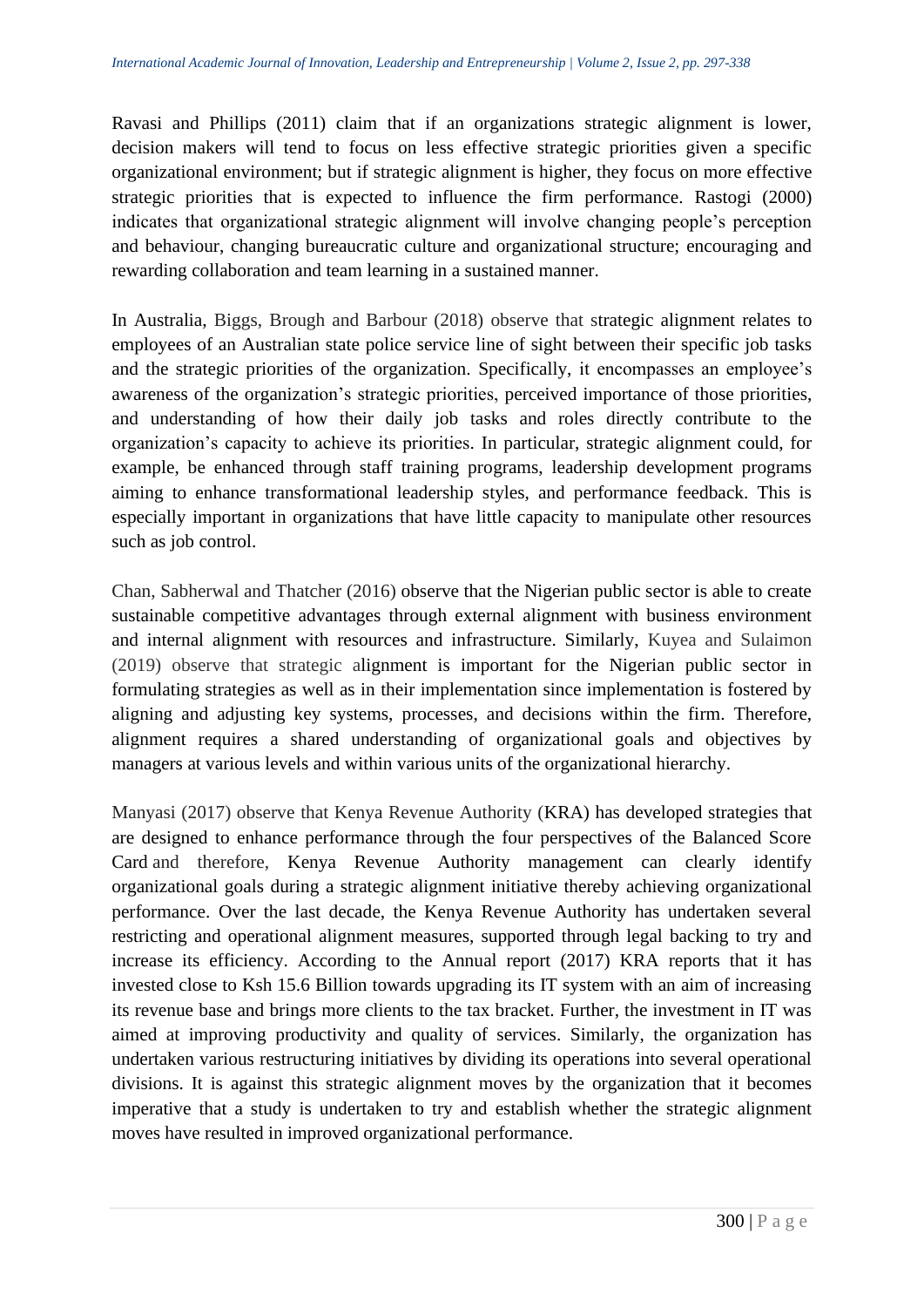#### **Firm Performance**

Different definitions have been advanced to describe the term firm performance due to the difference of organizational goals. Moullin (2007) assert that firm performance is a means through which a firm provides value to its stakeholders and therefore is an indication of how well the managers succeed in utilizing firm resources. According to Koontz and Donnell (2010) organizational performance refers to the capacity that a firm has in order to realize such mundane objectives as high profit, increased market share, new product development, good financial results, and achieving long-term sustainability. Hence it is a measure of actions of the business firm in terms of achieving firm aims and objectives. Business firms achieve objectives if they are carrying out activities that satisfy the needs of the owners, customers and other stakeholders. Similarly, business firms attain firm objectives, if they perform in an efficient and effective way than competitors.

This study will adopt the definition of firm performance advanced by Lahiri, and Narayanan (2013), who opine that organizational performance is a factor that determines the progress and success of a firm towards achieving its strategic objective and establishes weakness and strength arising from firm operational activities and decides on how future projects are to be undertaken. Different ways are used to measure a firm's performance or success. According to Carton (2004), successful performance of an organisation can be assessed based on what value creation it has for stakeholders. On the basis of financial performance, it is evaluated on the basis of how it has changed the financial state of an organisation. Prior studies have used different measurements of performance.

Lumpkin and Dess (2001) applied sales development, profitability, market share and total performance to gauge on firms' level of performance. Mensah (2013) utilized three approaches, stock turnover, profit, and consumer satisfaction to gauge the relationship between performance of a firm and strategic orientation. Calantone *et al.* (2002) utilized four performance measurements, to be specific: market share, customer satisfaction and return on capital, and general gainfulness to quantify learning orientation and organizational performance.

Effiok, Ojong, and Usang (2012) contended for the utilization of four measurements of performance, in particular; retention of customers, success of a new item/product, established growth in sales and degree of profitability to quantify performance and market orientation of a firm. In the present research, the balance score card performance perspective measures will be used to evaluate increased performance at the Kenya Revenue Authority. It is a strategic performance measurement model developed by Robert Kaplan and David Norton (1992) and its main objective is to translate an organization mission and vision into actual operational actions (Kaplan and Norton, 2005). The perspective measures are namely, financial, internal processes, customer focus and, learning and growth.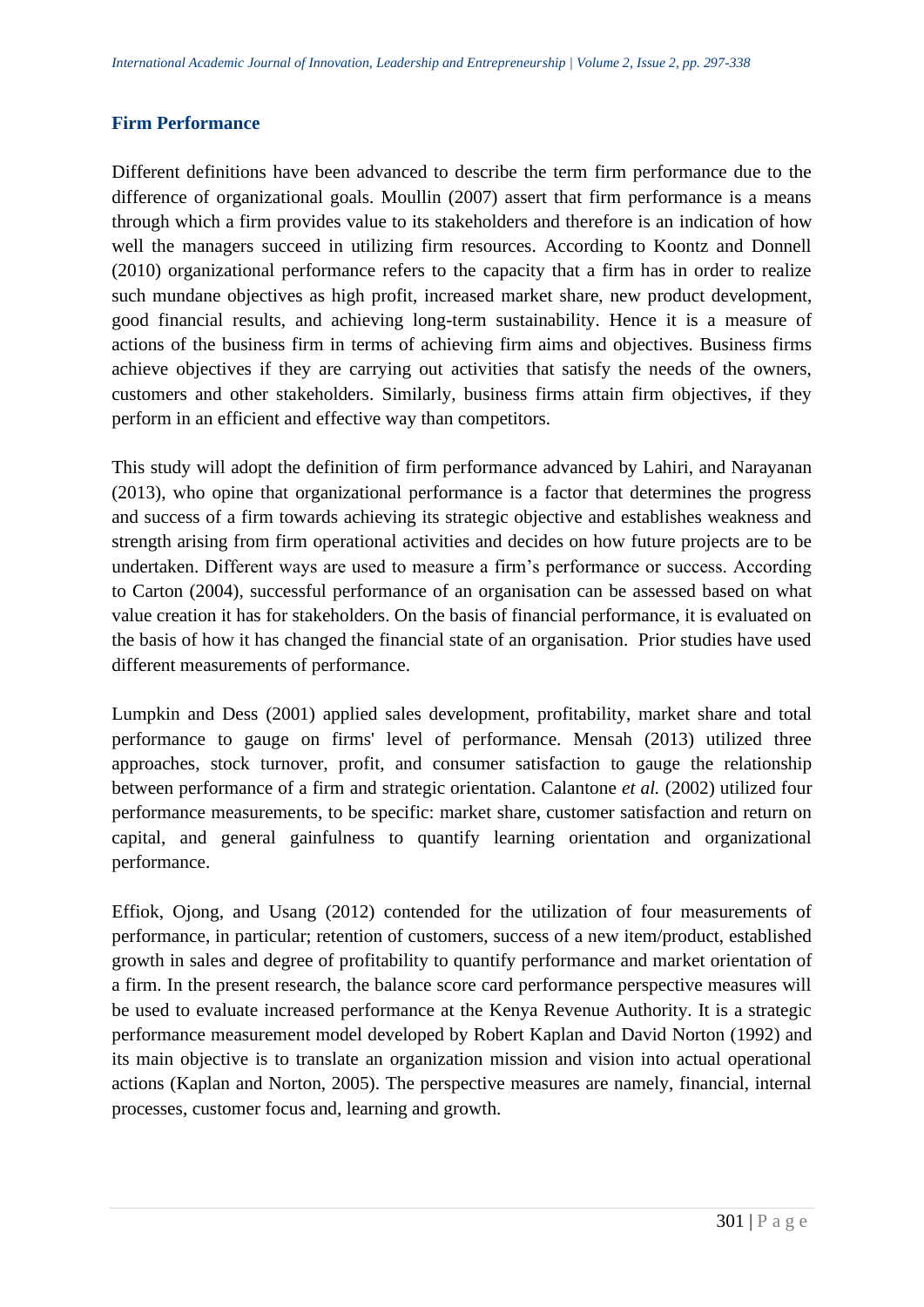# **Strategic Alignment**

Several definitions have come up concerning the subject of business alignment strategy. According to Chan and Reich (2007), business alignment is the extent to which IT activities and capabilities support business strategy. On his part Chung, Park, Lee and Kim (2015) while citing the work of Henderson and Venkatraman (2003) explains that strategic alignment was originally defined as concerning the inherently dynamic fit between external and internal domains, such as the product/market, strategy, administrative structures, business processes and IT. Similarly, Gerow, Thatcher and Grover (2015) define strategic alignment as the degree to which the needs, demands, goals, objectives, and/or structures of one component are consistent with the needs, demands, goals, objectives, and/or structures of another component.

On the basis of the definitions, a firms' strategic alignment involves both an internal and external process across an organization or organizations. Vessey and Ward (2013) assert that sustainable competitive advantages is enhanced by a business unit through external alignment with business environment in which the organization operates in as well as with internal alignment with its available resources and infrastructure. This position suggests that the success of strategic alignment should not only be pegged at the external environment but rather on the ability of the organization to identify requisite internal resources that will steer the firm to the realization of its objectives (Barney, 1991).

Kim and Mauborgne (2019) observe that the organization aligns its value chain accordingly, creating manufacturing, marketing, and human resource strategies in the process. On the basis of these strategies, financial targets and budget allocations are set. According to Lumineau and Malhotra (2020) when the structural conditions of an organization is attractive and it has the resources and capabilities to carve out a viable competitive position, the structural alignment approach is likely to lead to better performance. In today's economic difficulties have heightened the need for a reconstructionist alternative. The first task of an organization's leadership, therefore, is to choose the appropriate strategic approach in light of the challenges the organization faces.

Culture alignment of an organization is described by Schein (2016) as the manifestation of their common systems, beliefs, expectations, philosophies, rituals, and myths. They can inspire and be a valuable source of productivity and success for people. Saffold (2019) points out that a solid culture has nearly been utilized as a main impetus to support the confidence of laborers and to improve employee self-confidence and engagement, reducing work stress and improving employee ethical behaviour. The capacity to recognize the organization's cultural characteristics offers a platform for a better comprehension of the organization's activities.

Alignment of resources applies to all tasks engaged in obtaining fresh and adequate capital for the organization and effective use and maximization of established resources (McCarthy & Zald, 2014). Walsh (2017) states that resource mobilization is vital to every company as it assures the continuity of the service offered by the company to clients and allows the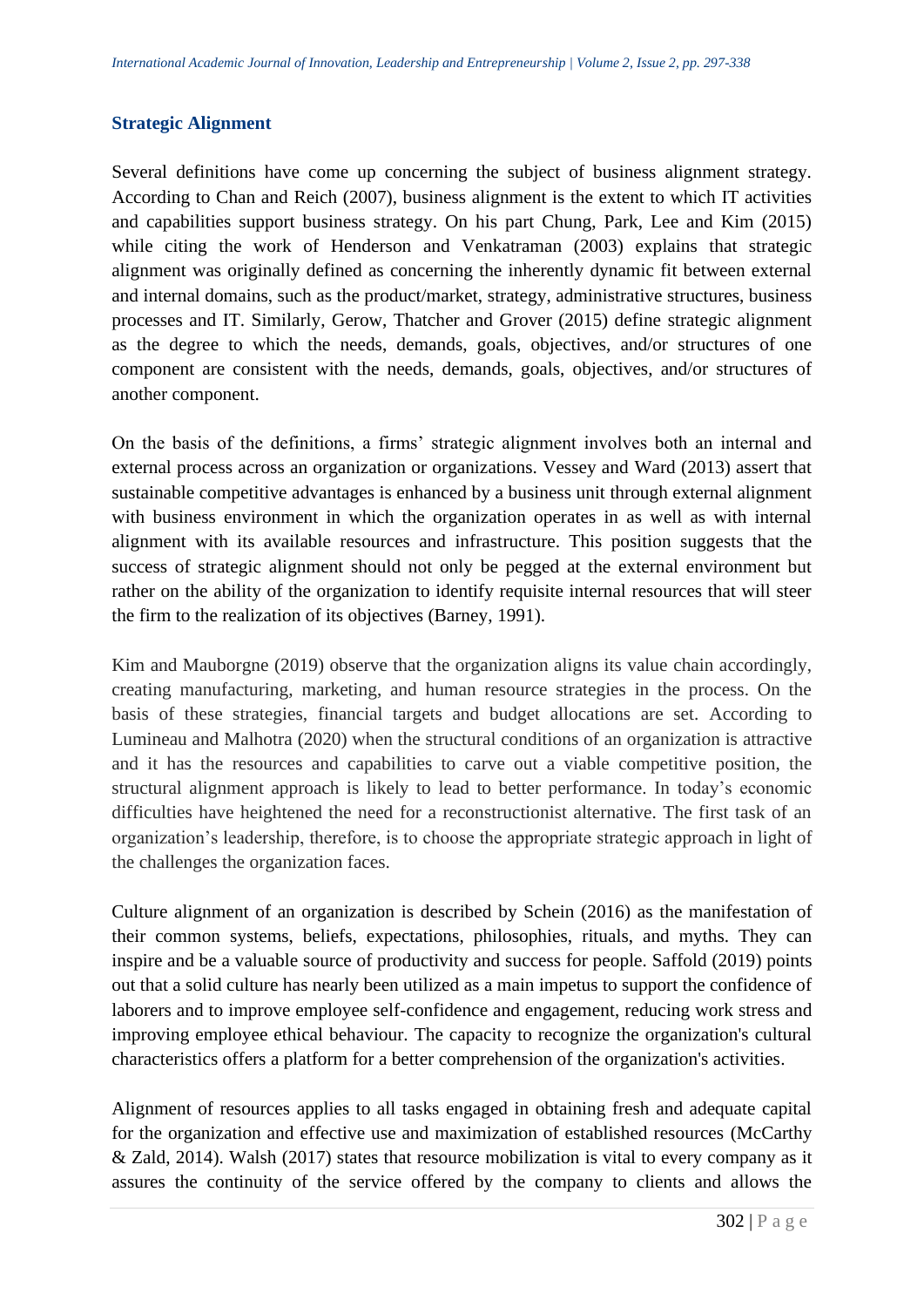organization to enhance and extend its resources at present. An organization needs multiple resources to work, such as financial capital, human resources, facilities, furniture and skills.

Business environment alignment is the manner through which relevant information about the happenings outside an organization is acquired by the managers to determine the relevant course of action to be taken. It a crucial and present practice in organizational management in which accurate information collection is key towards effective strategic planning (Kennerley & Neely, 2018). Sheppeck and Militello (2019) posit with an understanding that environmental scanning helps an institution in learning about problems or events that might threaten the performance and opportunities to take advantage of allowing strategy definition meant for environmental conditions. Therefore, it can be argued that the degree of any organization's success achieved appears to be a function of how effective interactive system an institution has with its environment.

# **Kenya Revenue Authority**

The Kenya Revenue Authority was established in 1995 by an Act of Parliament to facilitate enhancement and mobilisation of Government revenue under Chap 469, Laws of Kenya. The Act stipulates the functions of the Authority to include to assess, collect and account for all revenues in accordance with the written laws and the specified provisions of the written laws, to advise on matters relating to the administration of, and collection of revenue under the written laws or the specified provisions of the written laws, and to perform such other functions in relation to revenue as the Minister may direct. In order to achieve these objectives, the organization has been divided into seven departments namely; Customs & Border Control Department (C&BC), Domestic Taxes Department (DTD), Intelligence & Strategic Operations Department (I&SO), Investigations & Enforcement Department (I&E), Strategy, Innovation & Risk Management Department (SIRM), Corporate Support Services Department (CSS) and Legal Services & Board Coordination Department (LS&BC) (Kenya Revenue Authority, 2017). In fulfilling its mandate, KRA administers 17 revenue Acts, with the key ones (in terms of revenue importance) being the Value Added Tax (VAT) Act (Cap. 476), the East African Community Customs Management Act (EACCMA), the Income Tax Act (Cap. 470), the Excise Duty Act 2015) and the Tax Procedures Act 2015.

Kanyi and Kalui (2014) assert that in performance of its function, Kenya Revenue Authority faces several challenges that include poor operating procedures, undocumented internal business processes, and lack of a service ethos across all management levels. In addition, the organization lacks sufficient or efficient supporting infrastructure, involvement in corruption and illicit trade by staff. Further, with the ballooning of government spending, Kenya Revenue Authority has been pressed to increase its revenue collection to finance the government and bridge the funding deficit in each subsequent budgeting period. According to the Kenya Revenue Authority Revenue Performance Report 2013/14 financial year, Authority collected Kshs.963.8 billion compared to Kshs. 800.5 billion collected in 2012/13fiscal year which represented a revenue growth of Kshs. 163.3 billion or 20.4percent. For the period 2016/2017, Kenya Revenue Authority increased its revenue collection to Kshs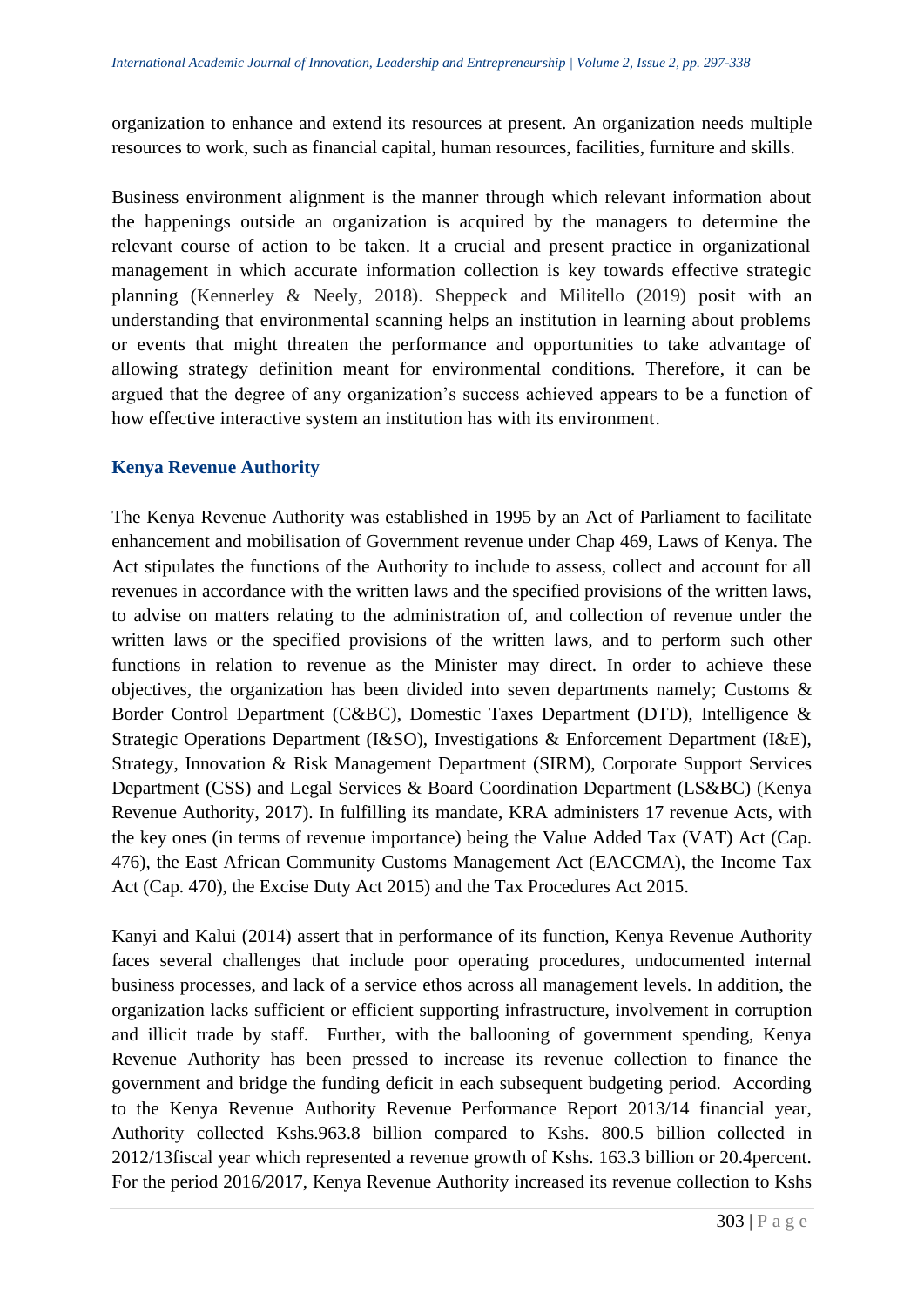1.23 trillion against a target of Kshs 1.48 trillion. Despite the positive growth in revenue collection, Kenya Revenue Authority has been unable over the years to realise its revenue collection targets but instead has been registering a shortfall over the years. Consequently, it becomes imperative that the authority re-evaluates its strategies with a view to aligning its strategies for a particular period with the realities in the environment. The understanding of the ability of the organization to strategically align its operation to the evolving conditions in the market is anticipated to affect its performance (KRA, 2020).

# **Statement of the Problem**

To achieve organizational goals, there is need of the management to align its internal activities with the environmental demands through continuous adjustment of its process in a way that will enable it be able to get optimal returns. Different internal process, though they work independently, need to supplement the other organizational activities in a way that will result in a synergy for optimal performance (Vessey & Ward, 2013). The alignment of the internal organizational structure, culture, resources and the external business environment conditions acts as an important catalyst to the realisation of improved performance. Different activities of an organization, when they work independently, result in sub-optimality, thus necessitating the need of aligning both the organization internal activities and the external business environment demands in order for an organization to react appropriately to changes in the environment.

Kenya has faced increased revenue collection deficit over the years. According to the Treasury's budget policy statement (2019), Kenya Revenue Authority (KRA) collected KES 920.6 billion, which is, against a target of Kshs 1059.3 billion for the five months to December 2019. The Authority also, according to the National Treasury report (2018), missed its half-year revenue collection target by KES. 68.3 billion by collecting KES. 709.4 billion against a target of KES. 777.7 billion in the period between July and December 2018. The same trend was registered to December 2017 whereby, KRA missed its half year revenue collection target by a total of 44.3 billion shillings, by collecting KES. 656.9 billion against a target of KES.701.7 billion a challenge that was attributed to a huge shortfall in the ordinary revenue collection that resulted to a deficit of 18.4 billion shillings in Pay-As-You-Earn, being revenue collected from salaried individuals as well as 15.9 billion shillings off the Value Added Tax collection mainly from the imported good. The continued registration of revenue collection shortfalls can be attributed in part to a lack of proper alignment of KRA internal process to the prevailing environmental conditions as well as a lack of synergy among the internal processes. This point was noted in the organization 2018/21 strategic plan that suggested the need for proper alignment of its structure, culture and available resources with a view to reacting easily to the changes to the country's economic performance, taxpayers' capacity, stakeholder relationship and global changes that affect its revenue collection targets.

Different studies have sought to determine the influence of strategic alignment position on organization outcomes. For instance, Iman and Hartono (2015) study examined the influence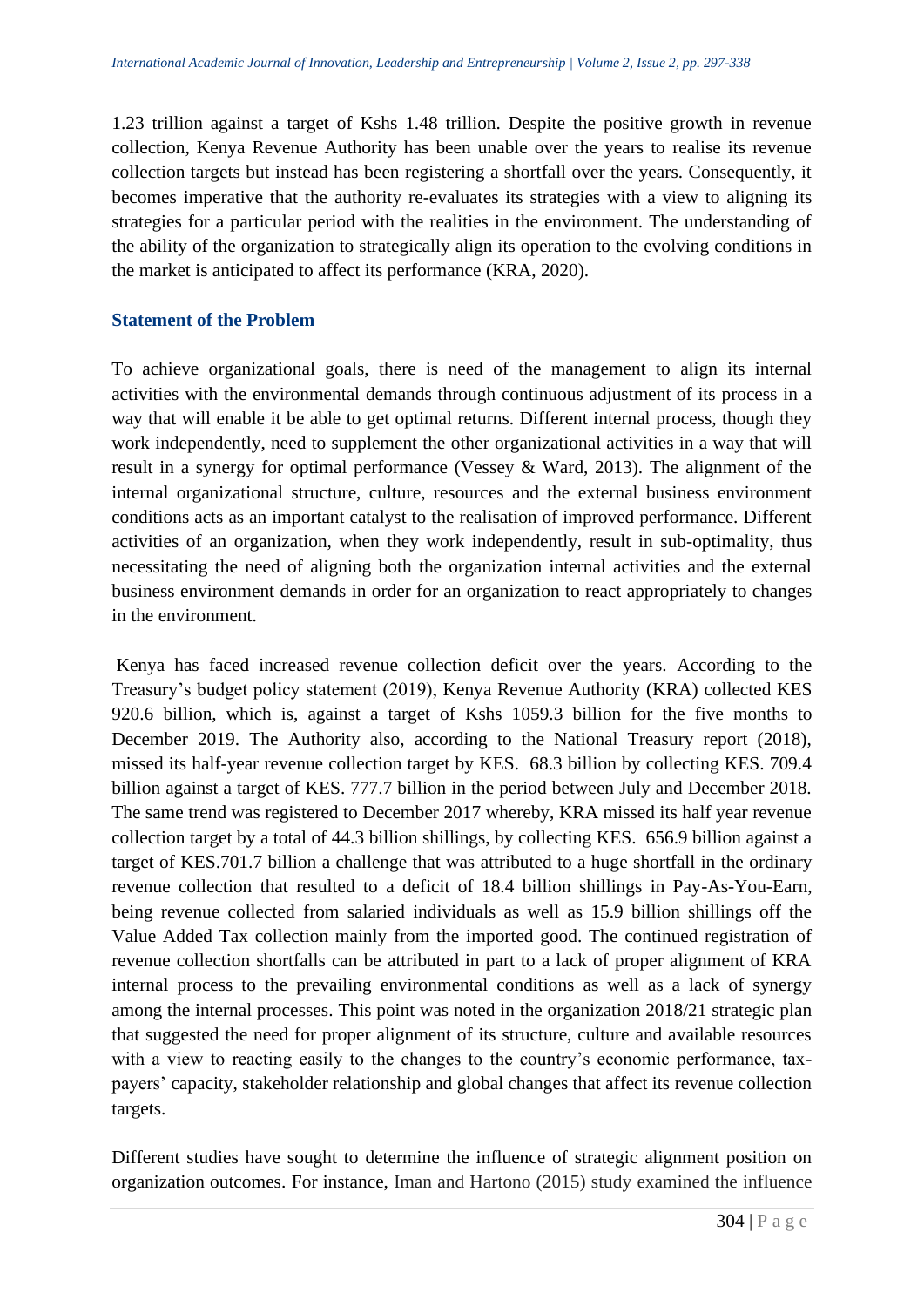of strategic alignment on organizational performance in Indonesian banking industry and revealed that there is positive impact between strategic alignment and the organizational performance. However, the study was carried out in banking industry in Indonesia and therefore, the findings may not be reflective in the Kenyan context. Al-Khalifa (2016) study examined the impact of strategic alignment on the performance of public organisations and found a positive impact of strategic alignment on organisational performance of public organisations. However, the respondents were purposively selected. Koskei (2016) study examined the relationship between strategic alignment and information technology on organizational performance and found that f leadership on strategic alignment was found to require effective interaction between the business and Information Technology (IT) management in the firm in order for business and IT plans to be coordinated and to share domain knowledge between business and IT managers. However, the study context was east African Portland cement company ltd in Kenya. Therefore, this study sought to investigate the effect of strategic alignment on the performance of Kenya Revenue Authority.

# **Objectives of the Study**

This section explains the objectives of the study

# **General Objective**

The research sought to determine the effect of strategic alignment on the performance of Kenya Revenue Authority.

#### **Specific Objectives**

The specific objectives of the study were;

- i. To determine the effect of structural alignment on the performance of Kenya Revenue Authority
- ii. To examine the effect of cultural alignment on the performance of Kenya Revenue Authority
- iii. To evaluate the effect of resource alignment on the performance of Kenya Revenue Authority
- iv. To explore the effect of business environment alignment on the performance of Kenya Revenue Authority

#### **Research Questions**

The research was guided by the following research questions:

- i. What is the effect of structural alignment on the performance of Kenya Revenue Authority?
- ii. What is the effect of cultural alignment on the performance of Kenya Revenue Authority?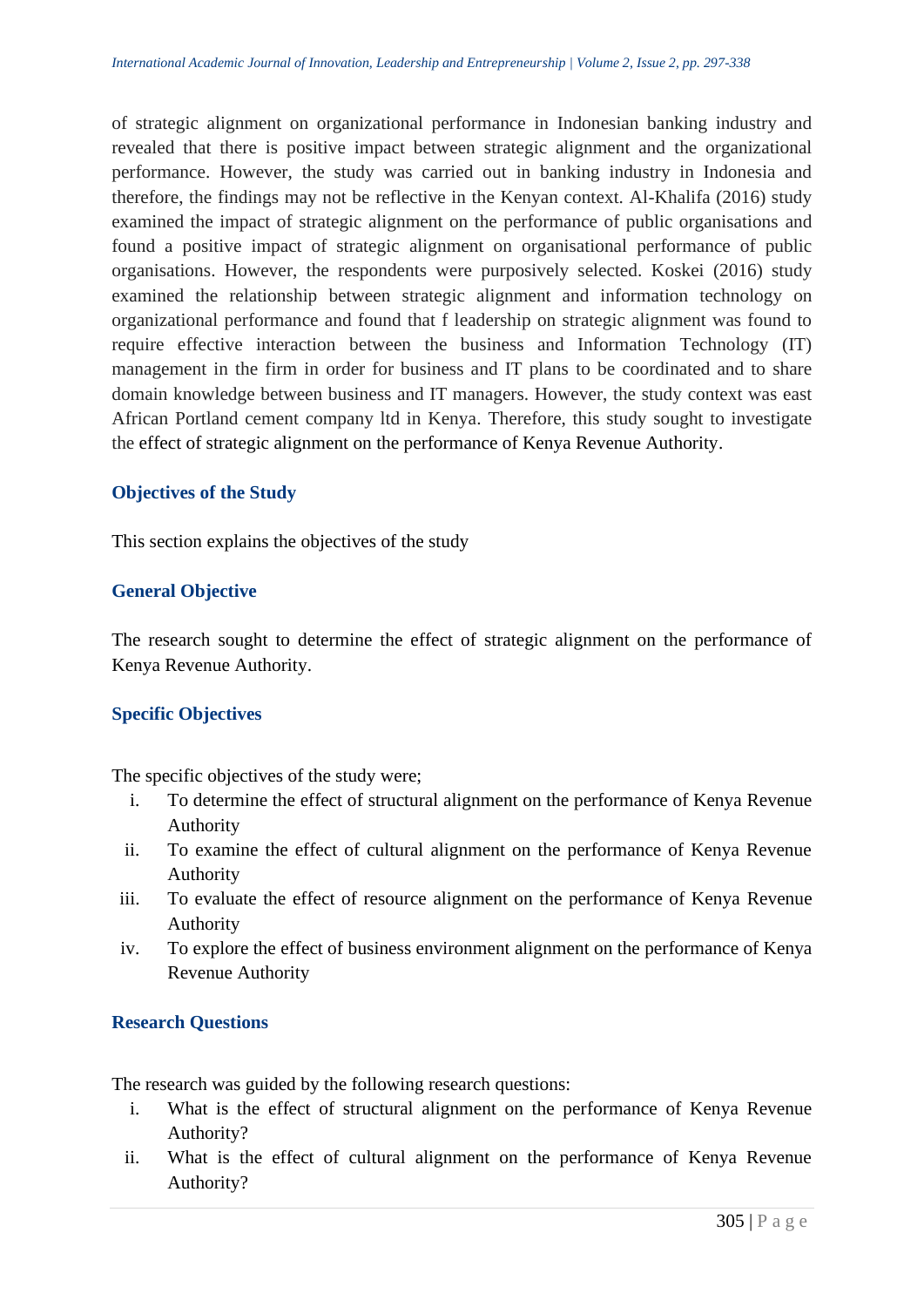- iii. What is the effect of resource alignment on the performance of Kenya Revenue Authority?
- iv. What is the effect business environment alignment on the performance of Kenya Revenue Authority?

## **Significance of the Study**

The study is of benefit to both the practice of strategic management in organizations and policy regulation. Understanding of the effect of organizational alignment might be of benefit to KRA because the issue is not only for an organization to assemble necessary resources and develop appropriate strategies to actualize organization performance but rather align these resources in a manner that will create a synergy to the organizations operations. The study findings might enable managers establish appropriate business and IT combination that will steer the organization to the realization of its objectives and also enable the firm develop a contingency perspective of how best to carry the exercise This could advance the understanding of the link between strategic alignment of a firm resources with environment opportunities.

For the Kenya Revenue Authority parent ministry, the National Treasury, the understanding of how the strategic alignment at KRA influence its performance could facilitate targeted resource provision and allocation on those business activities that might result in increased revenue collection and tax payers base. The increased revenue collection by the KRA might reduce the budgetary deficit in the Kenya and also reduce budgetary dependence from outside donors and multi-national organizations such as the World Bank and the International Monetary Fund (IMF). This is expected to increase the country's self-sufficiency in running its affairs and independence. Consequently, the study helps in formulation of policies relating to management of parastatals' tangible and intangible resources for better improvement of performance.

For the scholars, the strategic alignment could enable scholars and practitioners to investigate the (dis)synergetic effects of multiple alignment strategies by a firm at the same time and being able to identify the most dominant strategic alignment that could result in increased firm performance. The characteristic of a firm strategic alignment dimension is relevant because firms frequently maintain multiple alignment dimensions at one point in time and that alignment synergies influence firm performance. Academicians and business researchers will be able to borrow from the findings of this research to support literary citations as well as develop themes for further research. Further, the study hopes to make theoretical, practical and methodological contributions since the findings may contribute to professional extension of existing knowledge in strategic alignment. Similarly, by drawing on different theories including the Contingency theory, the Dynamic Capability theory and the resource-based view, the study might extend the strategic alignment literature to determining the relationship between strategic alignment and the performance of a government Revenue agency.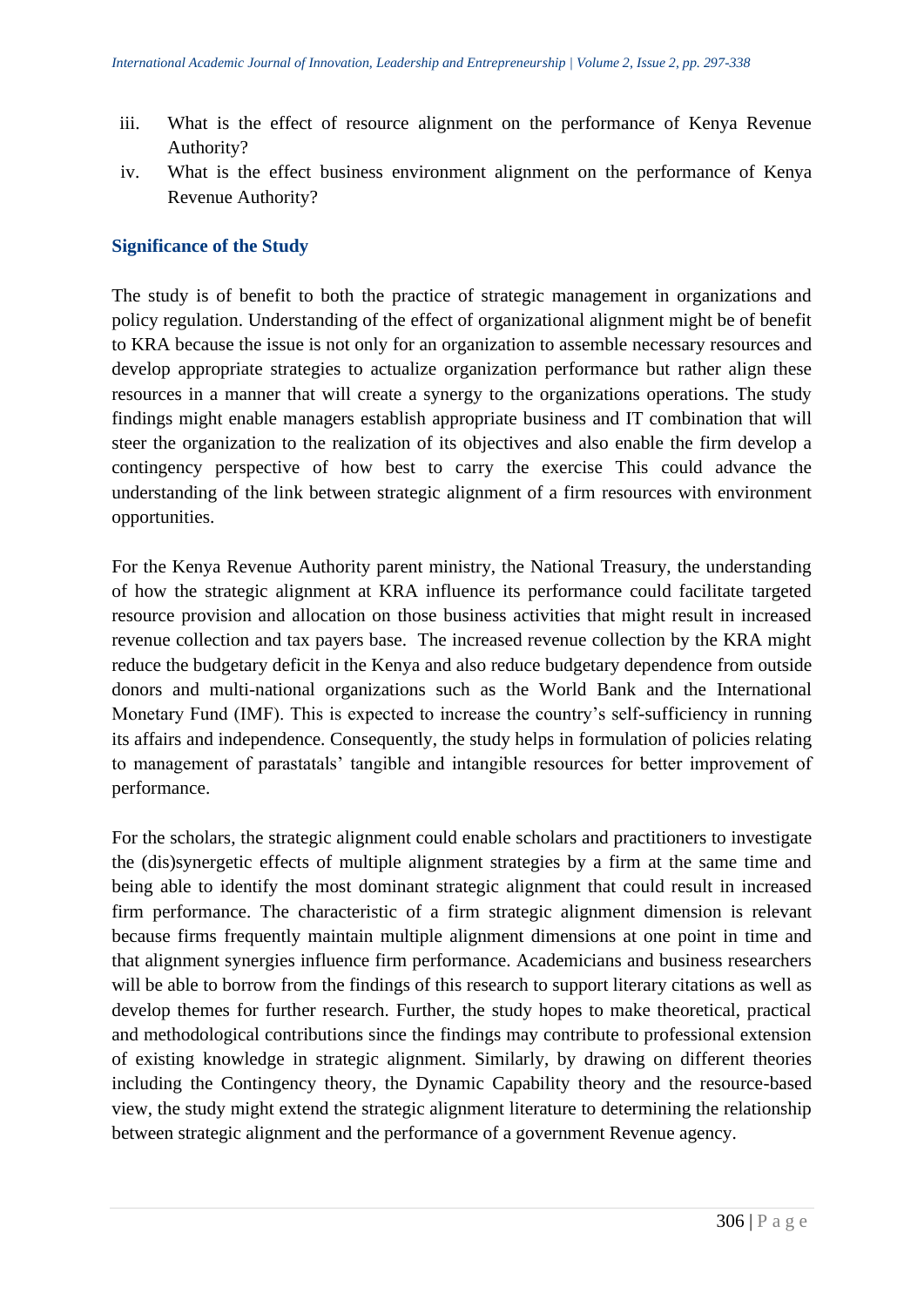#### **Scope of the Study**

The study focused on contribution of strategic alignment on the performance of Kenya Revenue Authority. The research was done at the KRA headquarters and covered a period of one and half years, effective June 2019. The unit of observation was employees working with the organization. The strategic alignment was measured in terms of structural alignment, cultural alignment, resource alignment and business environment alignment. The organization performance measures adopted the balance scorecard perspectives, namely; financial, internal process, learning and growth; and customer perspectives.

#### **Limitations of the Study**

The major limitations in the study include the fact that some respondents were hesitant to give some information, which they regard as confidential and personal in nature. In addition, the research was conducted at the Kenya Revenue Authority and whether its findings are in agreement with other state departments and parastatals is subject to verification on the basis of other studies. Therefore, it will be necessary to test the study findings on different regions and sectors including the private sector. The other limitation to the study is that limited variables were considered and it is possible that there are other factors that influence organizational performance in an organizational setting.

The relatively small size of the sample was a significant limitation that might affect the statistical testing of the data that was collected though the researcher adopted appropriate statistical method appropriate to the small sample size, despite the mitigation, statistics is sensitive to sample size. Under such a circumstance, a larger sample size will be desirable to obtain a more staple findings and this limitation provides opportunities for a research involving a more sample size to be carried out in future. The focus of the study on employees of Kenya Revenue Authority alone derived the results and the generalizability and transferability of its findings on other institutions and this might suggest that future research need to expand the coverage to authenticate the results.

The research was also exploratory and as such investigated only four predictor variables of strategic alignment (structural, cultural, resource allocation and business environment). Future research should aim to expand the possible strategic alignment dimensions and undertake a wider study covering more variables and scope. In addition, some of the targeted respondents were hesitant to participate fully on the research and this was countered by using a letter from the human resource department to assure the targeted respondents that the research was only for academic purpose.

#### **Organization of the Study**

This proposal comprises five chapters. Chapter one presents the background to the study, research problem, objectives of the study, purpose of the study, research questions, significance of the study, scope of the study, limitation of the study and assumptions of the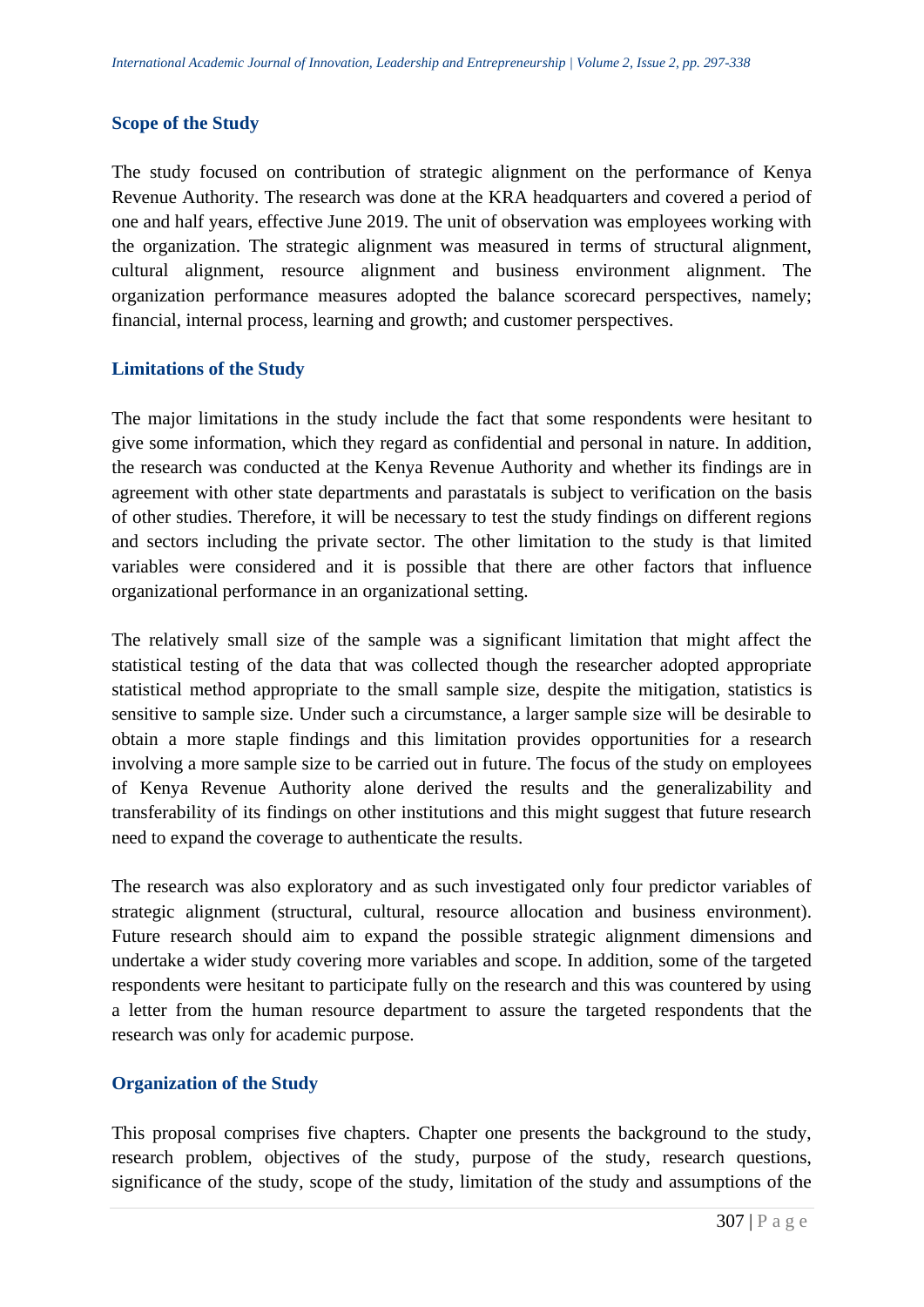study. Chapter two will present the theoretical review, empirical review, conceptual framework, knowledge gaps and summary of the literature review. Chapter three will highlight the research methodology including research design, target population, sampling and sample size, research instruments, pilot study, data collection techniques, method of data analysis and ethical issues. Chapter four highlights the research findings and discussions and chapter five provides the summary of the findings, conclusions, recommendations and suggestions for further studies.

# **LITERATURE REVIEW**

#### **Introduction**

This chapter discussed the literature related to the research objective which is to establish the relationship between strategic alignment and performance of Kenya Revenue Authority. The section covered theories that underlie the study as well as the relevant empirical studies in the subject area by discussing how the independent variables affect the organization performance. In addition, the chapter provides a conceptual framework that guided the researcher in differentiating the study variables and ends with a summary of literature and research gap.

#### **Theoretical Literature Review**

Davidson (2008) claim that a theory is a well discussed set of ideas intended to describe a phenomenal by denoting the principles that link the variables that support the study. Therefore, the theoretical framework is a collection of interrelated ideas based on theories. The study was anchored on three theories, namely; Institutional, Resource advantage and Dynamic Capability Theories.

#### **Institutional Theory**

Institutional theory was advanced by Scott (2004) and attempts to explain the deeper and resilient aspects by which organisational norms, schemas, rules, and routines are established as the determinants of corporate outcomes. The theory argues that local organisational operations are established as a consequence of rationalised institutional assessment of the operating environment and that these structures need to change depending on the market demands. According to Tsa and Cheng (2014), institutional theory has been advocated as one of the most relevant perspectives for studying firm operations, especially in developing countries that are characterized by weak legal and enforcement framework and thereby necessitating, informal institutions systems in order to realize organizational performance. Similarly, Peng and Zhou (2012) suggest that the establishment of an organization operational strategy that specifies the rules of the game will facilitate the improvement of its outcome since it will reduce the level of uncertainty among its staff as well as the outside business partners.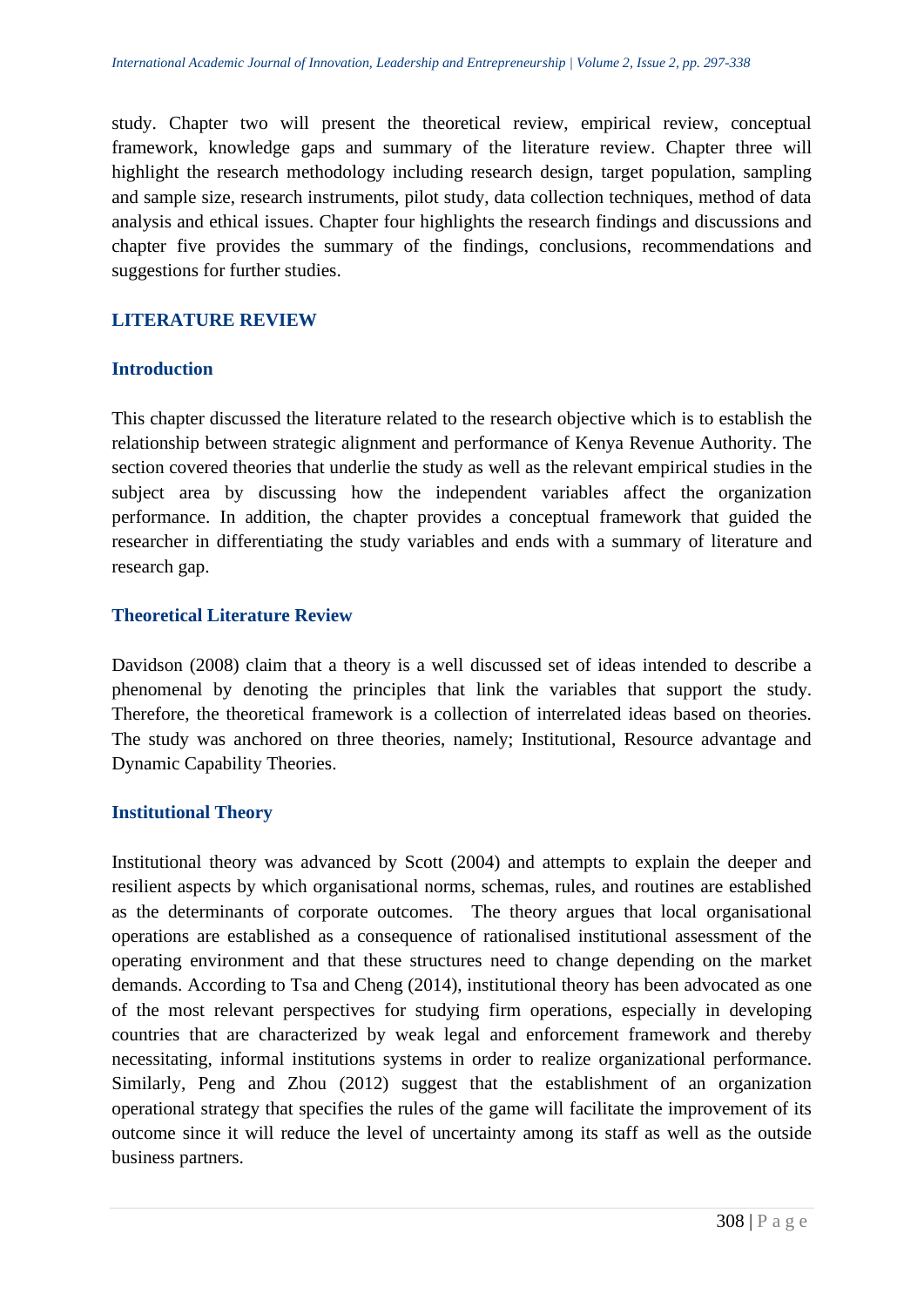The institutional theory perspective provides explanations into the complexity of corporate governance structures and practices with regards to their peculiarities across sectors, nations and regions (Amaeshi, Adegbite & Rajwani, 2016). The alignment of organization structure, culture, resources available and the need to train employees to cope with the external environment changes is expected to result in increased firm performance due to the expected fast response by the organization. Public corporations that are endowed with specific assets can exploit these assets in its business environment by overcoming high operational cost that will limit its performance. One of the ways in which an organization can manage effectively its cost is to come up with internal structures that reduce duplication of roles as well as being able to establish a culture in which the firm customer the customer as the main focus as well as working towards improved performance. An organizational structure that is flexible to utilize available IT infrastructure and adapt to the market demands is expected to result in improved performance to an organization and also can be aligned easily to changes emanating from the business environment.

#### **Resource – Advantage Theory**

Resource Advantage (R-A) theory was advanced by Hunt (1997) and proposes that the main objective of a firm is to realize superior performance from its resources that are both heterogeneous and perfectly immobile, implying that firms aim to exceed some set target or benchmark. The heterogeneous resources, according to Kor and Mesko (2013) assert that a firm can include knowledge base repository about markets and other types of indigenous expertise. Similarly, organizational competency for being creative and coming up with innovate new products or the capacity to transform market intelligence into new market offerings, cannot be easily accessed in the marketplace. Yitmen (2013) reinforce that one of the indigenous resources in a firm is the capacity to combine internal resources in a manner will improve the organizational performance through effective alignment of internal assets with a view to capturing external opportunities that arise.

Resource-advantage theory proposes that the improved performance of a firm result from a comparative advantage in resources, which might take the form of either tangible and/or intangible entities available to firms that might be associated with improved efficiency in the firm offerings that have value for some market segments (Bell, 2013). Consequently, it can be viewed that the inability of a firm to achieve its objectives in a particular market is as a result of an ongoing process of constant struggle among firms for a comparative advantage in resources that will yield marketplace positions of competitive advantage and, thereby, superior organizational performance. Indeed, Beckmann, Hielscher and Pies (2014) asserts that the competitive processes in a market is a result of five environmental factors, namely; the societal resources on which firms draw, competitor actions, the societal institutions that frame the "rules of the game, public policy decisions and the behaviours of consumers. All these factors need to be assessed from an organizational view and consequently come up with appropriate responses.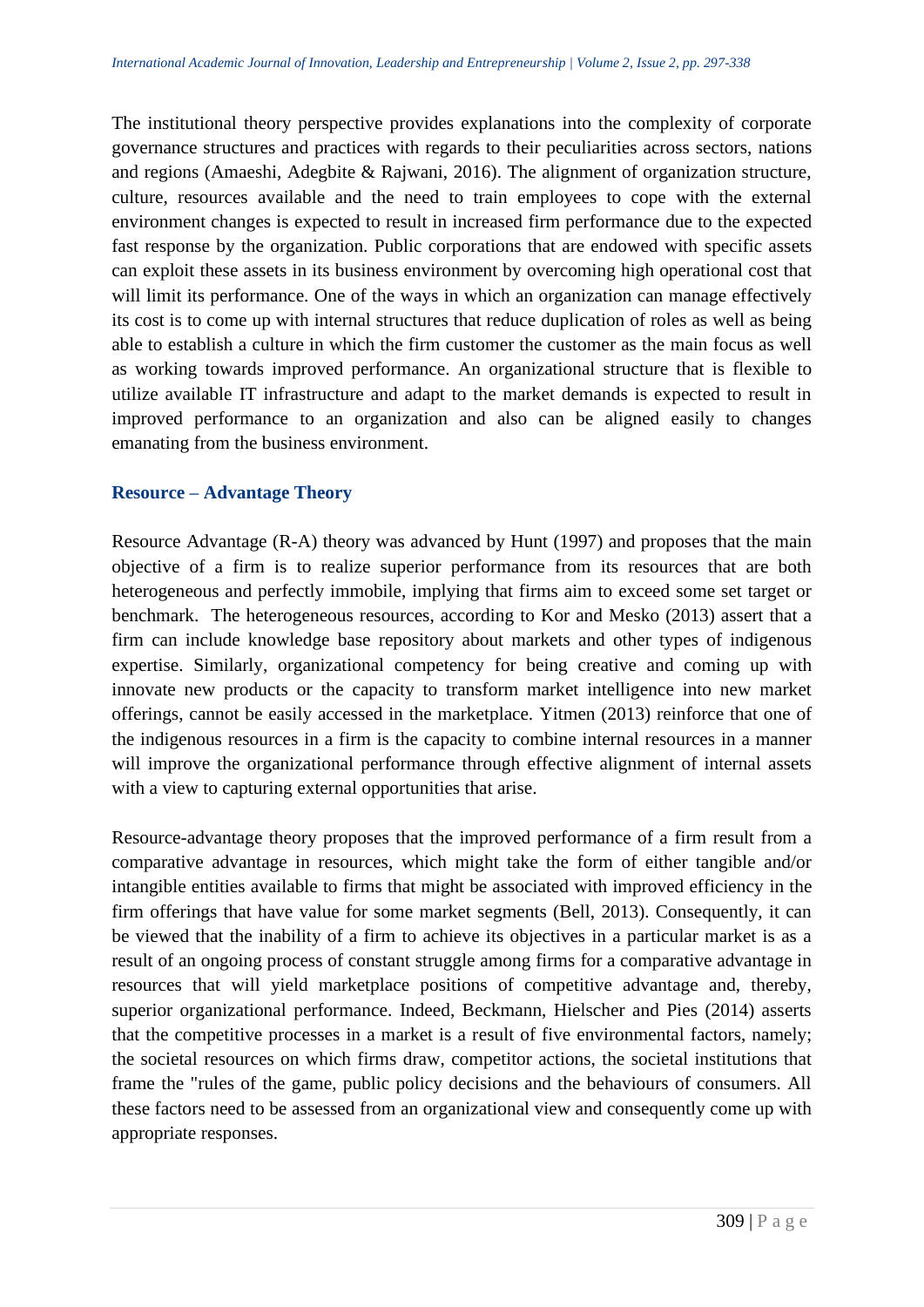Porter and Kramer (2019) highlight that R-A theory appreciates organizations creativity and internal resources and those resources lead to firm performance. The capacity of an organization to develop strategies that are compatible with the external environment and that continuously adapt to environmental demands, explains the capacity to achieve improved performance. Further, capabilities in the form of firm alignment of its process can contribute to efficiency in developing market offerings in such a way that result in marketplace positions realisation superior financial performance. As a result, it is expected that the capacity of an organization to identify its internal resources and configure them in a manner that results combine fast enough to capture opportunities that arise in the market, is expected to result in better performance.

# **Dynamic Capability Theory**

The Dynamic Capability Theory (DCT) was advanced by Teece and Pisano (1994) and further refined by Teece, Pisano, and Shuen (1997), and Eisenhardt and Martin (2000). Firm dynamic capabilities are resources both internal and external that enable an organization to integrate, learn and reconfigure its assets and process to achieve improved performance. The theory predisposes that firm level differences in capabilities are rooted on their asset positions such that a firm's future position to change its operating condition is determined by their current stock of capabilities. In addition, firm's processes such as governance structures, resource allocation processes and managerial systems will shape the organizational flexibility and adoptability. Similarly, a firm's capability will be determined by a path taken such that the power of a firm to identify and commit to the path for capability enhancement that lead to competitive advantage is an important resource.

Eisenhardt and Martin (2000) established that dynamic capability view explains the important role of capabilities to reconfigure resources that a firm has at present to cope with the highly changing environment. Therefore, in business environments that are fast-changing DCT explains the critical place of dynamic capabilities in explaining an organizations level of competitiveness. Dynamic capabilities are regarded responsible for translating resources into performance that is better. According to Oliver (2015), if past practices are incorporated into early markets, an organization has a higher chance to succeed in a new market hunt, and for new technology-based organizations, the capability of integrating industry technology during the development of a service or product is a crucial dynamic capability.

Transforming an organization through processes such as learning, alignment of its different activities and decision making and breaking away from path dependences may benefit a firm significantly (Sirén, Hakala, Wincent & Grichnik, 2017). Similarly, Camisón and Villar-López (2014) suggest that technological flexibility due to its organizational structure, flexible application and reconfiguration of resources reinforces positive influence of innovation capability and thus enhances organizational performance. Therefore, in dealing with dynamic business environments, organizations ought to swiftly react to the changes in the market and respond to the strategic manoeuvre applied by external stakeholders. As the dynamic capability theory suggest, the key to firms' realisation of its goals is to reconfigure internal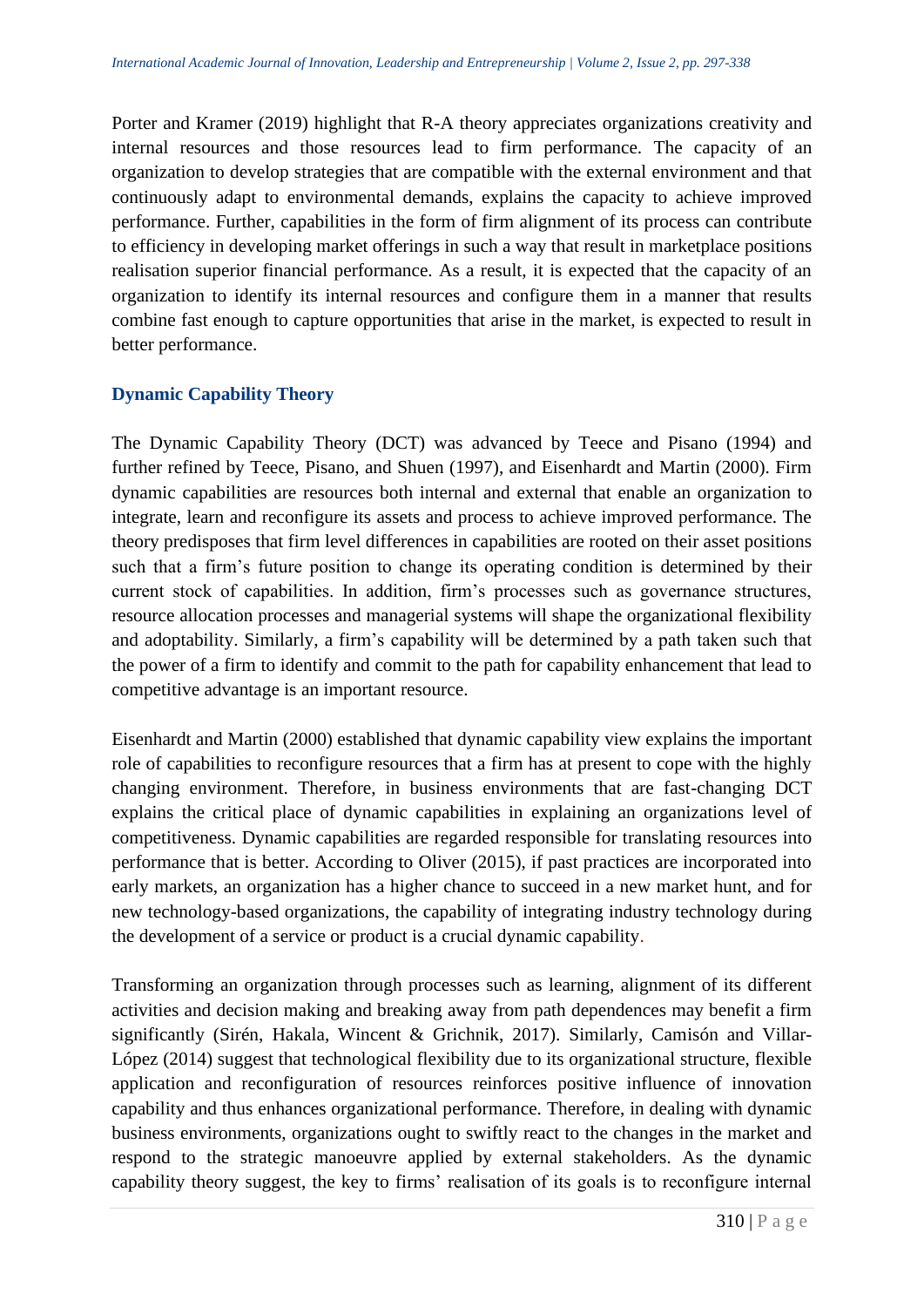resources and therefore with a goal that a firm has at present to cope with the highly changing environment.

Strategic alignment enables a firm management to quickly predict about the future market conditions that are significant and further manipulate them, factor out complains and take on opportunities before competing firms or identify chances of expected minor challenges before developing into major problems that may jeopardise existence of the firm (Lin, Su & Higgins, 2016). Dynamic capability theory advocate for firms to make a committed effort to discover potential technological change, since in most cases, they tend to focus more on internal success and from strengthening of factors that facilitated the success of organization in the past, at the expense of future firm position.

# **Empirical Literature Review**

This section covers a review of empirical studies in relation to the study specific objectives.

# **Structural Alignment and Performance**

Agatha (2013) study investigated the influence of organizational structure on organizations performance. A Case Study of Mbarara University of Science and Technology. Data was collected using questionnaires and interviews and during data collection simple random sampling and stratified sampling methods were used. Both quantitative and qualitative research methodologies were also used as a sample of 70 respondents was selected from the study area. The study found out that there is a relationship between organizational structure and service delivery and that the structure of Mbarara University of Science and Technology has an effect on its financial management. However, the study used a census method which results in enough respondents to have a high degree of statistical confidence in the survey results.

Mehrabi, Soltani, Alemzadeh and Jadidi (2013) study examined the relationship between organizational structure and dimensions of learning organizations. Sample size was selected through random sampling method and was equal to 140 respondents using Morgan table. Results of Pierson correlation coefficient test show there is a significant and negative relationship between organizational structure and fulfillment degree of learning organizations. This relationship is significant about all dimensions of performance of organization. However, the study used primary data through the use of questionnaires which captures up-to-date information.

Latifi and Shooshtarian (2014) carried out a study on the effects of organizational structure on organizational trust and effectiveness. The population was drawn from a sample of employees of corporations operating in medium and large industries in Fars Province in Iran. The results have shown that there is a significant relationship between organizational structure and trust dimensions. Regarding to effectiveness dimensions, there is a significant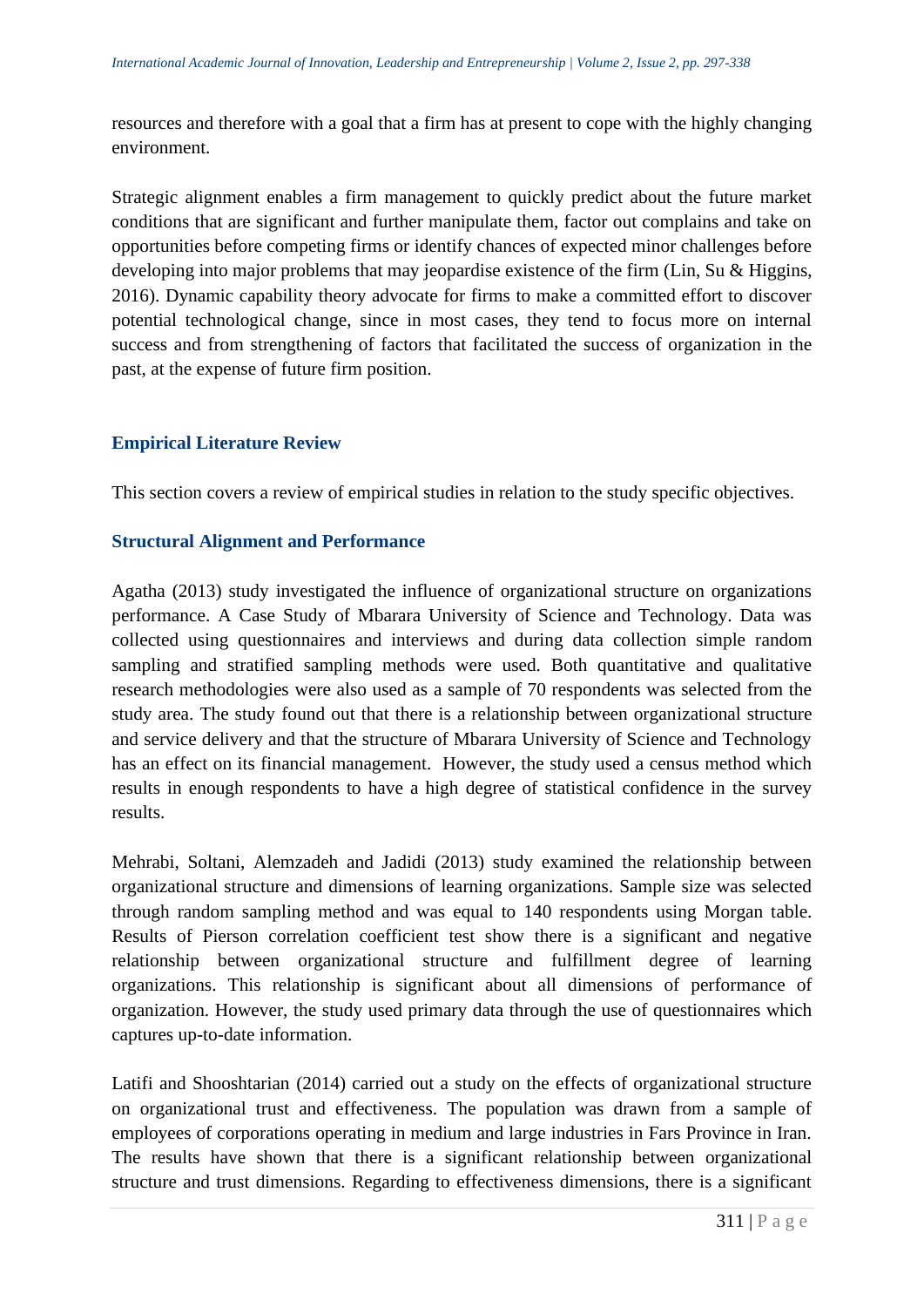relationship between organic structure and effectiveness, and there is no significant relationship between mechanistic structure and effectiveness dimensions. However, the study focused on trust and effectiveness of medium and large industries in Fars Province in Iran.

# **Cultural Alignment and Performance**

Pawirosumarto, Setyadi and Khumaedi (2017) study examined the influence of organizational culture on the performance of employees at University of Mercu Buana. Sixty respondents were chosen as samples, determined through proportional random sampling. The results show that that there is a significant influence in partial engagement and mission on the performance of non-lecturer employees. On the contrary, two variables, consistency and adaptability, partially do not have significant influence on the performance of employees at the University of Mercu Buana. Simultaneous testing on variables, namely, involvement, consistency, adaptability and mission, has significant influence on the employee's performance. However, the study focused on employee performance at the University of Mercu Buana

A study by Nikpour (2017) investigated the impact of organizational culture on organizational performance: The mediating role of employee's organizational commitment. This study was descriptive and correlational research that was conducted through the survey method. The study population consisted of all employees in education office of Kerman province and 190 persons were selected as volume of sample by using Cochran's formula. The findings of the research indicated that organizational culture had an indirect impact on organizational performance through the mediation of employee's organizational commitment that the extent of indirect impact was significantly higher than direct impact. However, the study used correlational research design which cannot give a conclusive finding.

A case study on telecom sector carried out by Ahmed and Shafiq (2014) focused on how organizational culture impacts organizational performance. Quantitative approach is adopted in which a questionnaire is used to collect the data. An exploratory research technique was adopted for this purpose. The findings indicate that all the dimension of the culture influence the different perspective of organizational performance. Therefore, it can be concluded that organizational culture plays an important role in achieving the organizational objective. However, the study used qualitative data which covered information from a smaller population.

#### **Resource Alignment and Performance**

Shuja and Abbasi (2015) investigated the impact of resource mobilization on business continuity management: A Study on Banking Sector of Pakistan. Data was collected from managers from a sample of 20 banks operating in Lahore, Pakistan. A five point Likert scale based questionnaire was used in the intended study consisting of eight items for measuring resource mobilization and fifteen items for the measurement of business continuity management. The results and findings of the study suggest that resource mobilization is an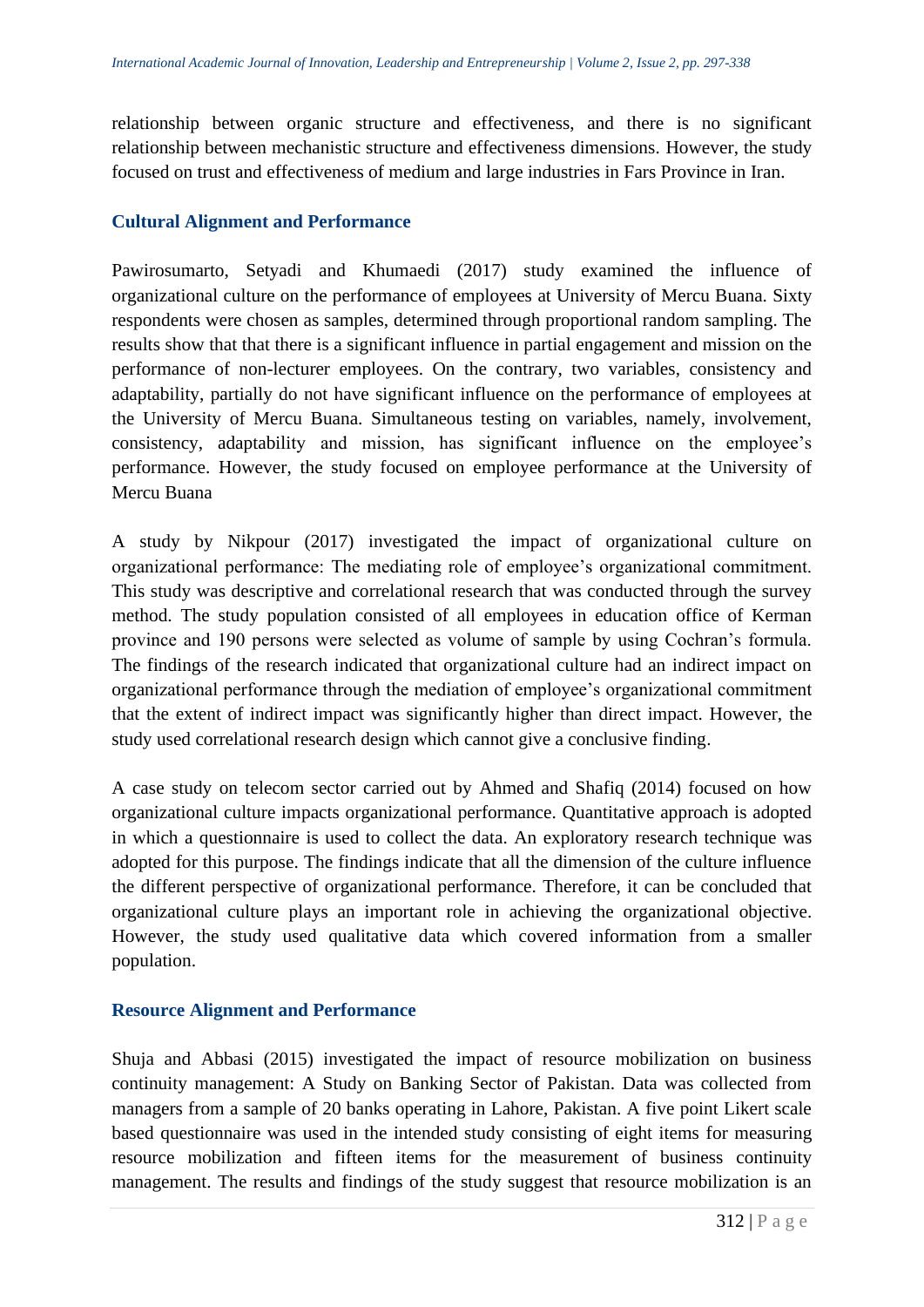effective tool used in implementing business continuity and disaster and crisis management plans. However, the study used qualitative study that does not supports making conclusion. A study by Musundi (2015) examined the influence of resource mobilization strategies on performance of total war against aids youth projects in Turbo sub-county, Kenya. Descriptive research design was used in this study. The study used simple random sampling to select a sample size of 114 members. The researcher used questionnaires as a tool for data collection. Data was analyzed using both descriptive and inferential analysis. The study established that strategic planning for resources contributes to improved performance of Youth HIV response. However, the study used simple random sampling which does not guarantee proper representation of a sample.

Ng'ang'a, Waiganjo and Njeru (2017) study analyzed the influence of organizational resource mobilization on organizational performance in tourism. The study used a cross sectional approach to determine the effect of resource portfolio on the performance of the tourism government agencies. The population of the study included management and nonmanagement staff. The researcher used stratified sampling to select a sample size. The data was analyzed through descriptive and inferential statistics. The study found that resources were critical to a firm's performance. Resources such as human, physical, technological and capabilities were the most influential resources in tourism public owned agencies and organizations. However, the study focused on tourism sector in Kenya.

# **Business Environment Alignment and Performance**

Babatunde and Adebisi (2012) examined how strategic environmental scanning and organizational performance in a competitive business environment were related. Data collection was by structured questionnaire; analysis and interpretation by regression and correlation coefficient method. It was revealed by hypothesis one that organization performance and strategic environmental scanning related significantly. However, the findings cannot be conclusive as the research used cross-sectional design (small sample size is involved).

A study by Vudzijena (2017) evaluated how performance of Harare based Small and Medium Retail Enterprises are impacted by environmental scanning. A quantitative study was conducted which used the survey as the research strategy. Data collection was by questionnaire. A total of 150 Retail SMEs in Harare were sampled using simple random sampling technique. The research study results showed that performance of retail SMEs in Harare and environmental scanning related positively and strongly. It was recommended that Retail SMEs in Harare should conduct environmental scanning as it leads to increased business performance. However, the study focused on Harare's SMEs.

West and Olsen (2016) study investigated how firm performance was impacted by environmental scanning: they explored the industry of food service. 65 food service firms' top management team's members and chief executive officers were surveyed with the aim of ascertaining the degree to which intended strategy of the firm is supported by environmental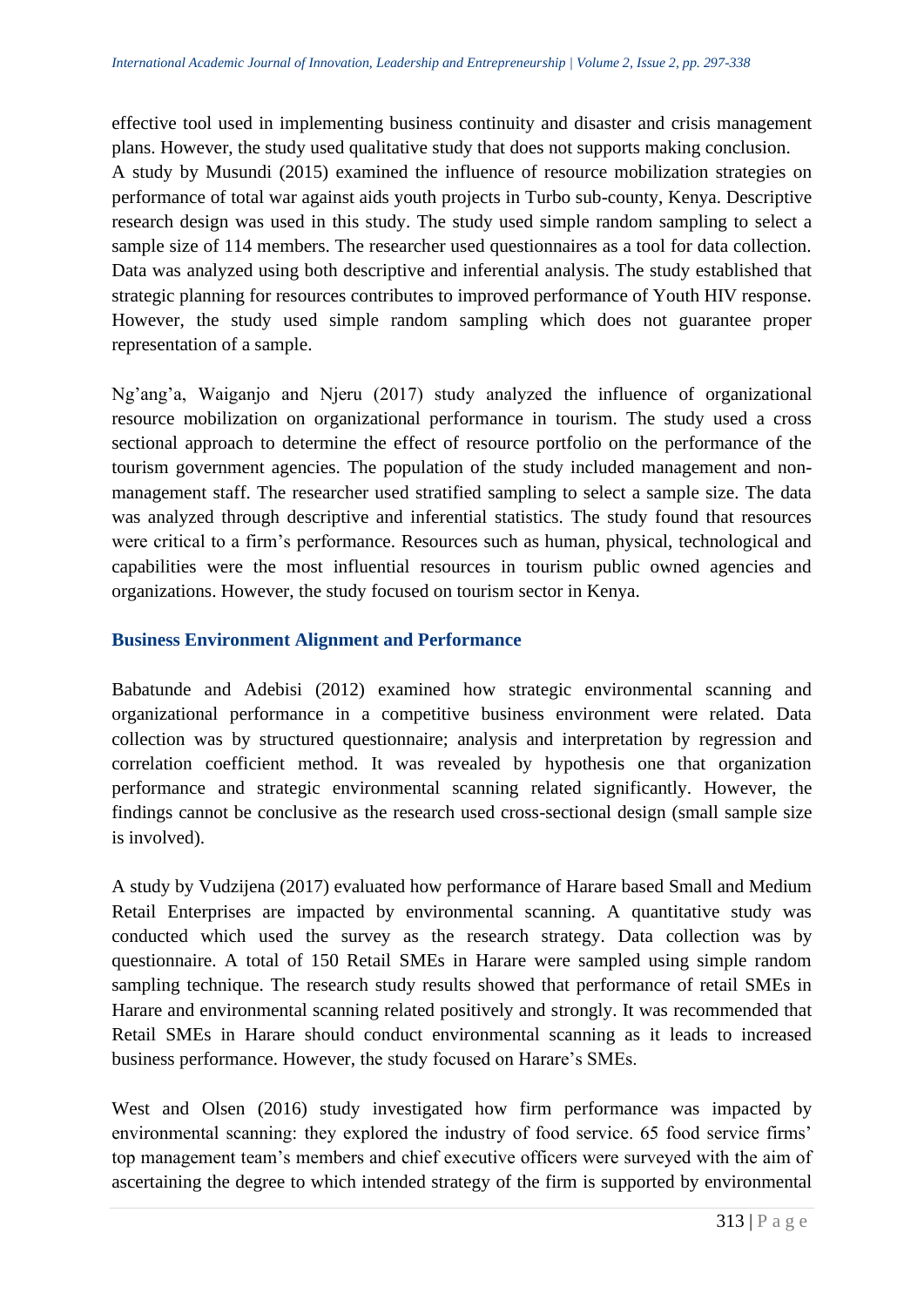scanning. The utilized industry structure model for environmental traits by Porter (1980) and interest and frequency scale by Hambrick (1979). The influence of scanning activity on performance was established; as was the difference in low performing firms versus high scanning levels. They found differences that were significant. However, the study utilized an exploratory study.

**Summary of Literature Review and Research Gaps**

| Table 2.1: Summary of Literature Review and Research Gaps |  |  |  |  |  |  |  |  |  |  |  |  |  |  |  |  |  |
|-----------------------------------------------------------|--|--|--|--|--|--|--|--|--|--|--|--|--|--|--|--|--|
|-----------------------------------------------------------|--|--|--|--|--|--|--|--|--|--|--|--|--|--|--|--|--|

| <b>Author</b> | <b>Focus of the Study</b> | <b>Findings</b>                                       | <b>Research Gaps</b> | Focus of this study             |
|---------------|---------------------------|-------------------------------------------------------|----------------------|---------------------------------|
| Agatha        | Organizational            | There is a relationship bet                           | The study used       | The study used a                |
| (2013)        | structure<br>on           | organizational<br>ween                                | simple<br>random     | method<br>census                |
|               | organizations             | service<br>and<br>structure                           | sampling method      | which<br>results<br>in          |
|               | performance.              | delivery                                              | which has a risk     | enough respondents              |
|               |                           |                                                       | of<br>selecting      | to have<br>$\mathbf{a}$<br>high |
|               |                           |                                                       | samples from a       | degree of statistical           |
|               |                           |                                                       | few<br>variations    | confidence in the               |
|               |                           |                                                       | only                 | survey results                  |
| Mehrabi<br>et | Relationship              | There is a significant and                            | study used<br>The    | The<br>study<br>used            |
| al. (2013)    | between                   | relationship<br>negative                              | secondary data in    | primary<br>data                 |
|               | organizational            | organizational<br>between                             | which<br>the         | through the use of              |
|               | structure<br>and          | fulfilment<br>and<br>structure                        | accuracy of data     | questionnaires                  |
|               | dimensions<br>of          | of<br>learning<br>degree                              | may<br>be<br>not     | which captures up-              |
|               | learning                  | organizations                                         | known and<br>data    | to-date information             |
|               | organizations             |                                                       | may be outdated      |                                 |
| Latifi<br>and | Organizational            | There is<br>significant<br>a                          | The study focused    | The<br>will<br>study            |
| Shooshtaria   | structure<br>on           | relationship<br>between                               | trust<br>and<br>on   | focus<br>on                     |
| n(2014)       | organizational trust      | organizational<br>structure                           | of<br>effectiveness  | performance<br>of               |
|               | and effectiveness.        | and trust dimensions.                                 | medium and large     | <b>KRA</b>                      |
|               |                           |                                                       | industries in Fars   |                                 |
|               |                           |                                                       | Province in Iran     |                                 |
| Pawirosum     | Influence<br>of           | $\frac{1}{1}$<br>significant<br>There<br>$\mathbf{a}$ | The study focused    | will<br>The<br>study            |
| arto et al.   | organizational            | influence<br>in<br>partial                            | employee<br>on       | focus<br>on                     |
| (2017)        | culture<br>the<br>on      | engagement and mission                                | performance<br>at    | organizational                  |
|               | performance<br>of         | on the performance of                                 | the University of    | performance<br>of               |
|               | employees                 | non-lecturer employees.                               | Mercu Buana          | <b>KRA</b>                      |
| Nikpour       | Organizational            | Organizational culture had                            | The study<br>used    | The<br>study<br>used            |
| (2017)        | culture on                | an indirect impact on                                 | correlational        | descriptive research            |
|               | organizational            | organizational                                        | research<br>design   | design which can                |
|               | performance               | performance                                           | which cannot give    | yield rich data that            |
|               |                           |                                                       | conclusive<br>a      | lead to                         |
|               |                           |                                                       | findings             | important<br>recommendations in |
|               |                           |                                                       |                      |                                 |
|               |                           |                                                       |                      | practice                        |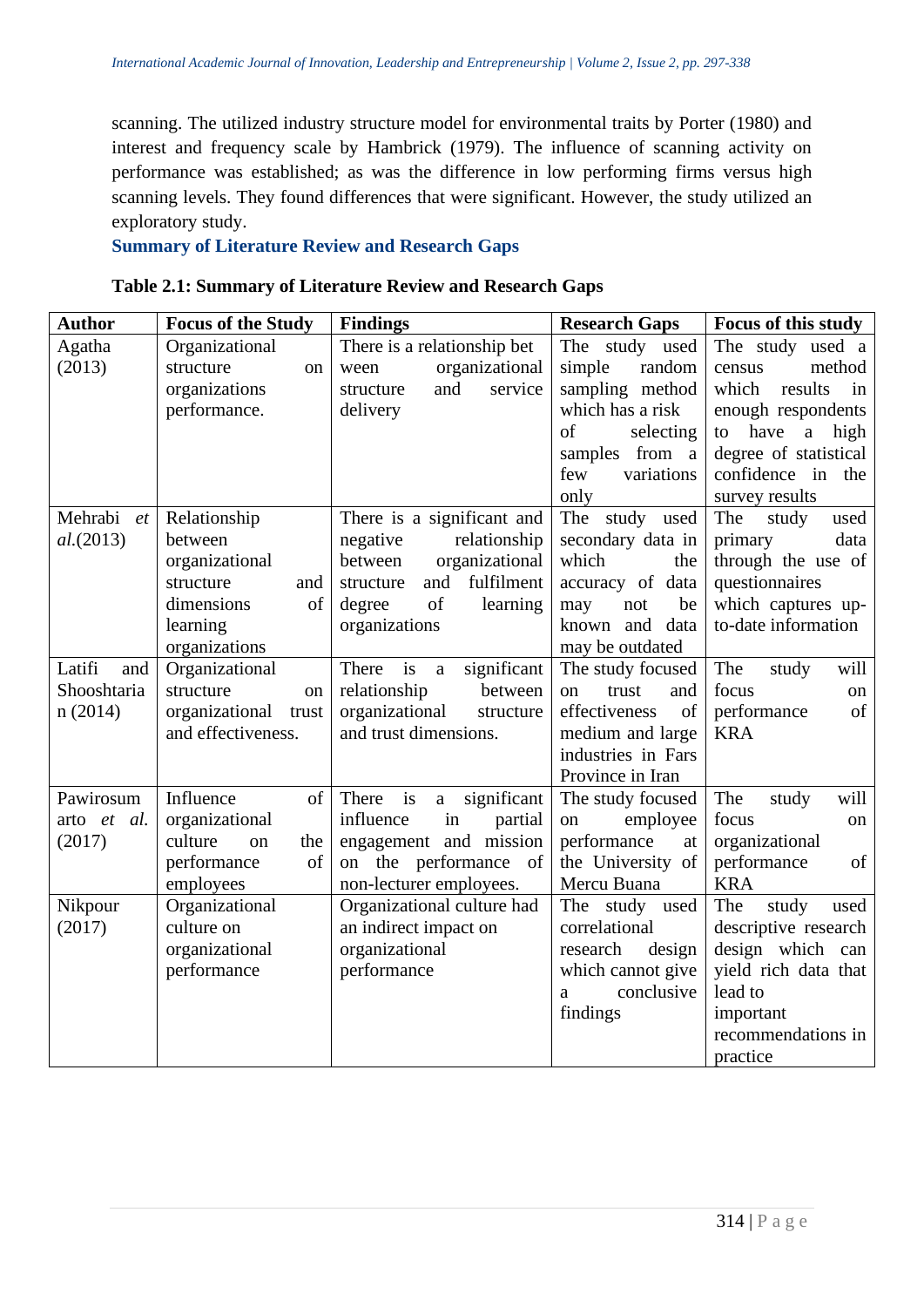| Ahmed and<br>Shafiq<br>(2014)                   | Organizational<br>culture impacts<br>organizational<br>performance                                                                           | All the dimension of the<br>culture influence the<br>different perspective of<br>organizational<br>performance                                                             | The study<br>used<br>qualitative<br>data<br>which<br>covered<br>information from<br>smaller<br>a<br>population                                             | The study will use<br>quantitative<br>to<br>capture information<br>from<br>larger<br>$\rm{a}$<br>population                                              |
|-------------------------------------------------|----------------------------------------------------------------------------------------------------------------------------------------------|----------------------------------------------------------------------------------------------------------------------------------------------------------------------------|------------------------------------------------------------------------------------------------------------------------------------------------------------|----------------------------------------------------------------------------------------------------------------------------------------------------------|
| Shuja<br>and<br>Abbasi<br>(2015)                | Resource<br>mobilization and<br>business continuity<br>management                                                                            | Resource mobilization is<br>an effective tool used in<br>implementing business<br>continuity                                                                               | The study used<br>qualitative<br>study<br>does<br>that<br>not<br>supports making<br>conclusion                                                             | The<br>study<br>used<br>quantitative<br>study<br>that<br>supports<br>making inferences                                                                   |
| Musundi<br>(2015)                               | Resource<br>mobilization<br>strategies<br>and<br>performance                                                                                 | Strategic<br>planning<br>for<br>contributes<br>resources<br>to<br>improved performance                                                                                     | The study used<br>simple<br>random<br>sampling<br>which<br>does<br>not<br>guarantee<br>proper<br>representation of<br>a sample                             | The<br>study<br>used<br>stratified<br>sampling<br>method to ensure<br>that the respondents<br>are well represented                                       |
| Ng'ang'a,<br>Waiganjo<br>and<br>Njeru<br>(2017) | Organizational<br>resource<br>mobilization<br>and<br>organizational<br>performance                                                           | Resources such as human,<br>physical,<br>technological<br>and capabilities were the<br>most influential resources<br>in tourism public owned<br>agencies and organizations | The study focused<br>on tourism sector<br>in Kenya.                                                                                                        | The study focused<br>on performance of<br><b>KRA</b>                                                                                                     |
| Babatunde<br>and<br>Adebisi(20<br>12)           | How performance of<br>organization in a<br>competitive business<br>environment and<br>strategic<br>environmental<br>scanning were<br>related | Organization performance<br>and strategic<br>environmental scanning<br>related significantly                                                                               | The<br>findings<br>cannot<br>conclusive as the<br>research<br>used<br>cross-sectional<br>design<br>(small)<br>sample<br>size<br>$\frac{1}{1}$<br>involved) | A large sample size<br>be   was involved as $ $<br>descriptive<br>survey<br>research design was<br>used<br>to<br>ensure<br>findings<br>are<br>conclusive |
| Vudzijena<br>(2017)                             | How performance is<br>impacted<br>by<br>environmental<br>scanning                                                                            | of<br>Performance<br>retail<br><b>SMEs</b><br>in<br>Harare<br>and<br>environmental<br>scanning<br>related<br>positively<br>and<br>strongly                                 | The study focused<br>Harare's<br>on<br><b>SMEs</b>                                                                                                         | The study focused<br><b>KRA</b><br>on<br>performance                                                                                                     |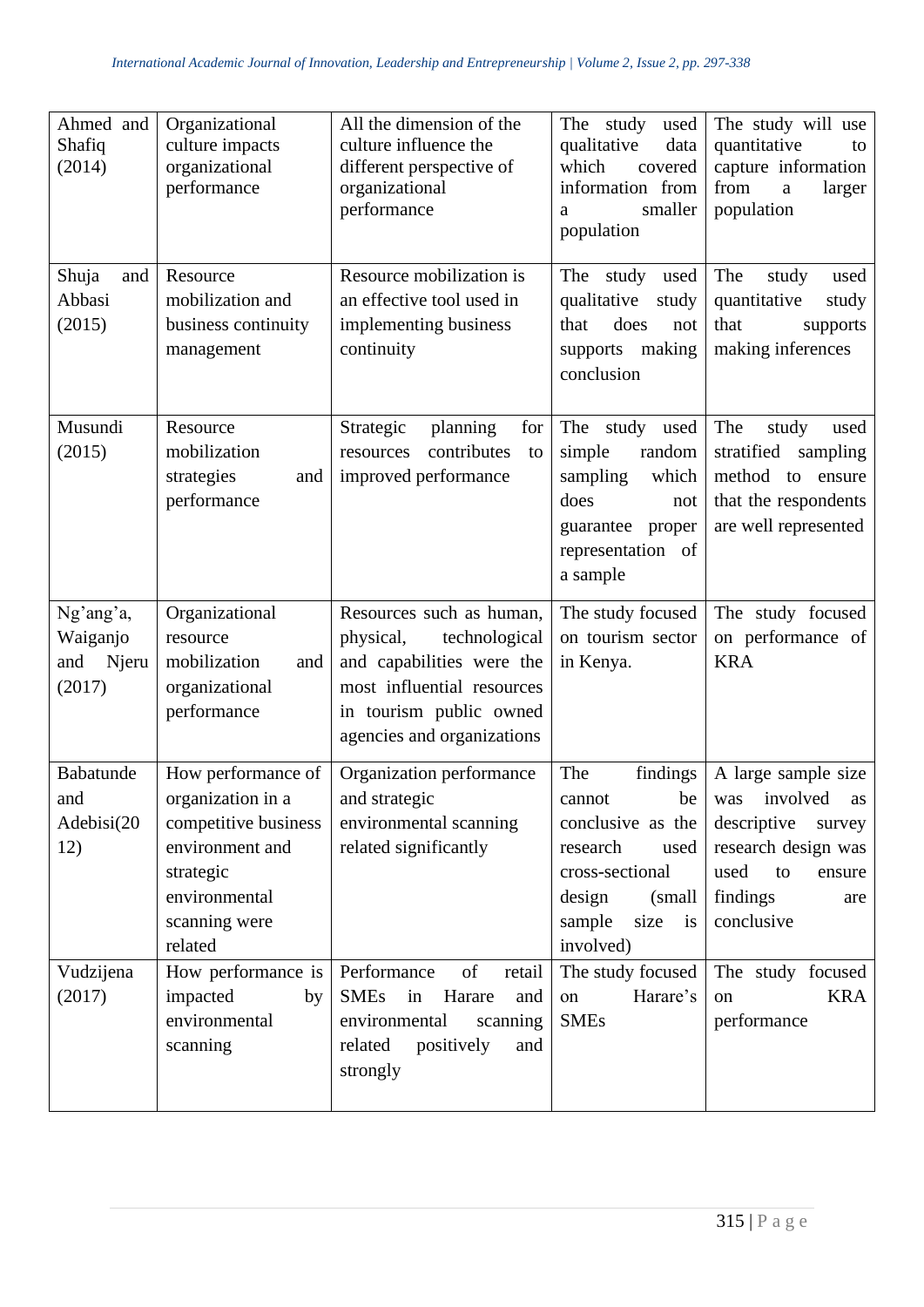| West   | and | <b>Environmental</b>     | Significant     |            |             | differences The study utilized The study utilized |
|--------|-----|--------------------------|-----------------|------------|-------------|---------------------------------------------------|
| Olsen  |     | and<br>its  <br>scanning | found<br>were   | between an | exploratory | descriptive research                              |
| (2016) |     | firm<br>effect<br>upon   | environmental   | scanning   | study       | design                                            |
|        |     | performance              | and performance |            |             |                                                   |
|        |     |                          |                 |            |             |                                                   |
|        |     |                          |                 |            |             |                                                   |

(**Source: Researcher, 2021)**

## **Conceptual Framework**

The literature review shows that technology may influence an organization's performance. Therefore, it is vital for us to comprehend the impact of innovation capability, creativity and technology on organizational performance with the aim of understanding innovation technological practices. The literature reviews show that the innovation capability, creativity and technology are key dimensions that may influence organizational performance. The relationship between the independent and dependent variables are presented in Figure 2.1.



**Independent Variables Dependent variable Figure 2.1: Conceptual Framework (Source: Researcher, 2021)**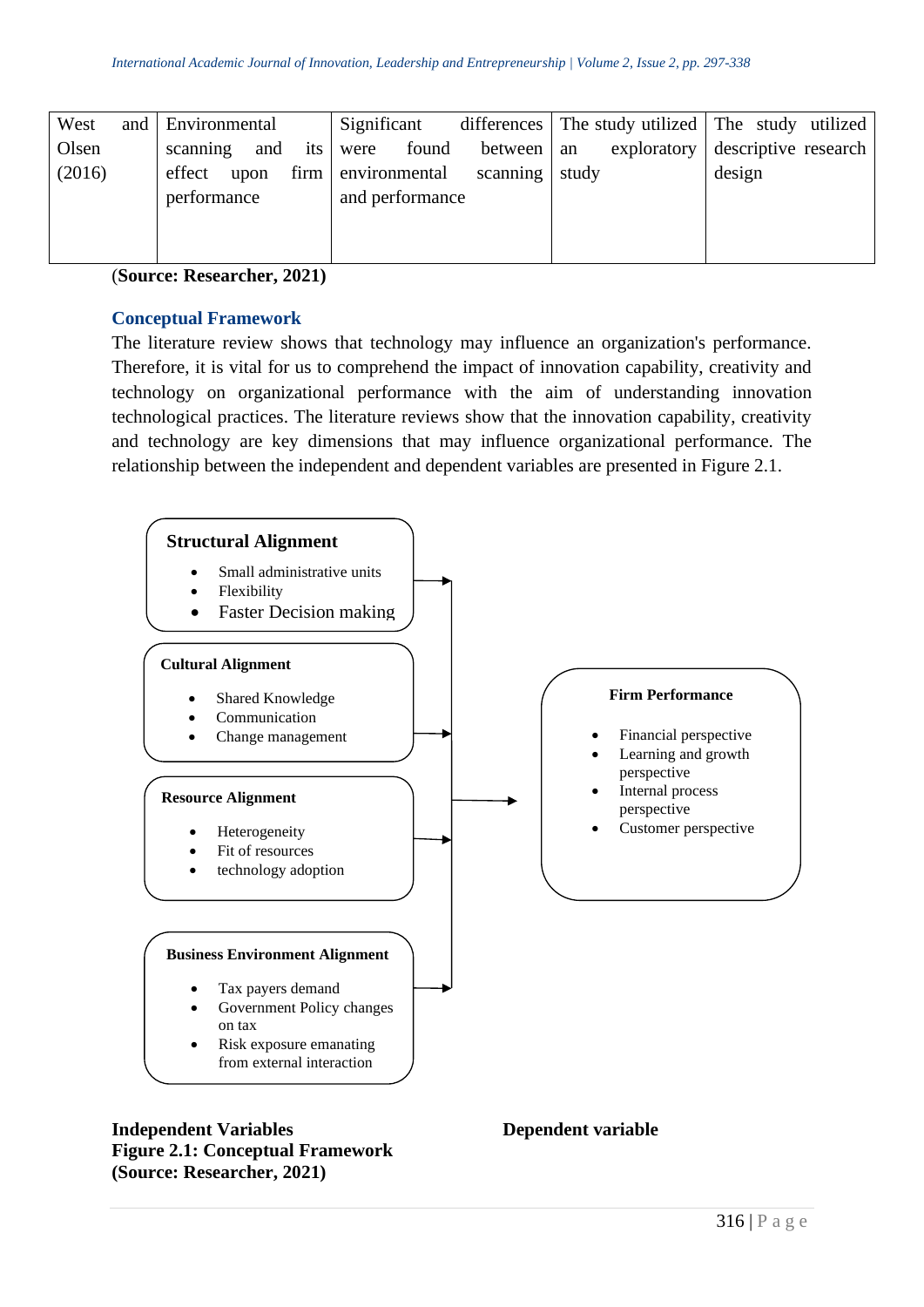# **RESEARCH METHODOLOGY**

# **Introduction**

This chapter comprises research design, target population, sampling design and ample size, data collection instruments, pilot study, data collection procedure, data analysis and presentation and ethical consideration.

## **Research Design**

This study employed a descriptive research design. Descriptive survey research design is a method of collecting information by interviewing or administering a questionnaire to a sample of individuals (Saunders, Lewis & Thornhill, 2011). It is one of the most widely used non-experimental research designs across disciplines to collect large amounts of survey data from a representative sample of individuals sampled from the targeted population. A descriptive research design involves a field survey where subjects are observed in their natural set ups without manipulation of the environment.

# **Target Population**

A study population is the complete group of individuals or companies that the researcher wishes to investigate (Sekaran & Bougie, 2010). It is defined in terms of availability of elements, time frame, geographical boundaries and topic of interest. The unit of analysis was the Kenya Revenue Authority while the population of the study were all the employees in Job groups 3 -10. The group of employees was drawn from all the cadres namely; policy makers, senior management and technical staff. As at the end of June 2021 the number of staff seconded at the head office is presented in Table 3.1.

|  |  |  | <b>Table 3.1: Target Population</b> |
|--|--|--|-------------------------------------|
|--|--|--|-------------------------------------|

| <b>Cadre of employees</b> | <b>Number</b> |
|---------------------------|---------------|
| <b>KRA 8-10</b>           | 24            |
| <b>KRA 5-7</b>            | 58            |
| <b>KRA 3-4</b>            | 1404          |
| <b>TOTAL</b>              | 1486          |

*Source: KRA Human Resource Department* 

#### **Sampling Technique and Sample Size**

As observed by Goddard and Melville (2014) selection of a total population's representative sample is done due to various challenges faced by the scholar when trying to access the whole population. In ensuring all the cases representativeness sample is achieved, respondents sampling according to their department was done using stratified sampling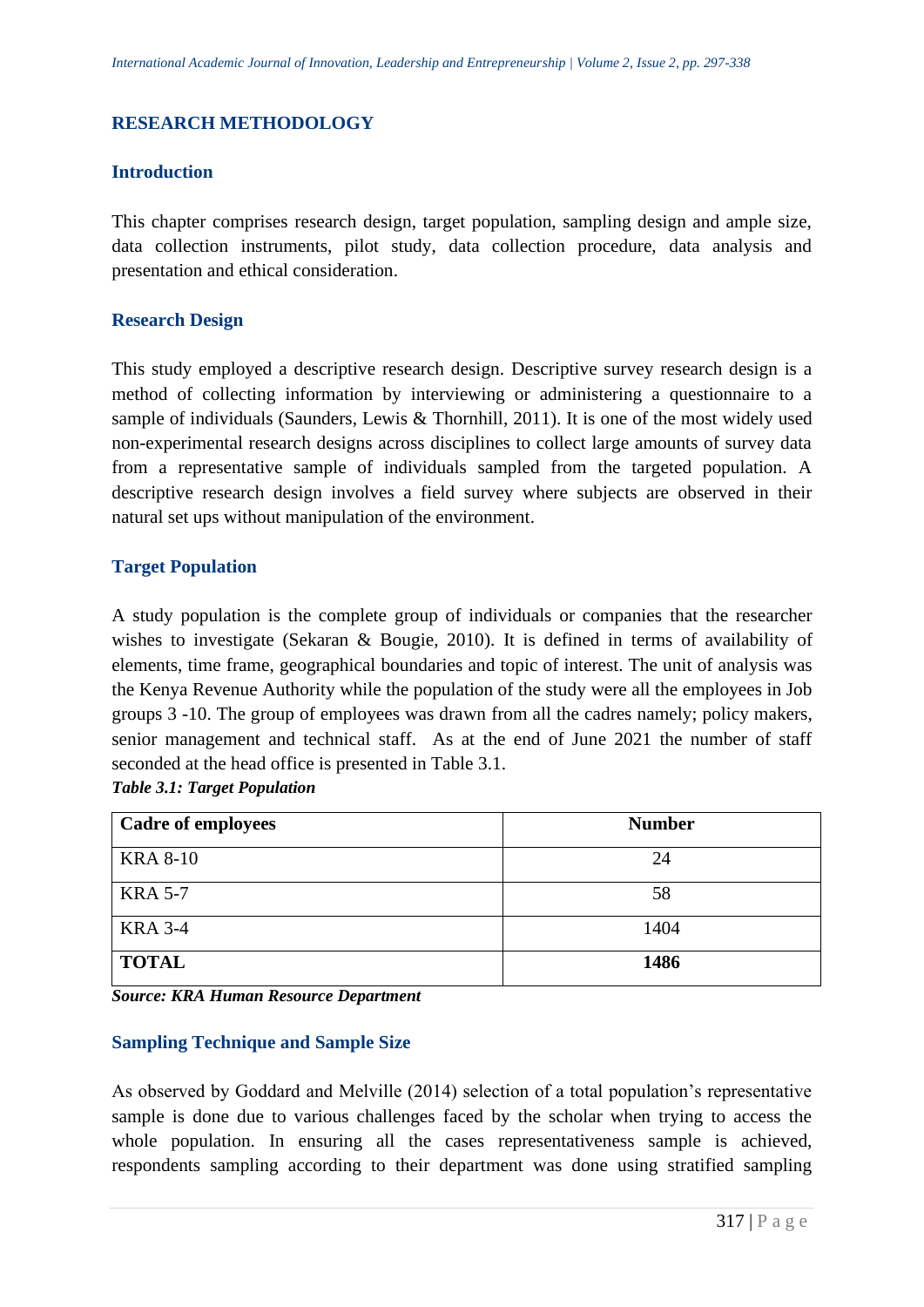method. Respondent selection was done using simple random sampling. In a descriptive study the whole population sample size's representative ranges between 10 to 50% (Mugenda and Mugenda, 2003). Therefore, the study used a 10% and arrived at a sample size of 148 respondents.

| <b>Sampling Frame</b> | <b>Number</b> | <b>Sample Size</b> |
|-----------------------|---------------|--------------------|
| <b>KRA 8-10</b>       | 24            |                    |
| <b>KRA 5-7</b>        | 58            | 6                  |
| <b>KRA 3-4</b>        | 1404          | 140                |
| <b>Total</b>          | 1486          | 148                |

*Table 3.2: Sample Size*

#### **Data Collection Instruments**

The study applied primary data to be gathered using a structured questionnaire. The questionnaire contained both open and closed ended questions. The close ended questions aided in capturing the outcomes that can be enumerated during analysis. The open-ended questions facilitated eliciting of responses that can be analyzed qualitatively and capture factors relevant to the study but cannot be set by structured questions. The questionnaire consisted of three sections. Part A collected data on the respondents' demographic information while Part B collected data regarding strategic alignment dimensions by Kenya Revenue Authority. Part C collected data regarding the strategic alignment on performance of KRA.

# **Pilot Study**

A Pilot test as explained by Cooper and Schindler (2014) is conducted to detect weaknesses in design, instrumentation and to provide proxy data for selection of probability sample. The procedures that was used in pre-testing the questionnaire was identical to those used during the actual study or data collection. According to Mugenda and Mugenda (2003), a pilot study with a sample of a tenth of the total sample with homogenous characteristics is appropriate for the pilot study. Therefore, questionnaires will be piloted by involving 14 respondents. Those that participated in the pilot study did not participate in the actual research. After the pre-test, the researcher modified the questionnaire with an aim of addressing issues that might arise due to the process, such as increasing the understanding ability of the questions contained in the questionnaire.

#### **Validity Test**

Validity test involves checking whether the data collection instrument will give data regarding the intended objective of the study (Orodho, 2005). The researcher used content validity test to ensure that the questionnaires are put in simple language the respondents can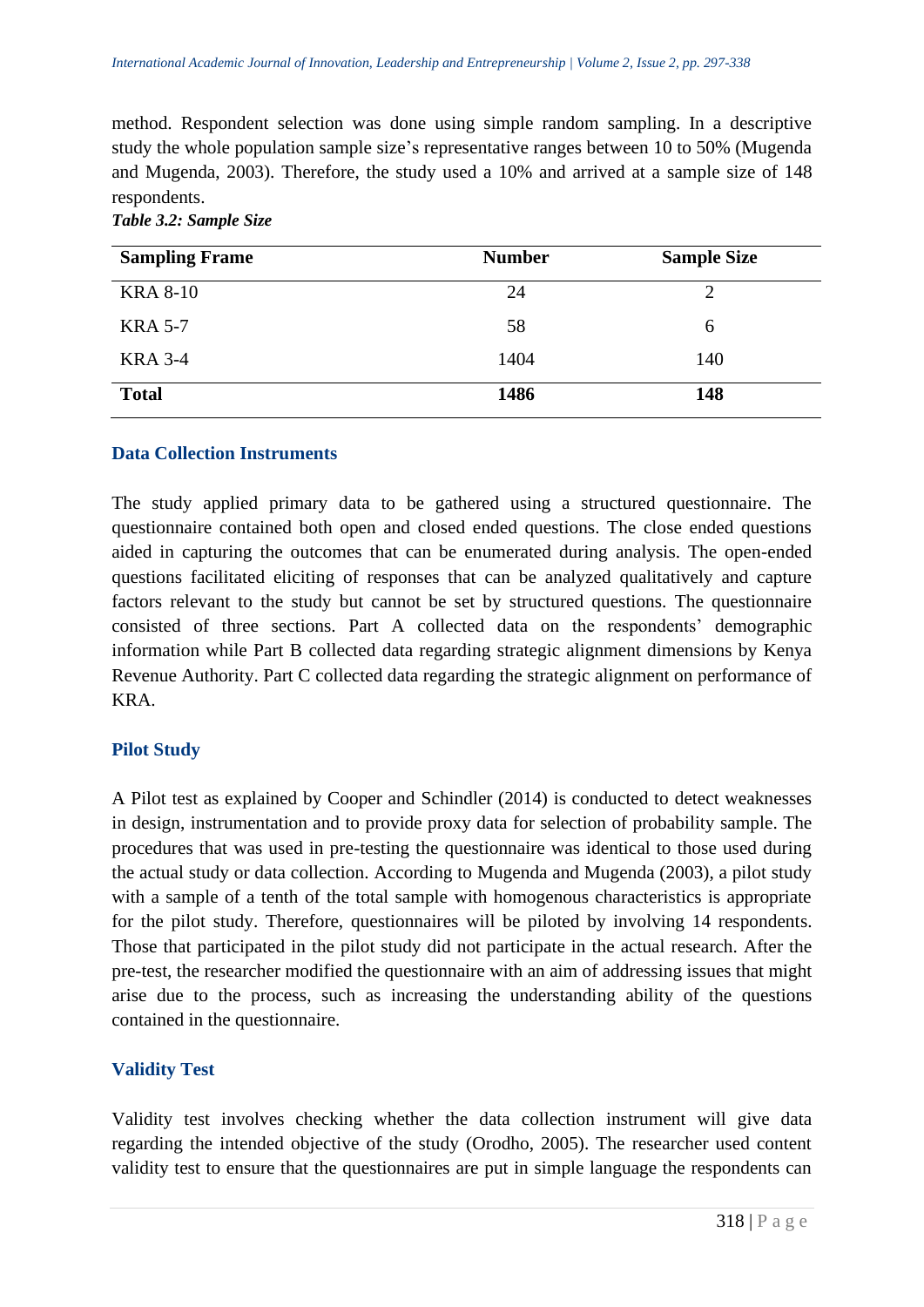easily understand and check for clarity of questions. This was achieved by consulting the supervisor as the expert.

# **Reliability**

When the results of the process of measurement is reproducible, the instrument of measurement is dependable. Reliability is generally defined as the extent to which results of measurement are free from errors and consequently yield reliable outcomes. In the case of the present study a number of safety measures was put in place to identify and minimize causes of errors, and thus enhance reliability. The respondents were requested to tackle the questions independently to test whether they comprehended the question and per se responded appropriately.

The researcher conducted a pilot test which was to enhance the reliability of the instrument. The analysis of data collected from the pilot test was done using Cronbach's alpha to establish the internal average correlation or consistency of items in an instrument of survey to estimate its reliability, bearing in mind an alpha figure of 0.7 to demonstrate that the measuring instrument is reliable. The smaller the score of variability, the greater the internal consistency of the questionnaire, and therefore more reliable. The results of the reliability are presented in Table 3.3.

| <b>Variable</b>        | Alpha $(a)$ coefficient | <b>Remarks</b>  |
|------------------------|-------------------------|-----------------|
| Structural alignment   | 0.758                   | Reliable        |
| Cultural alignment     | 0.776                   | Reliable        |
| Resource alignment     | 0.800                   | Reliable        |
| Business environmental | 0.791                   | Reliable        |
| alignment              |                         |                 |
| Firm Performance       | 0.763                   | Reliable        |
| <b>Average Score</b>   | 0.778                   | <b>Reliable</b> |

#### *Table 3.3: Results of Reliability Tests*

**Source: Pilot Study (2021)**

The findings from Table 3.3 show that resource alignment had the highest alpha coefficient ( $\alpha$ =0.800) which was followed by business environmental scanning ( $\alpha$ =0.791), cultural alignment ( $\alpha$ =0.776), structural alignment ( $\alpha$ =0.758) and firm performance ( $\alpha$ =0.763). The average alpha coefficient was at 0.778 which satisfies the recommendation made by Mugenda and Mugenda (2003) that an alpha coefficient score of above 0.7 shows that the instruments are highly reliable.

# **Data Collection Procedures**

The questionnaire was administered through the drop and pick later strategy and target the employees in the three cadres of staff as indicated in the sampling table. Upon identifying the target respondents through the simple random sampling procedure, the researcher requested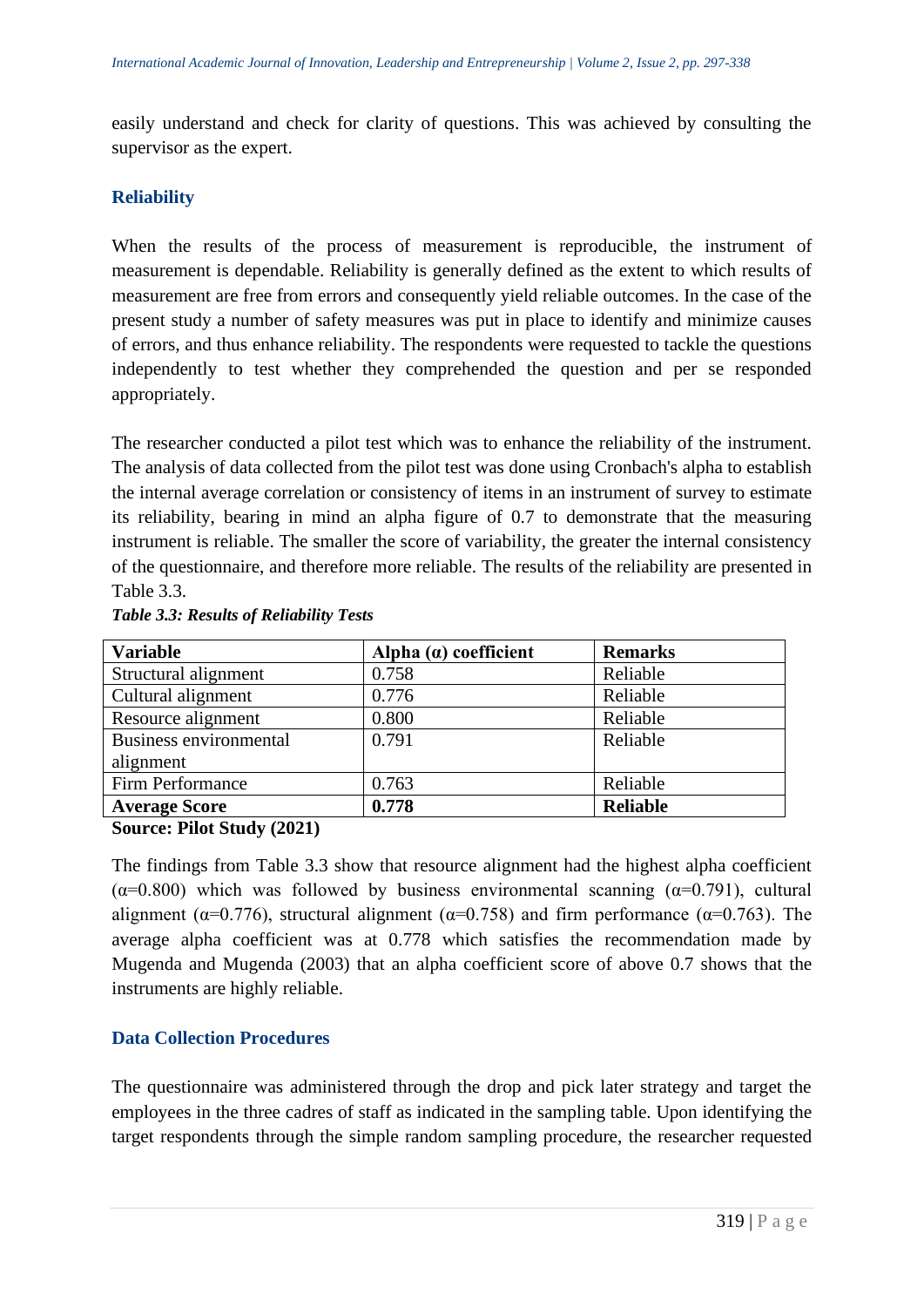them to fill in the questionnaire and the same were to be collected three days thereafter. The respondents gave their responses in a five point Likert scale.

# **Data Analysis and Presentation**

Data obtained from the questionnaires was first edited, cleaned and categorized into common themes to represent meaningful data. The researcher checked the questionnaires for completeness and consistency. The questionnaires were assigned codes to allow the researcher to minimize errors during data entry and processing, enhance confidentiality and provide for easy interpretations of results. Thereafter, data was carefully keyed in on the basis of assigned codes and a final check conducted on the data file to confirm accuracy, erroneous data, completeness and consistency.

Quantitative data was analyzed using descriptive statistics such as mean and standard deviation. Descriptive helped to generate the summary measures of the observed sample and prepare the quantitative data for further statistical analysis. The analysis was presented using tables, figures and charts. This was made possible by using Statistical Package for Social Sciences (SPSS) version 20.0. Qualitative data obtained from the open ended questions was analyzed thematically in line with study objectives and presented in narrative form.

Inferential statistics made use of multiple regression analysis because there are more than one explanatory variable involved in this study. Statistical analysis was guided by multiple regression model to test the relationship between variables and the extent to which they are influence each other.

The regression equation assumed the following form

 $Y = \beta o + \beta_1 X_1 + \beta_2 X_2 + \beta_3 X_3 + \beta_4 X_4 + \epsilon$ Where:

| ,,,,,,,,, |                                              |
|-----------|----------------------------------------------|
| Y         | <b>Organization Performance</b>              |
| $\beta_i$ | $(i = 0 - 4)$ is the regression coefficient; |
| $X_1$     | Structural alignment                         |
| $X_2$     | Cultural alignment                           |
| $X_3$     | Resource alignment                           |
| $X_4$     | Business environment alignment               |
| έ         | Error Term                                   |
|           |                                              |

#### **Ethical Considerations**

The research is to make sure that all the gathered information is handled with utmost privacy and only for academic tenacities. The process of data collection was given attention with highest standards of legal principles and moral respecting the rights of target respondents' levels and views of cooperation. Formal measures and channels of communication was used throughout the process of data collection. This comprised looking for authorization from the National Commission for Science, Technology and Innovation (NACOSTI) to gather the data from the Kenya Revenue Authority.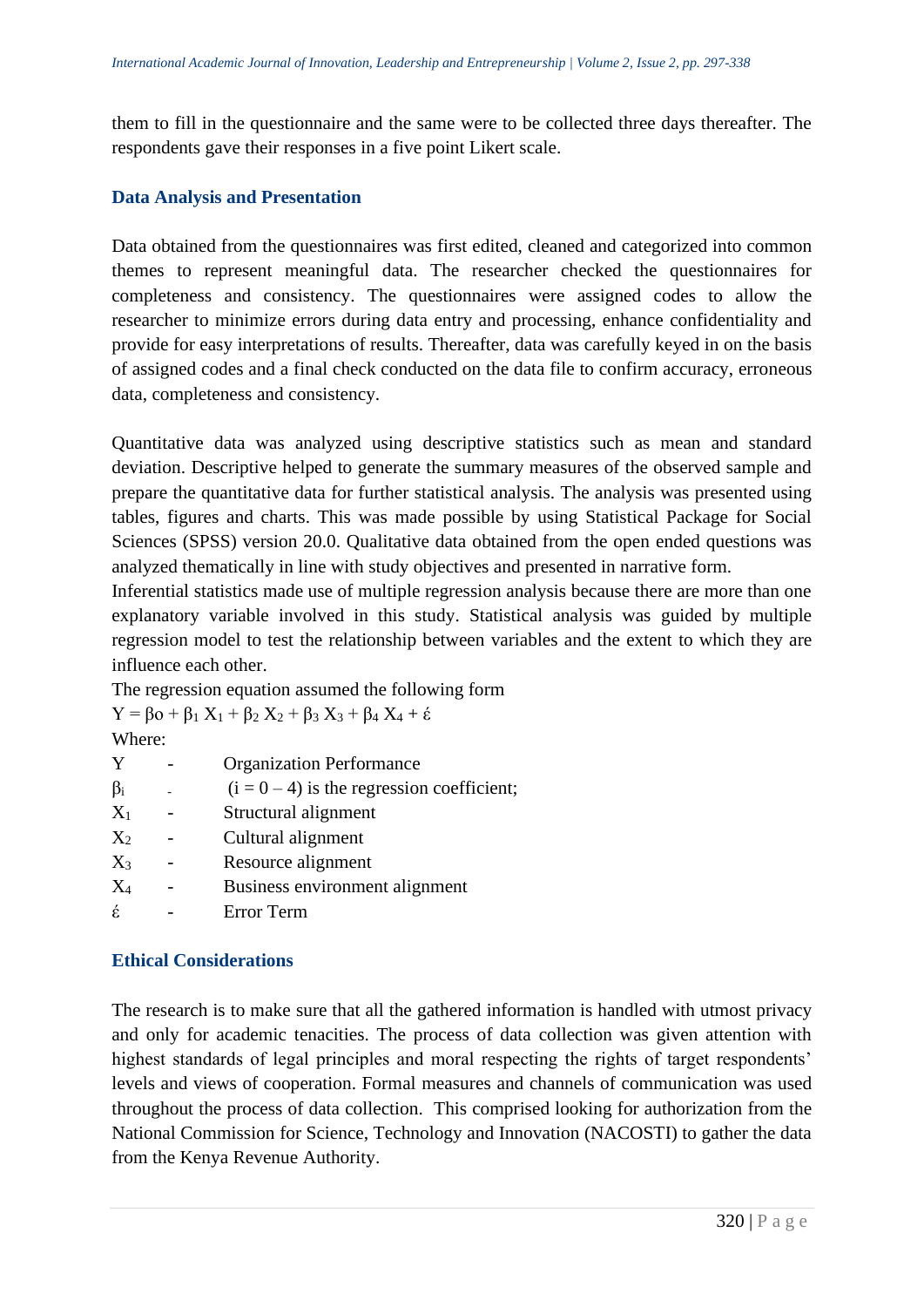# **RESEARCH FINDINGS AND DISCUSSIONS**

#### **Introduction**

This chapter presents the analysis of data collected from the field. The specific areas of considerations in the chapter are; the questionnaire return rate, respondents' demographic information, descriptive statistics with regard to the dimensions of strategic leadership, regression analysis and summary of the research findings. Presentation of the results and findings are done on the basis of the four research specific objectives.

# **Questionnaire Return Rate**

The study issued 148 questionnaires to middle and upper cadre KRA staffs as represented by the job groups 3-10. The summary of questionnaire return rate was presented in table 4.1. *Table 4.1: Questionnaire Return Rate*

| <b>Questionnaires</b> | <b>Number</b> | Percentage |
|-----------------------|---------------|------------|
| Filled and collected  | 110           | 74.3       |
| Non-responded         | 38            | 25.7       |
| Total                 | 148           | 100.0      |

*Source: Research Data, 2021*

From table 4.1, 110 Questionnaires were filled and returned giving a response rate of 74.3%. This response rate was considered adequate for data analysis. Mugenda and Mugenda (2003) notes that for a descriptive study, a questionnaire response rate of 50 % is sufficient for data analysis and findings reporting; a response rate of 60 % is good while a response rate of 70% and above is treated as excellent. Thus this study had an excellent response rate.

# **Demographic Information**

The study considered two specific respondents' demographics; level of management and whether a respondent has been participating in organizational strategic alignment process in the past, present and in future.

# **Level of Management**

The respondents were asked to indicate the level of management they occupy in the organization. This was motivated by the fact that the study aimed to collect data from middle and top management employees of KRA. The summary of the findings was presented in table 4.2.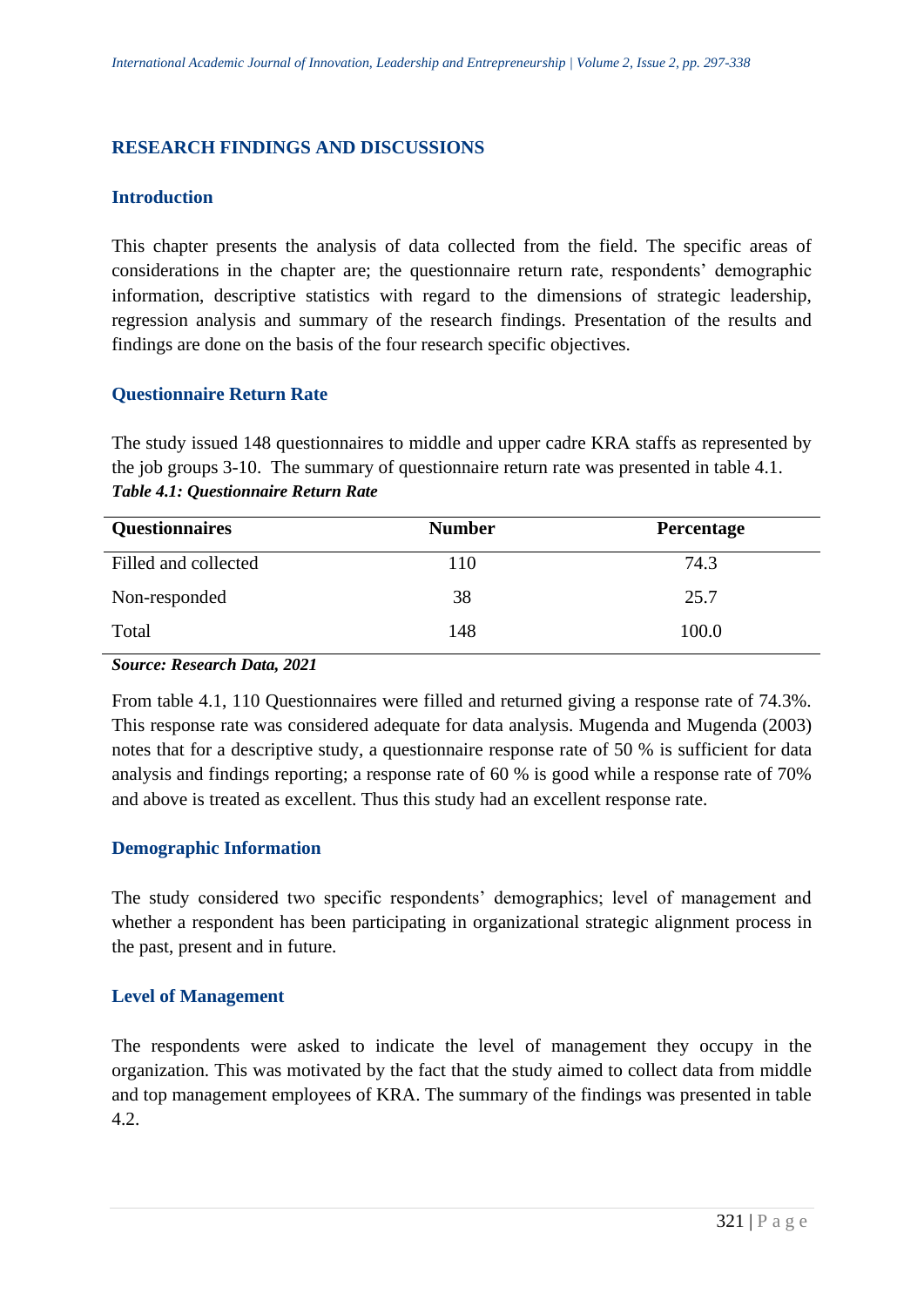|        | Category                                                                   | Frequency | Percent | <b>Cumulative Percent</b> |
|--------|----------------------------------------------------------------------------|-----------|---------|---------------------------|
|        | Valid Top level                                                            | 35        | 31.8    | 31.8                      |
|        | Middle Level                                                               | 51        | 46.4    | 78.2                      |
|        | Supervisory<br>level                                                       | 24        | 21.8    | 100.0                     |
|        | Total                                                                      | 110       | 100.0   |                           |
| $\sim$ | $\mathbf{r}$ $\mathbf{r}$ $\mathbf{r}$ $\mathbf{r}$ $\mathbf{r}$<br>$\sim$ |           |         |                           |

#### *Table 4.2: Level of Management*

#### *Source: Research Data, 2021*

Table 4.2 indicates that the respondents were distributed in three different levels of management where 46.4% of them held positions under the middle level of management, 31.8% from top level of management while 21.8% held supervisory level of management. This implied that the respondents were suitable for consultation with regard to strategic alignment and its impact on performance due to the fact that they held positions that take part in active organizational strategic decision making process.

#### **Involvement in Strategic Alignment**

The respondents were also requested to indicate whether they are involved in the organization strategic planning.

*Table 4.3: Involvement in Strategic Alignment*

|       | Category       | Frequency | Percent | <b>Cumulative Percent</b> |
|-------|----------------|-----------|---------|---------------------------|
| Valid | Yes            | 88        | 80.0    | 80.0                      |
|       | N <sub>0</sub> | 22        | 20.0    | 100.0                     |
|       | Total          | 110       | 100.0   |                           |

#### *Source: Research Data, 2021*

The findings in table 4.3 shows that majority of the respondents (80%) are involved in strategic planning in the organization while only 20% indicated that by the time this study was being undertaken, they had not participated in strategic planning in the organization. This implied that a good number of the respondents understand the importance of strategic alignment in enhancing organizational performance.

#### **Strategic Alignment Dimensions**

The study focused on four major strategic alignment dimensions that was purported to influence organizational performance if properly implemented. These dimensions consisted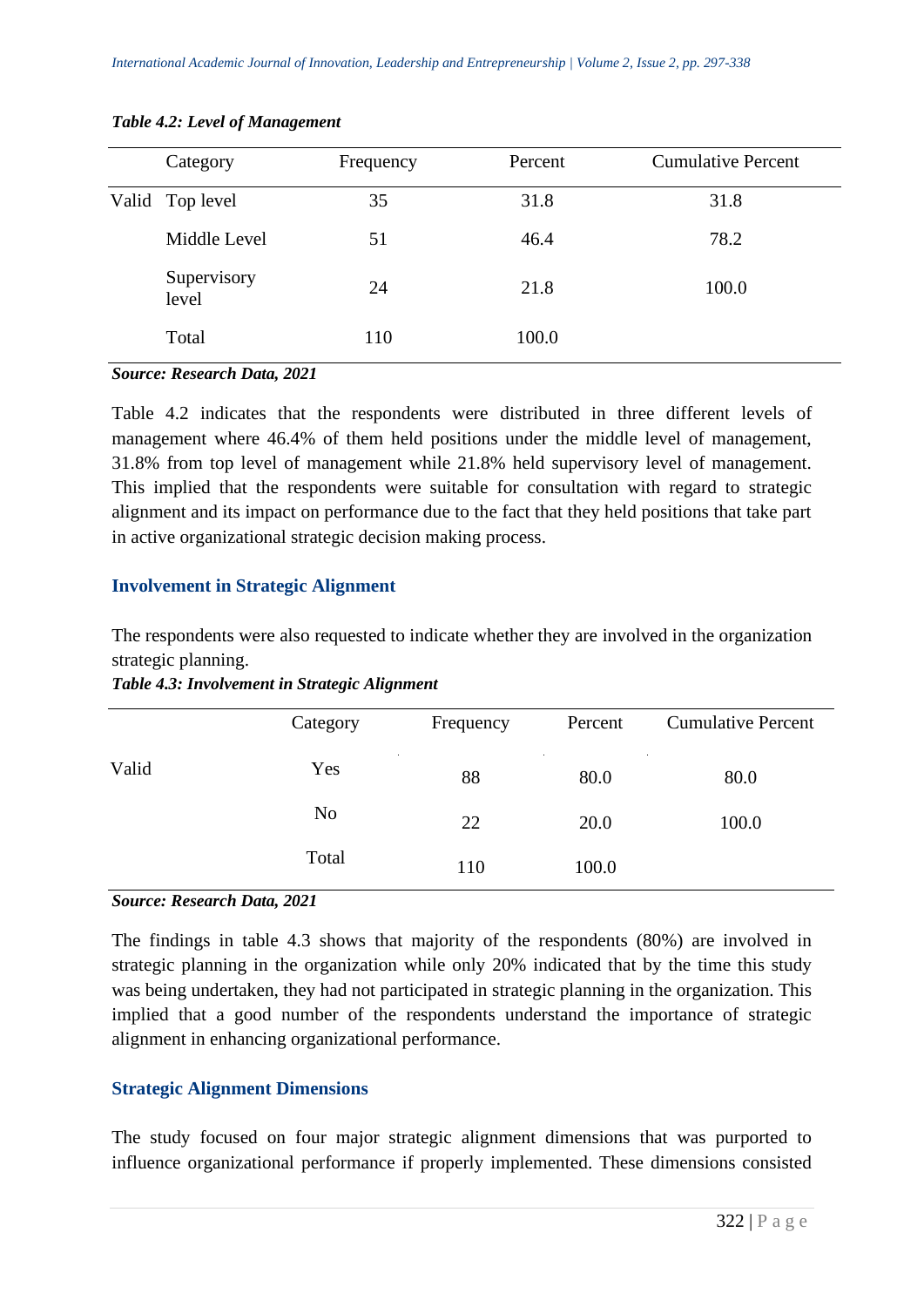of: structural alignment, cultural alignment, resource alignment and business environment alignment. The study used a five point Linkert Scale where 1 implied No extent and 5, Very great extent. In interpretation of the study results, means and standard deviations were used were means that were above 2.0 and approaching five implied that the measure had been implemented to a moderate extent to very great extent depending on the strength of the mean. In addition, standard deviations were used to show dispersion of the responses from points 1 to 5. A low standard deviation implied that there was a low dispersion in respondents' choice of scale.

#### **Structural Alignment**

#### *Table 4.4: Structural Alignment*

| <b>Statement</b>                                                                                                                | N     | <b>Mean</b> | <b>Std. Deviation</b> |
|---------------------------------------------------------------------------------------------------------------------------------|-------|-------------|-----------------------|
| The top management decisions is seamlessly adopted by<br>the middle level managers for onward implementation                    | 110   | 4.36        | .885                  |
| The organization as decentralized decision making<br>process to different divisions                                             | 110   | 3.95        | .887                  |
| The KRA organization structure is used to bridge<br>communication gap between business units and IT<br>department               | - 110 | 3.81        | .972                  |
| I consider KRA organization structure to be flexible<br>enough to adjust to the market demands quickly                          | 110   | 3.50        | 1.312                 |
| The organization structure specifies clear reporting line<br>which helps in implementation of strategies to be 110<br>efficient |       | 3.42        | .999                  |
| The organization has rationalized its<br>management<br>controls to hasten decision making process                               | 110   | 3.39        | 1.279                 |
| <b>Overall mean</b>                                                                                                             | 110   | 3.74        | 1.056                 |

#### *Source: Research Data, 2021*

From the findings in table 4.4, it is evident given the mean of 4.36 and standard deviation of 0.885 that majority of the respondents indicated that to a great extent, KRA's top management decisions is seamlessly adopted by the middle level managers for onward implementation. The findings further indicated that to a great extent (Mean= 3.95, SD=0.887), organization has decentralized decision making process to different divisions. Majority of the respondents as shown by the low standard deviation (0.972) opined that to a great extent (mean=3.81), the KRA organization structure is used to bridge communication gap between business units and IT department. Further, the study established that with a standard deviation of 1.312 and mean of 3.50, it implied that the respondents moderately rated the idea that they consider KRA organization structure to be flexible enough to adjust to the market demands quickly. The findings further discovered that to moderate extent (mean=3.42, SD=0.999), the organization structure specifies clear reporting line which helps in implementation of strategies to be efficient and that to the same extent, it has rationalized its management controls to hasten decision making process. With an average mean of 3.74, it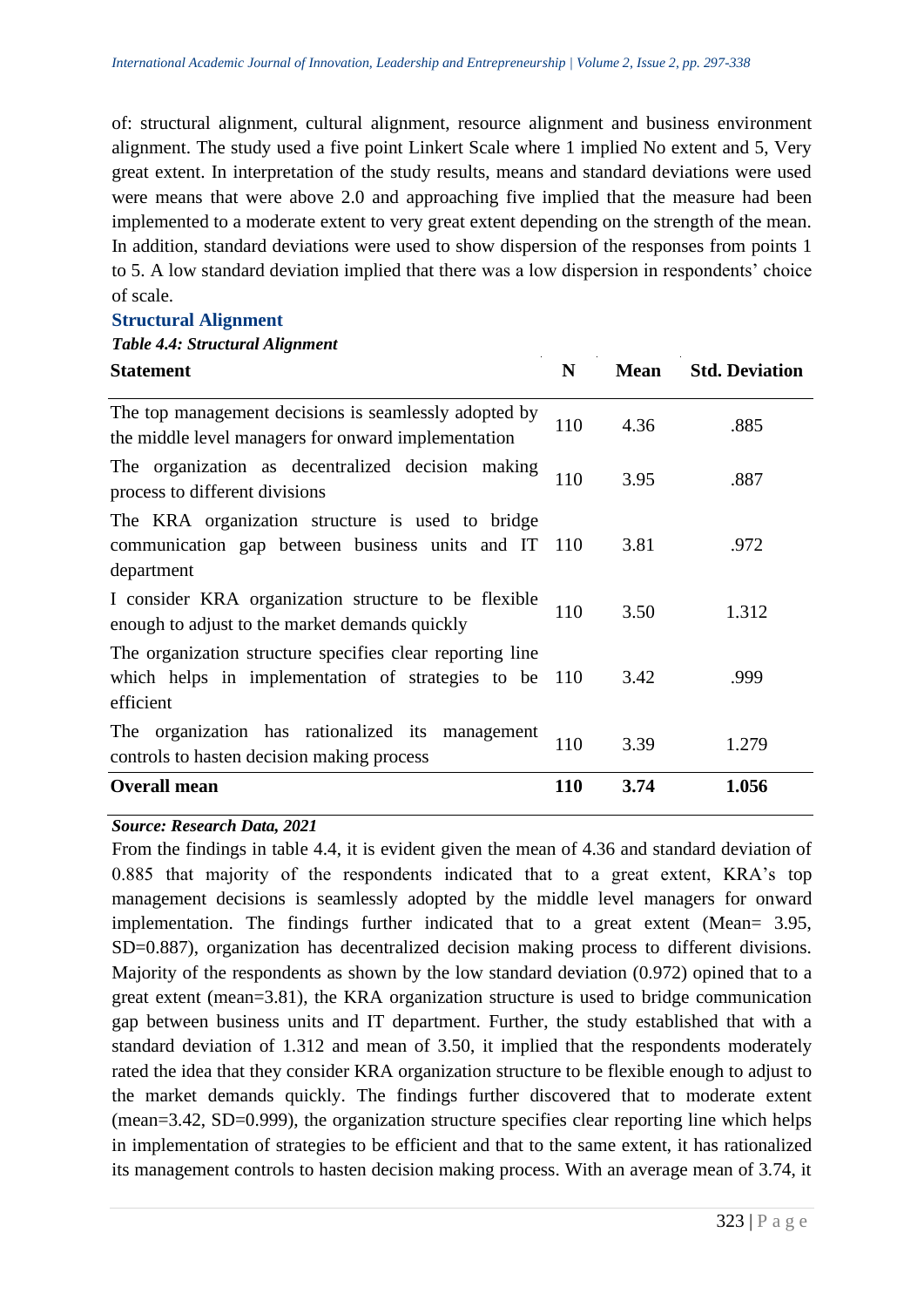implies that structural alignment as a dimension of strategic alignment has been implemented to a great extent.

#### **Cultural Alignment**

*Table 4.5: Cultural Alignment*

| <b>Statement</b>                                                                                                       | N          | <b>Mean</b> | <b>Std. Deviation</b> |
|------------------------------------------------------------------------------------------------------------------------|------------|-------------|-----------------------|
| As employees we have shared beliefs that guide our<br>operations in the company                                        | 110        | 3.87        | 1.182                 |
| The organization leadership aims at aligning all the<br>human resources available with a view to creating a<br>synergy | 110        | 3.74        | .935                  |
| All the employees of the organization are expected to<br>behave in a certain way while undertaking their duties        | 110        | 3.72        | .803                  |
| The entire KRA workforce have a shared values that help<br>in the strategic decision making                            | 110        | 3.48        | 1.290                 |
| The organization as established a shared knowledge<br>process between different business departments and IT            | 110        | 3.47        | 1.098                 |
| Communication channel between IT and departments has<br>been established                                               | 110        | 3.30        | 1.105                 |
| <b>Overall mean</b>                                                                                                    | <b>110</b> | 3.60        | 1.069                 |

#### *Source: Research Data, 2021*

In an attempt to enhance strategic measures in the organization through cultural alignment, the study established that to a great extend  $(M=3.87)$ , employees in the organization have shared beliefs that guide operations in the company thus improving performance. In the same context of cultural alignment, it has been discovered that to a great extent as indicated by the mean of 3.74 and standard deviation of 0.935, the leadership in the institution aims at aligning all the human resources available with a view of creating a synergy. Further, the mean of 3.72 and standard deviation of 0.803 imply that majority of the respondents inclined towards the scale of great extent based on the idea that all the employees of the organization are expected to behave in a certain way while undertaking their duties. The study findings also established that entire KRA workforce have shared values that help in the strategic decision making (M=348, SD=1.290) and that it has established a shared knowledge process between different business departments and IT (M=3.47, SD=1.098). Based on an overall mean of 3.60 which translates to four, it is deduced that KRA has implemented strategies to enhance cultural alignment to a great extent.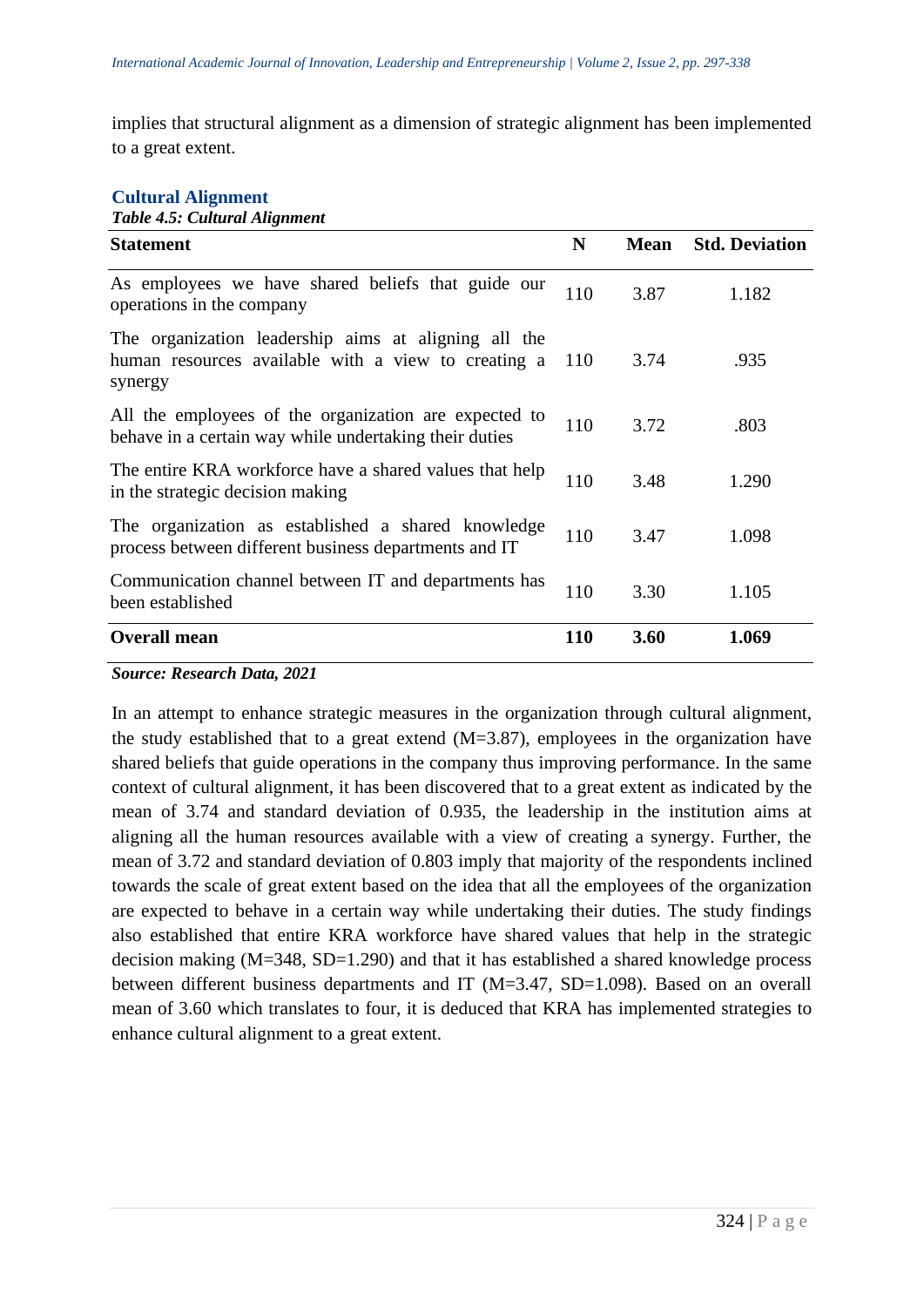| <b>Resource Alignment</b> |
|---------------------------|
|---------------------------|

|  |  | Table 4.6: Resource Alignment |
|--|--|-------------------------------|
|--|--|-------------------------------|

| <b>Statement</b>                                                                                                    | N          | <b>Mean</b> | <b>Std. Deviation</b> |
|---------------------------------------------------------------------------------------------------------------------|------------|-------------|-----------------------|
| The organization technological assets is aligned to market<br>demands that is relevant to KRA                       | 110        | 4.00        | 1.133                 |
| The organization target customers are clearly defined and<br>the necessary resources assigned to meet their needs   | 110        | 3.75        | 1.042                 |
| The organization is quick to exploit opportunities using<br>internal resources                                      | 110        | 3.73        | .898                  |
| The organization resources are heterogeneous to be able<br>to meet diverse market demands                           | 110        | 3.57        | .972                  |
| Product innovation undertaken by the organization is<br>tailor made to match with the available internal resources. | 110        | 3.54        | 1.147                 |
| The organization outsource other services whose internal<br>resources cannot be able to offer                       | 110        | 3.38        | 1.188                 |
| <b>Overall mean</b>                                                                                                 | <b>110</b> | 3.66        | 1.063                 |

#### *Source: Research Data, 2021*

Based on the study findings with regard to resource alignment, the study established that to a great extent, the organization technological assets is aligned to market demands that is relevant to KRA  $(M=4.00, SD=1.133)$  and that the target customers for KRA as a government parastatal are clearly defined and the necessary resources assigned to meet their needs (M=3.75, SD=1.042). Additionally, the study findings indicated that, with a mean of 3.73 and standard deviation of 8.98, majority of the responses inclined towards the great extent scale that KRA is quick to exploit opportunities using internal resources and to a moderate extent (M=3.57, SD=0.972), the organization resources are heterogeneous to be able to meet diverse market demands. In addition, the study established that to a moderate extent, product innovation undertaken by the organization is tailor made to match with the available internal resources. This is as indicated by the mean o 3.54 and the standard deviation of 1.147. It can be deduced that from an overall mean of 3.66 that KRA has implemented resource alignment as a construct of strategic alignment from moderate to great extent thus implying that there is high probability that it positively enhances organizational performance.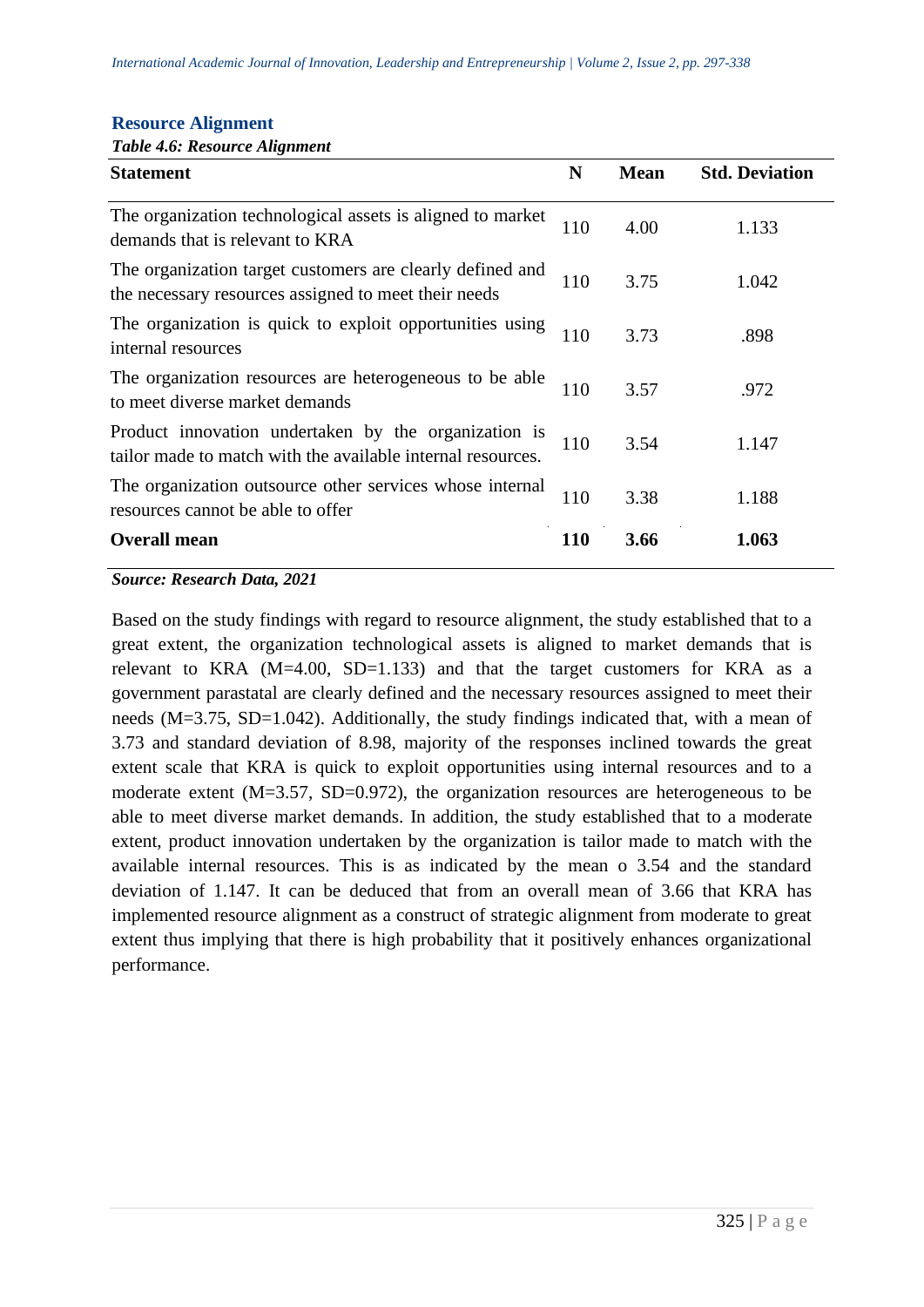#### **Business Environment alignment**

*Table 4.7: Business Environment alignment*

| <b>Statement</b>                                                                                          | N          | <b>Mean</b> | <b>Std. Deviation</b> |
|-----------------------------------------------------------------------------------------------------------|------------|-------------|-----------------------|
| The organization partners with employers to achieve its<br>goals                                          | 110        | 3.95        | .937                  |
| The organizations innovation process is developed in line<br>with the prevailing business environment     | 110        | 3.70        | 1.130                 |
| The suppliers to the organization are involved in KRA<br>strategic determination                          | 110        | 3.67        | 1.050                 |
| The organization works in tandem to the government policy<br>under different political regimes            | 110        | 3.63        | .956                  |
| The level of uncertainty in the market is always factored in<br>the strategic process of the organization | 110        | 3.57        | 1.169                 |
| <b>Overall mean</b>                                                                                       | <b>110</b> | 3.70        | 1.048                 |

*Source: Research Data, 2021*

The findings in Table 4.7 show that the respondents agreed that business environment alignment influences performance of KRA was shown by mean score of 3.70 and a standard deviation of 1.048. The respondents agreed that the organization partners with employers to achieve its goals (M=3.90, SD=0.937), the organizations innovation process is developed in line with the prevailing business environment (M=3.70, SD=1.130), the suppliers to the organization are involved in KRA strategic determination (M=3.67, SD=1.050), the organization works in tandem to the government policy under different political regimes (M=3.63, SD=0.956) and that the level of uncertainty in the market is always factored in the strategic process of the organization (M=3.57, SD=1.169).

#### **Impact of Strategic Alignment on Organizational Performance**

The study considered performance as an independent variable predicted by strategic alignment dimensions. In many occasions, performance is measured using financial constructs. However, the present study considered four areas of appraising performance; financial perspective, learning and growth perspective, business environment perspective and customer satisfaction perspective.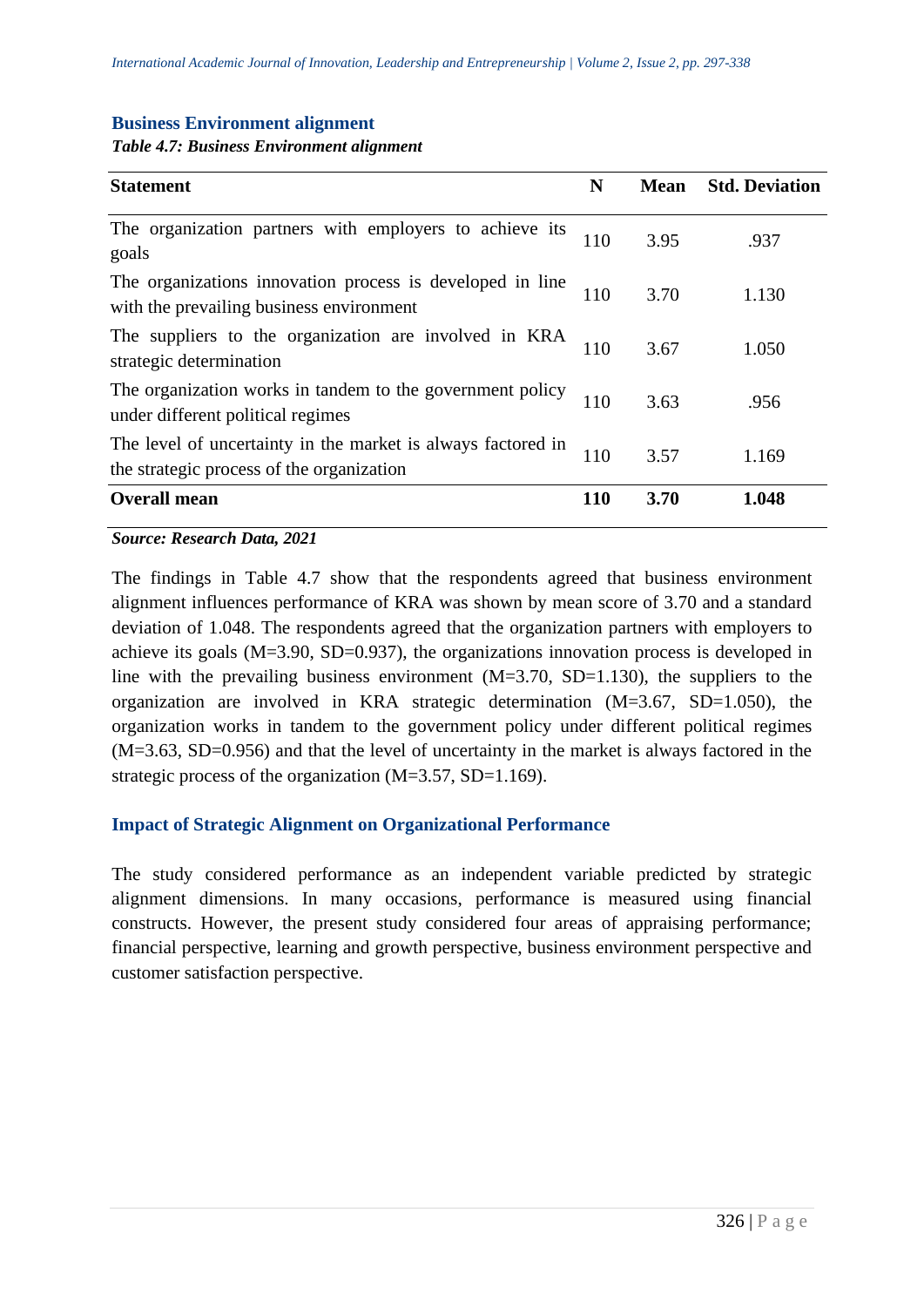|  | <b>Firm Performance</b> |
|--|-------------------------|
|--|-------------------------|

# *Table 4.8: Financial Perspective*

| <b>Statement</b>                                                                                         | N          |      | <b>Mean</b> Std. Deviation |
|----------------------------------------------------------------------------------------------------------|------------|------|----------------------------|
| The organization has completed all partnership and donor<br>programs on time and within set cost limits. | 110        | 4.00 | 1.067                      |
| The organization completes its projects as per schedule and<br>within set budget limits.                 | 110        | 3.74 | .992                       |
| The cost of running operations/organizations has reduced.                                                | 110        | 3.63 | .956                       |
| The organization has over the years met its financial targets.                                           | 110        | 3.34 | 1.383                      |
| <b>Overall mean</b>                                                                                      | <b>110</b> | 3.68 | 1.099                      |

#### *Source: Research Data, 2021*

The study findings with regard to the impact of strategic alignment on financial performance demonstrates that to a great extent (M=4.00, SD=1.067), the organization has completed all partnership and donor programs on time and within set cost limits and that it completes its projects as per schedule and within set budget limits (M=3.74, SD=0.992). In addition, the cost of running operations/organizations has reduced to moderate extent (M=3.63, SD=0.956) and that financial targets are being met as a result of proper implementation of strategic alignment. The overall mean of 3.68 imply that strategic alignment dimensions considered influences financial performance to a moderate extent.

#### **Inferential Statistics**

The study ought to establish relationship between strategic alignment and the organizational performance of Kenya Revenue Authority. This was achieved using linear regression analysis where the researcher utilized statistical package for social sciences (SPSS V 20.0) to input and run the study measurements. Coefficient of determination evaluates the degree to which variations in the independent variables explain deviations in the outcome variable or the variation proportion in the outcome variable that is described by all the explanatory variables. **Model Summary**

# Table 4.9 demonstrates the model summary of regression results where, adjusted R square, R square, and standard error of estimate are presented.

#### *Table 4.9: Model Summary*

| .50189 |
|--------|
|        |

#### *Source: Research Data, 2021*

From the model summary of regressed study variables, the correlation coefficient (R) value represents the degree and strength of association between independent variable and the dependent variable. In this model therefore the coefficient of correlation is 0.881 which indicates a positive and strong correlation between strategic alignment and organizational performance. The  $R^2$  is the coefficient of determination which indicates the extent of the total contribution of the independent variables on the dependent variable. The R square of this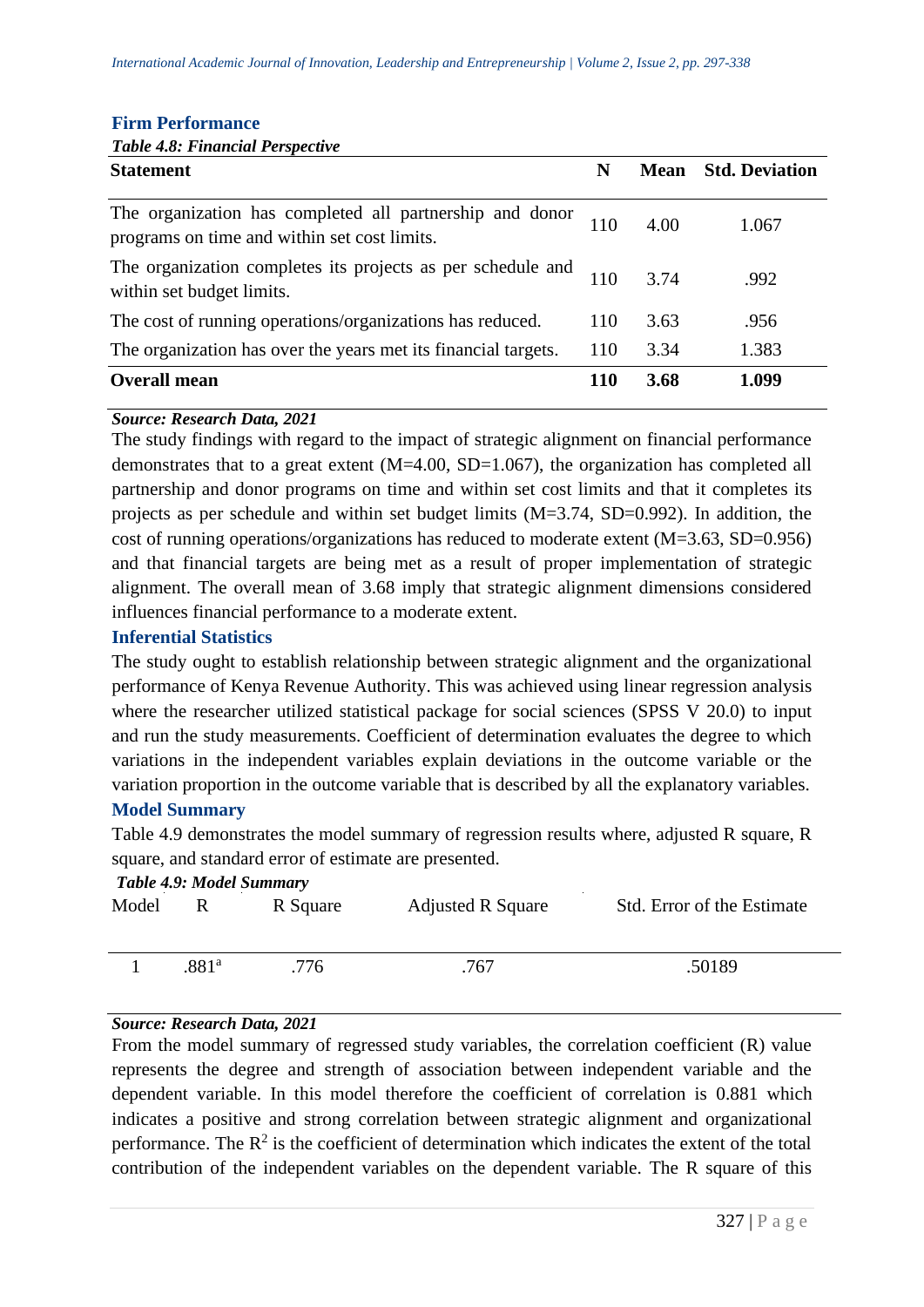model is 0.776 which implies that 77.6% of the total organizational performance is attributed to effective strategic alignment that is put in practice at the KRA.

# **ANOVA**

Analysis of variance was used to determine the significance of the model. Low F statistic value indicate low variance in the data values. The significance level less than 0.05 imply that the model is significant to predict the outcome variable.

# *Table 4.10: ANOVA*

| Model |            | Sum of Squares | df  | Mean Square |        | Sig.              |
|-------|------------|----------------|-----|-------------|--------|-------------------|
|       | Regression | 91.514         | 4   | 22.879      | 90.825 | .000 <sup>a</sup> |
|       | Residual   | 26.449         | 105 | .252        |        |                   |
|       | Total      | 117.964        | 109 |             |        |                   |

#### *Source: Research Data, 2021*

The significance value of the model was found to be 0.000 (expressed into 3 decimal places) which is less than 5% alpha value. This therefore suggest that the model is statistically significant and that organizational performance of the Kenya Revenue Authority is statistically predicted by strategic alignment dimensions considered in the study.

# **3.1 Regression Coefficients**

Regression coefficients gives a linear relationship and direction of individual independent variable with dependent variable. It shows the magnitude of total change in outcome variable as a result of unit change in each of the predictor variables. The regression findings with regard to independent variable coefficients is presented in tabular format as shown below.

|       |                                | Unstandardized<br>Coefficients |            | Standardized<br>Coefficients |         |      |
|-------|--------------------------------|--------------------------------|------------|------------------------------|---------|------|
| Model |                                | B                              | Std. Error | <b>Beta</b>                  | t       | Sig. |
|       | (Constant)                     | $-.033$                        | .181       |                              | $-.181$ | .857 |
|       | <b>Structural Alignment</b>    | .433                           | .092       | .394                         | 4.709   | .000 |
|       | <b>Cultural Alignment</b>      | .164                           | .083       | .170                         | 1.969   | .052 |
|       | Resource Alignment             | .424                           | .085       | .383                         | 4.958   | .000 |
|       | <b>Business</b><br>Environment | .038                           | .075       | .035                         | .503    | .616 |

# *Table 4.11: Regression Coefficient*

#### *Source: Research Data, 2021*

Therefore, the linear relationship between the dependent and independent variables will assume the form;

Y =  $-0.033 + 0.433X_1 + 0.164X_2 + 0.424X_3 + 0.038X_4 + \varepsilon$ 

The regression equation shows that without strategic alignment that is; business environment alignment, structural alignment, resource alignment, cultural alignment, organizational performance per se will keep reducing by 0.033 units. A unit advancement in structural alignment positively affect organizational performance by a factor of 0.433 and a unit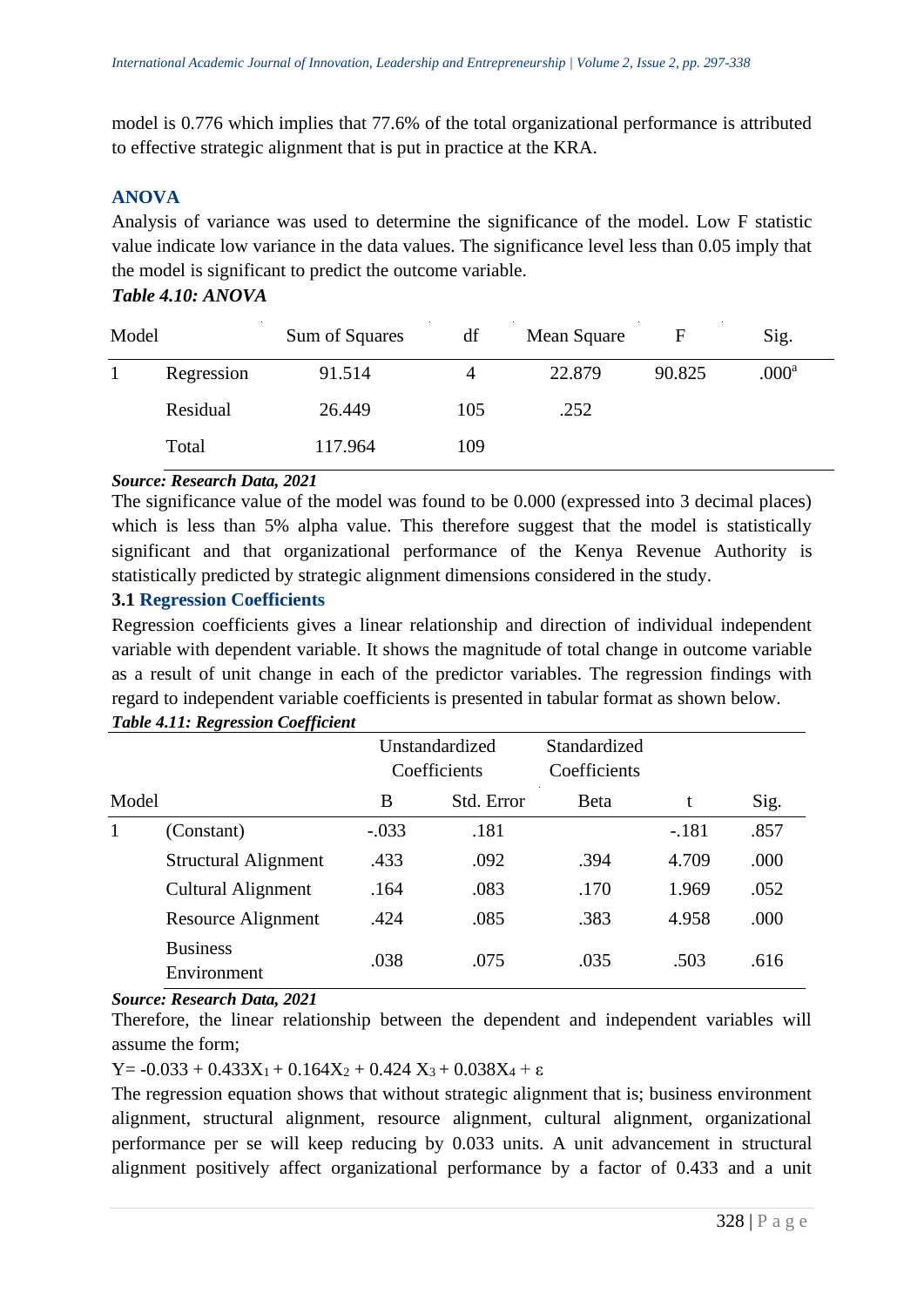advancement in cultural alignment affect organizational performance by a factor of 0.164. In addition, a unit change in resource alignment as well as business environment alignment brings a positive change to organizational performance by factors of 0.424 and 0.038 respectively. This therefore shows that there is a positive relationship between business environment alignment, structural alignment, resource alignment, cultural alignment and organizational performance at the Kenya Revenue Authority. It can also be noted from the findings that the impact of structural alignment, resource alignment, cultural alignment on organizational performance are all significant given the significance level that are less than 5% alpha value.

# **Discussion of the findings**

Strategic alignment has been argued in previous studies as a leadership aspect that enhances performance if properly and effectively implemented. In establishing the relationship between strategic alignment and organizational performance at the Kenya Revenue Authority, the study conducted an inferential statistics using linear regression technique. The study findings established that the strategic alignment dimensions considered positively influences organizational performance.

The study findings in relation to the effect of structural alignment of performance established that there is a positive and significance relationship between structural alignment as a dimension strategic alignment and organizational performance. The study further established that as a result of structural alignment within the KRA, the organization structure is used to bridge communication gap between business units and IT department. The findings support earlier stand by Hao (2012), note that the structure of an organization has more pronounced impact on performance of a company than other factors for example innovation and organizational learning.

Further, the study established that cultural alignment positively influences organizational performance. The impact was also established to be statistically significant since the significance coefficient was established to be equal to the 5% alpha value. As a result of cultural alignment in the organization, the study established that the organization as established a shared knowledge process between different business departments and IT and that entire KRA workforce have shared values that help in the strategic decision making. All these attributes when put together, the resulting effect on performance is positive and puts the organization in a better position performance-wise. These finding is in tandem with Karanja (2014) that organization cultural alignment leads to consistency of performance by increasing employee consensus and readiness to support organizational aims, reducing insecurity by clarifying roles and increasing motivation for employees

Resource alignment is a critical component of strategic alignment in an organization perspective that is service delivery oriented. The study findings discovered that resource allocation positively influences organizational performance. In addition, the impact of resource allocation and alignment on performance was found to statistically significant given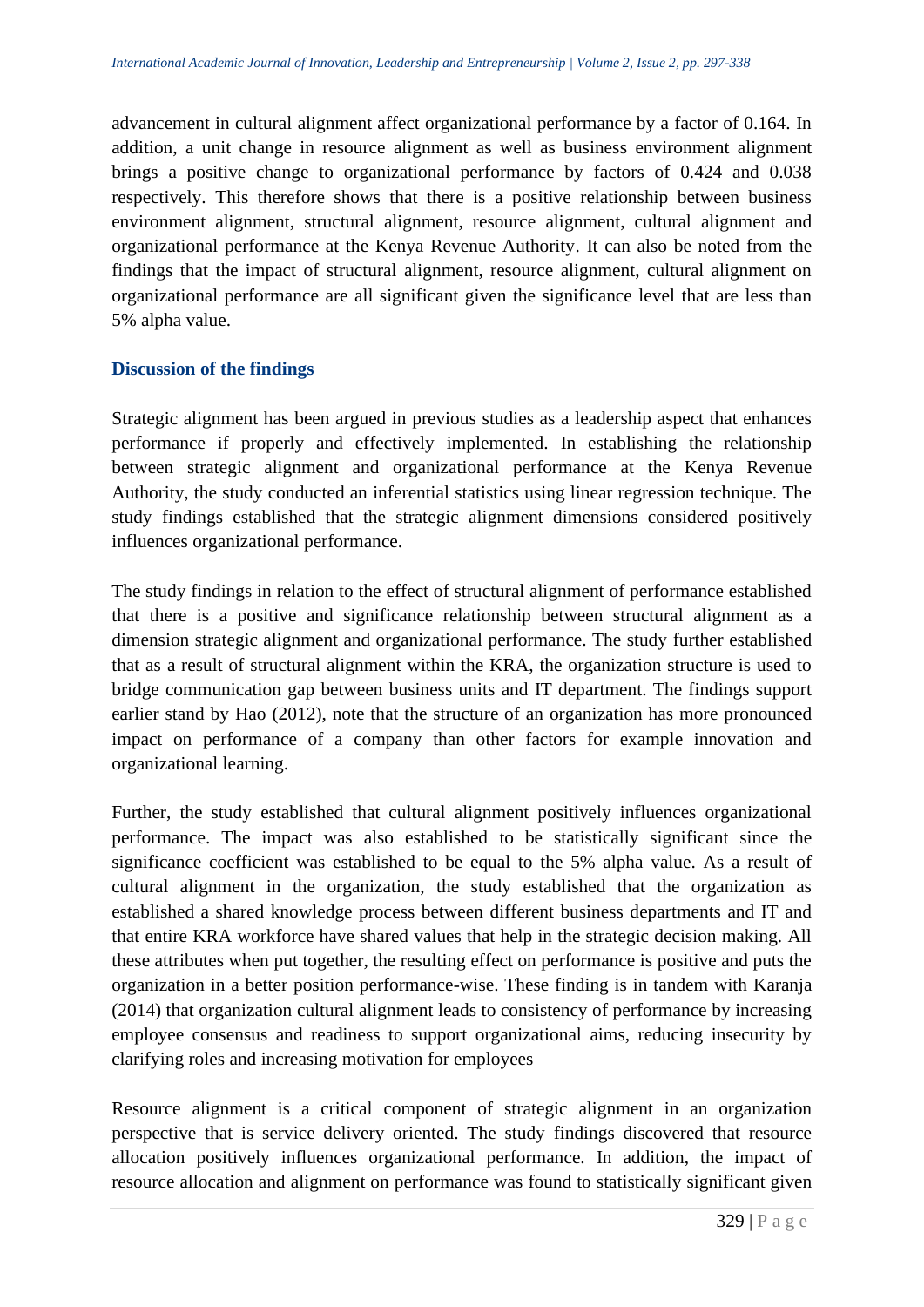the significant value (0.000) which is less than the 5% alpha coefficient. The study established that some of the positive attributes brought by effective resource alignment include alignment of technological assets to market demands that is relevant to KRA, quick exploitation of opportunities using internal resources and clear definition of target customers and assignment of necessary resources in order to meet their needs. The findings are in agreement with previous findings by Kostopoulos and Spanos (2013) that sustainable competitive advantage is the outcome of resource selection, accumulation and deployment, and is based upon the premise of firms' ability to effectively align resources appropriately.

The findings further established that business environment alignment and organizational performance are positively related. The study found that advancement in business environment alignment creates more value to the organizational performance. As one of the effective strategies realized as a result of business environment alignment, the study established that the organization's innovation process is developed in line with the prevailing business environment. As earlier opined by Reynalds and Yetton (2015) that alignment of business operating environment creates value with additional business resources and capacities.

# **CONCLUSIONS AND RECOMMENDATIONS**

#### **Introduction**

The chapter presents the summary of key findings, conclusions drawn from the findings and policy implications and recommendations. The conclusions and recommendations are drawn based on the data collected.

#### **Summary of Major Findings**

The aim of the study was to determine the effect of strategic alignment on the performance of Kenya Revenue Authority. The study incorporated four major dimensions of strategic alignment; structural alignment, cultural alignment, resource alignment and business environment alignment.

The first objective of the study was to determine the effect of structure alignment on the performance of Kenya Revenue Authority. The study findings showed that structural alignment has a positive and significant (p=0.000) effect on performance of the organization. Given the positive coefficient of 0.433, it therefore implies that advancement in structural alignment measures means there is an increase in organizational performance. The findings further established that as a result of effective structure alignment, communication gap between business units and IT department has been bridged and that decision making process to different divisions has been decentralized. These activities indicate that decision making process has been enhanced thus enhancing the rate of executing organizational tasks thus improving the level of performance.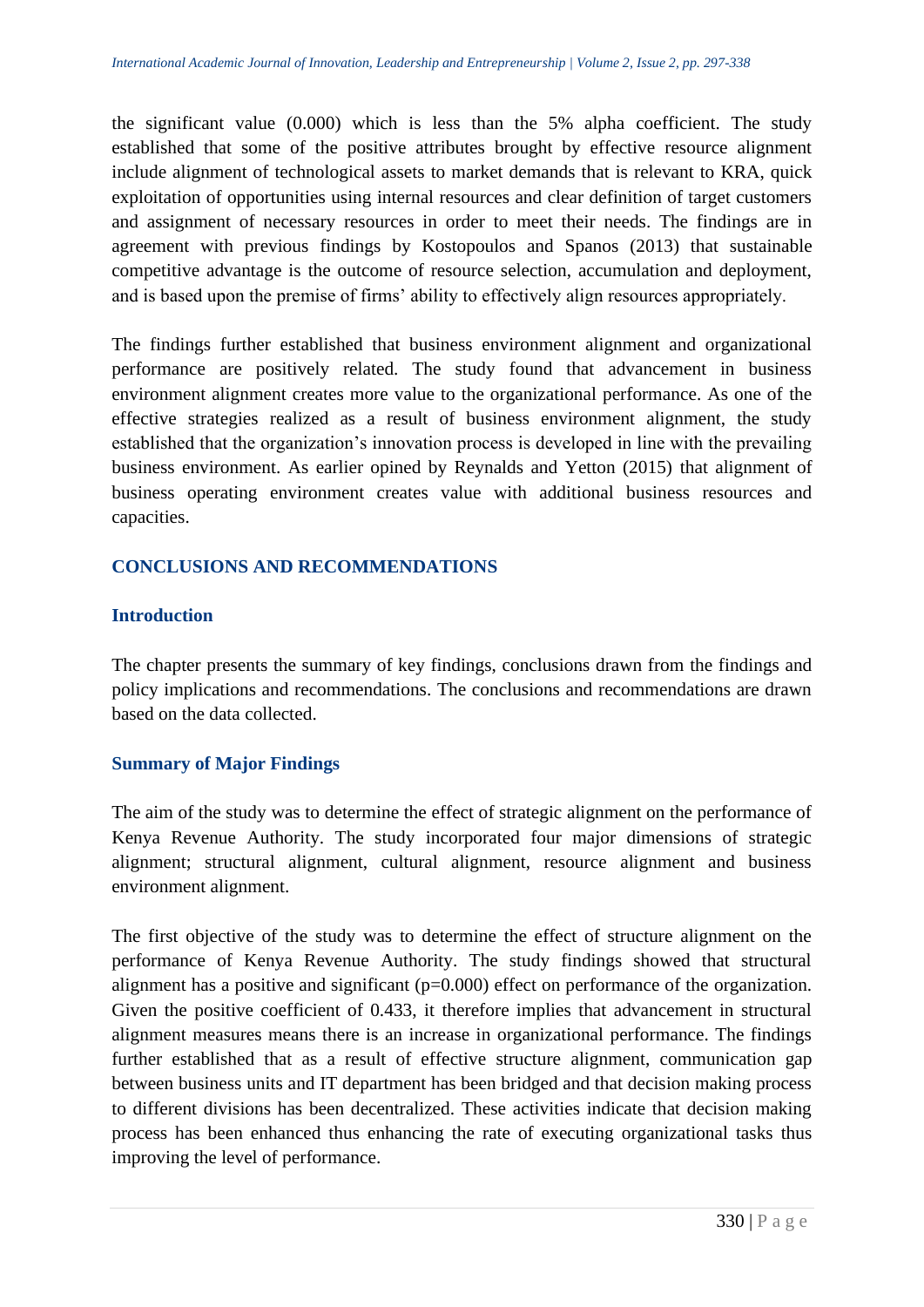The study established that cultural alignment as a dimension of strategic alignment positively affect organizational performance at the KRA. The study findings found that cultural alignment has a positive coefficient (0.164) in the regression linear relationship thus implying that additional units of cultural alignment adds value to the performance of the organization. In addition, the significance value of the variable was found to be 0.052 which is approximately 5% thus shows significant effect. Consequently, the entire KRA workforce have shared values that help in the strategic decision making thus incorporate the ideas into effective service delivery in the organization and in the long run enhance performance. Additionally, through organizational cultural alignment, employees have shared beliefs that guide the operations in the company.

The study established that resource alignment at the KRA affects organizational performance positively. The inferential statistics computed showed that resource alignment has a positive coefficient (0.424) and a linear representation of resource alignment and organizational performance shows that an increase in resource alignment strategies increases performance significantly (p=0.000). The findings also established that the organization resources are heterogeneous to be able to meet diverse market demands and that the organization outsource other services whose internal resources cannot be able to offer all in the name of improving the standard and extent of performance.

The study established that business environment alignment improves organizational performance. Although the effect was found to be insignificant  $(p=0.616)$ , the regression analysis computed revealed that with a unit increase in business environment alignment, there is an increase in organizational performance. Additionally, the study established that the organization's innovation process is developed in line with the prevailing business environment and that organization partners with employers to achieve its goals. This therefore is an implication that effective implementation of business environment strategies brings a positive effect on performance of the organization.

#### **Conclusion**

The study concluded that structural alignment leads to decision making thus enhancing collection of feedback regarding operations in the organization thus enhancing handling of various activities. The study also concluded that a relationship exists between the specialization of the labor process and the productivity of labour, which implies that the organizational structure affects the behavior of employees in the organization. Furthermore, the study concluded that an organization's performance depends largely on the organization's structure because when there is a clear structure, people perform better, tasks are divided and productivity is increased.

The study concludes that cultural alignment has also enabled the entire KRA workforce to have shared values that help in the strategic decision making. As a result of positive impact brought by cultural alignment on performance, organization leadership has been aligning all the human resources available with a view of creating a synergy. In addition, cultural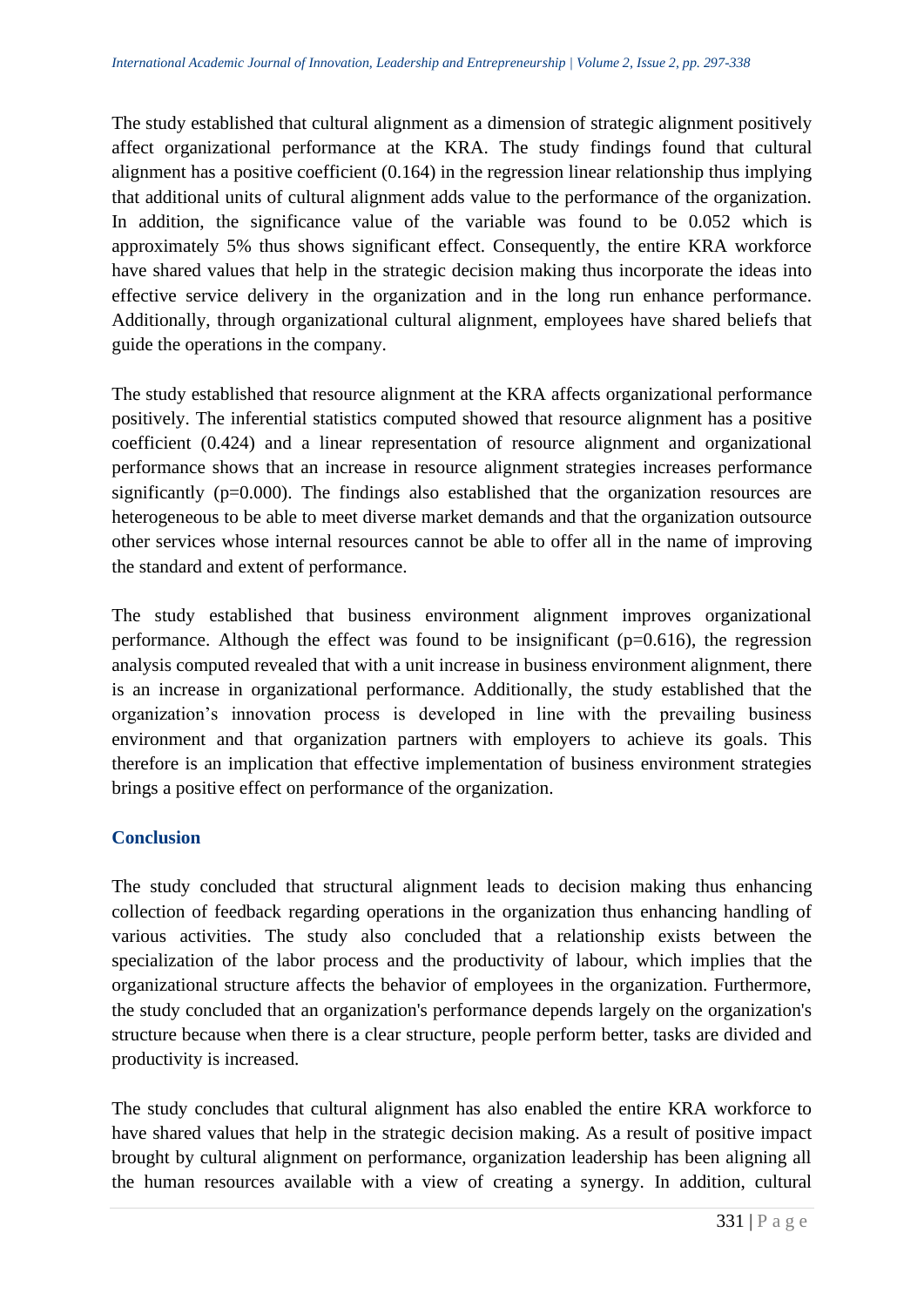alignment has enabled employees to have shared beliefs that guide operations in the company.

The study findings lead into a conclusion that resource alignment as a dimension of strategic alignment is equally important in enhancing organizational performance. The alignment is in a position to allow the organization to quickly exploit opportunities using internal resources. The study concludes that a result of business environment alignment, the organizations innovation process is developed in line with the prevailing business environment. The level of uncertainty in the market has always also been factored in the strategic process of the organization in order to enhance the business environment alignment.

# **Recommendations**

The study recommended that KRA organization structure should be flexible enough to adjust to the market demands quickly. In addition, the KRA organization structure should be aligned to bridge communication gap between business units and IT department. The study also recommended that the organization should have well defined policies and procedures that are consistently enforced throughout the organization so as to avoid failure of performance management strategies in achieving their desired goal of improving product and service quality for end-user customers. Therefore, the organization should endeavour to have a welldefined structure in place in order to achieve the set objectives.

The study recommended that the organization should show employees that they are critical of their involvement. Invite employees to share their thoughts during discussions about the culture of the organization as well as during daily operations. Make sure the actions of the management do not clash with the stated values. Align teams, programs, procedures, and so on to promote organizational culture, and inform staff that through teamwork and creativity they are encouraged to contribute to that culture. Preferably conduct regular periodic culture audits.

The study recommended that the study recommended that human resource is a key resource in any organization. As such, the motivation of the employees in an organization is essential in improving productivity hence better organizational performance. The organization should ensure that workers are well equipped to manage time in their duties by ensuring that there is a routine measure of time by workers and having a master calendar. An organization should establish a proper plan to manage its financial resource by establishing budgets, identifying funding gaps, tracking and documenting costs. The organization should maximize output by ensuring that its assets are properly catered for in terms of servicing and even patents for its intellectual property.

The study recommends that the organization should identify the persons to be involved in the environmental scanning. Create a competent team of employees and assign them relevant responsibilities. Involve the relevant stakeholders during the process of analysis the environment that the commission operates in. Let the employees work in partnership when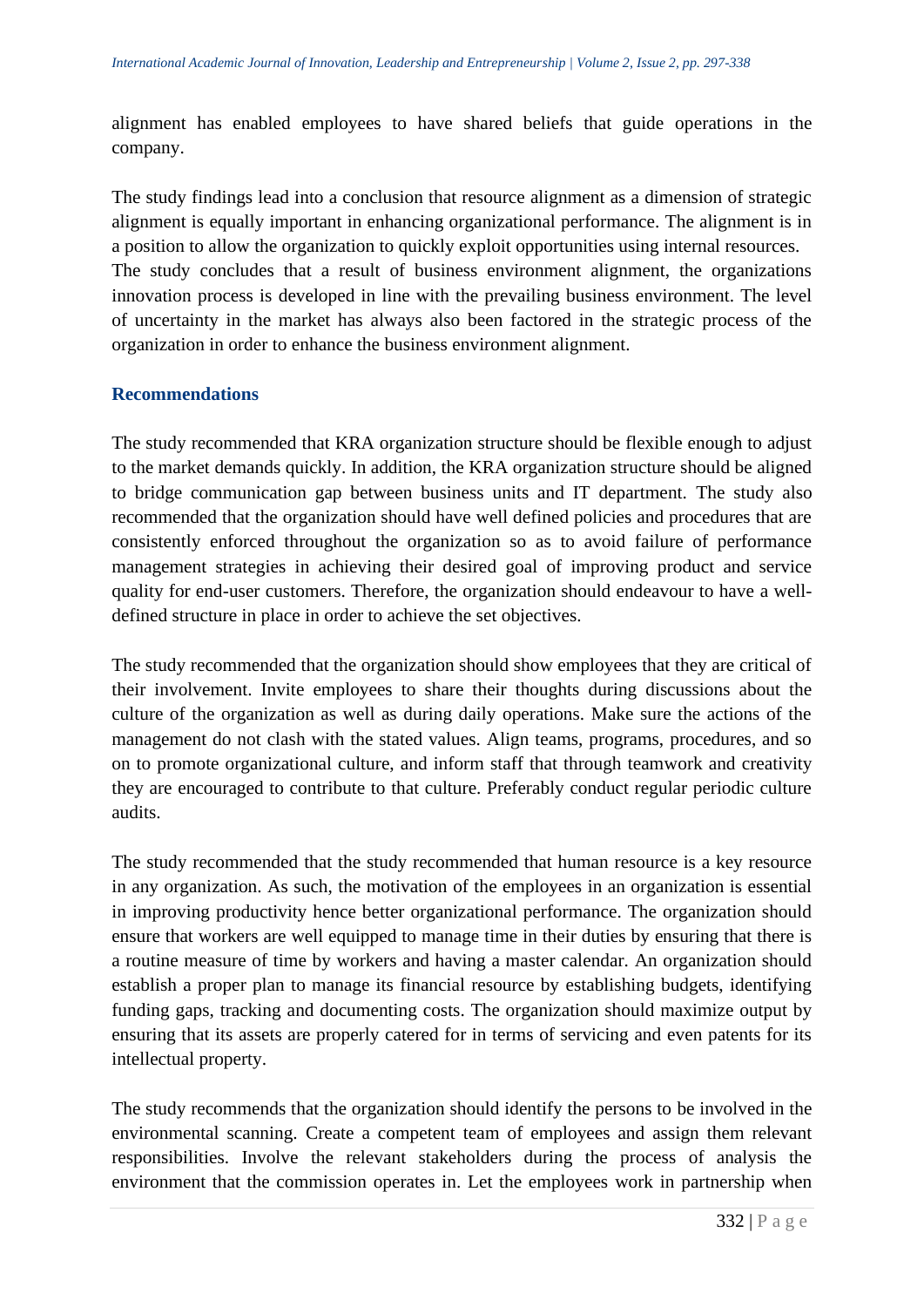focusing on direct impact on decision-making and strategic planning. Create an action plan to apply changes and measure the results. Continue to scan environment and keep an eye out for new trends that could occur.

#### **Suggestion for Further Research**

The current study examined the effect of strategic alignment on performance of KRA. The strategic alignment was measured in terms of structural alignment, cultural alignment, resource alignment and business environment alignment. Therefore, the study suggests that further studies should be done that focus on other measures of strategic alignment. In addition, the study suggests that another study should be done that focus on a different context other than KRA.

#### **REFERENCES**

- Agatha, T. (2013). *The Influence of Organizational Structure on Organizations Performance. A Case Study of Mbarara University of Science and Technology* (Master's Project, Bishop Stuart University)
- Ahmed, M., & Shafiq, S. (2014). The impact of organizational culture on organizational performance: A case study on telecom sector. *Global Journal of Management and Business Research,* 14(3), 1 -11
- Al-Khalifa, M. M. (2016). *The impact of strategic alignment on the performance of public organisations* (Doctoral dissertation, Brunel University London).
- Amaeshi, K., Adegbite, E., & Rajwani, T. (2016). Corporate social responsibility in challenging and non-enabling institutional contexts: Do institutional voids matter? *Journal of Business Ethics*, *134*(1), 135-153.
- Barney, J. (1991). Firm resources and sustained competitive advantage. *Journal of management*, *17*(1), 99-120.
- Beckmann, M., Hielscher, S., & Pies, I. (2014). Commitment strategies for sustainability: how business firms can transform trade-offs into win–win outcomes. *Business Strategy and the Environment*, *23*(1), 18-37.
- Bell, J. E., Mollenkopf, D. A., & Stolze, H. J. (2013). Natural resource scarcity and the closed‐loop supply chain: a resource‐advantage view. *International Journal of Physical Distribution & Logistics Management*.
- Bennet, A., & Bennet, D. (2004). *Organizational survival in the new world*. Routledge.
- Biggs, A. (2019). *A longitudinal evaluation of strain, work engagement, and intervention strategies to address the health of highrisk employees* (Doctoral thesis). Griffith University, Brisbane, Australia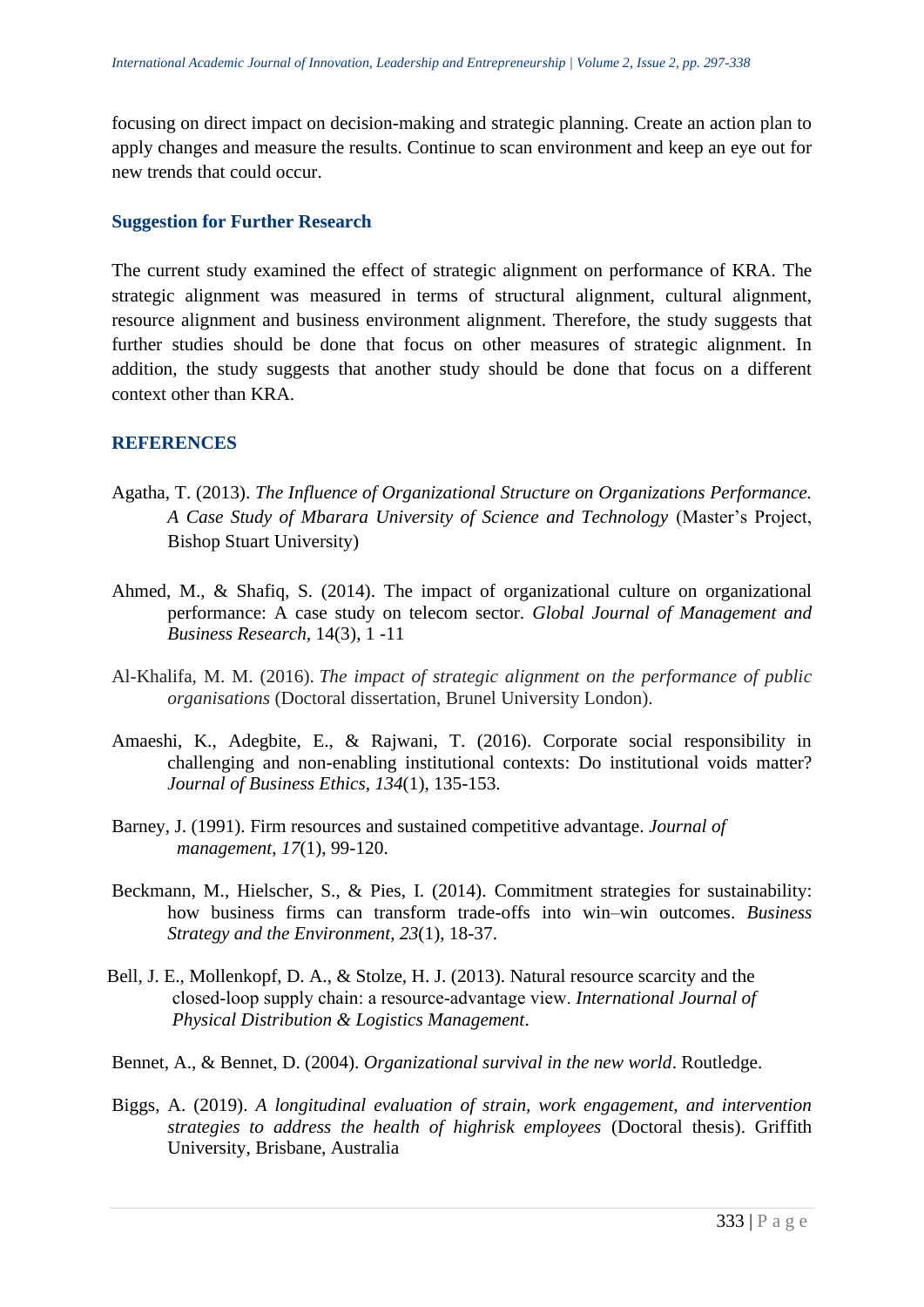- Biggs, A., Brough, P., & Barbour, J. P. (2018). Strategic alignment with organizational priorities and work engagement: A multi‐wave analysis. *Journal of Organizational Behavior*, *35*(3), 301-317.
- Bryson, J. M. (2018). *Strategic planning for public and non-profit organizations: A guide to strengthening and sustaining organizational achievement*. John Wiley & Sons. *Business, 110.* Butterworth Heinemann, 8<sup>th</sup> edition.
- Calantone, R.J. (2002) utilized four performance measurements, to be specific: market share, customer satisfaction and return on capital, and general gainfulness to quantify learning orientation and organizational performance
- Camisón, C., & Villar-López, A. (2014). Organizational innovation as an enabler of technological innovation capabilities and firm performance. *Journal of business research*, *67*(1), 2891-2902.
- Carton, R. B. (2004). *Measuring organizational performance: An exploratory study* (Doctoral dissertation, University of Georgia).
- Chan, Y. E. & Reich, B. H. (2007). IT Alignment: What Have We Learned, *Journal of Information Technology*, 22(4). 297-315.
- Chan, Y. E., Sabherwal, R., & Thatcher, J. B. (2016). Antecedents and outcomes of strategic IS alignment: an empirical investigation. *IEEE Transactions on engineering management*, *53*(1), 27-47.
- Chung, C. C., Park, H. Y., Lee, J. Y., & Kim, K. (2015). Human capital in multinational enterprises: Does strategic alignment matter? *Journal of International Business Studies*, *46*(7), 806-829.
- Effiok, S. O., Ojong, C. M., & Usang, O. U. (2012). The implication of occupational fraud and financial abuse on the performance of companies in Nigeria. *Interdisciplinary Journal of Contemporary Research in Business*, *4*(7), 516-33.
- Eisenhardt, K.M. & Martin, J.A. (2000). Dynamic capabilities: what are they, *Strategic Management Journal*, 21 (10/11), 1105-1121.
- El-Masri, M., Orozco, J., Tarhini, A., & Tarhini, T. (2015, July). The Impact of IS-Business Alignment Practices on Organizational Choice of IS-Business Alignment Strategies. In *PACIS* (215)
- Galliers, R. D., and Leidner, Dorothy E., (2011), "Strategic Information Management: Challenges and Strategies in Managing Information Systems", Elservier Butterworth Heinemann, 8<sup>th</sup> edition.
- Gerow, J. E., Thatcher, J. B., & Grover, V. (2015). Six types of IT-business strategic alignment: an investigation of the constructs and their measurement. *European Journal of Information Systems*, *24*(5), 465-491.
- Gill, J., & Johnson, P. (2002). *Research methods for managers*. Sage.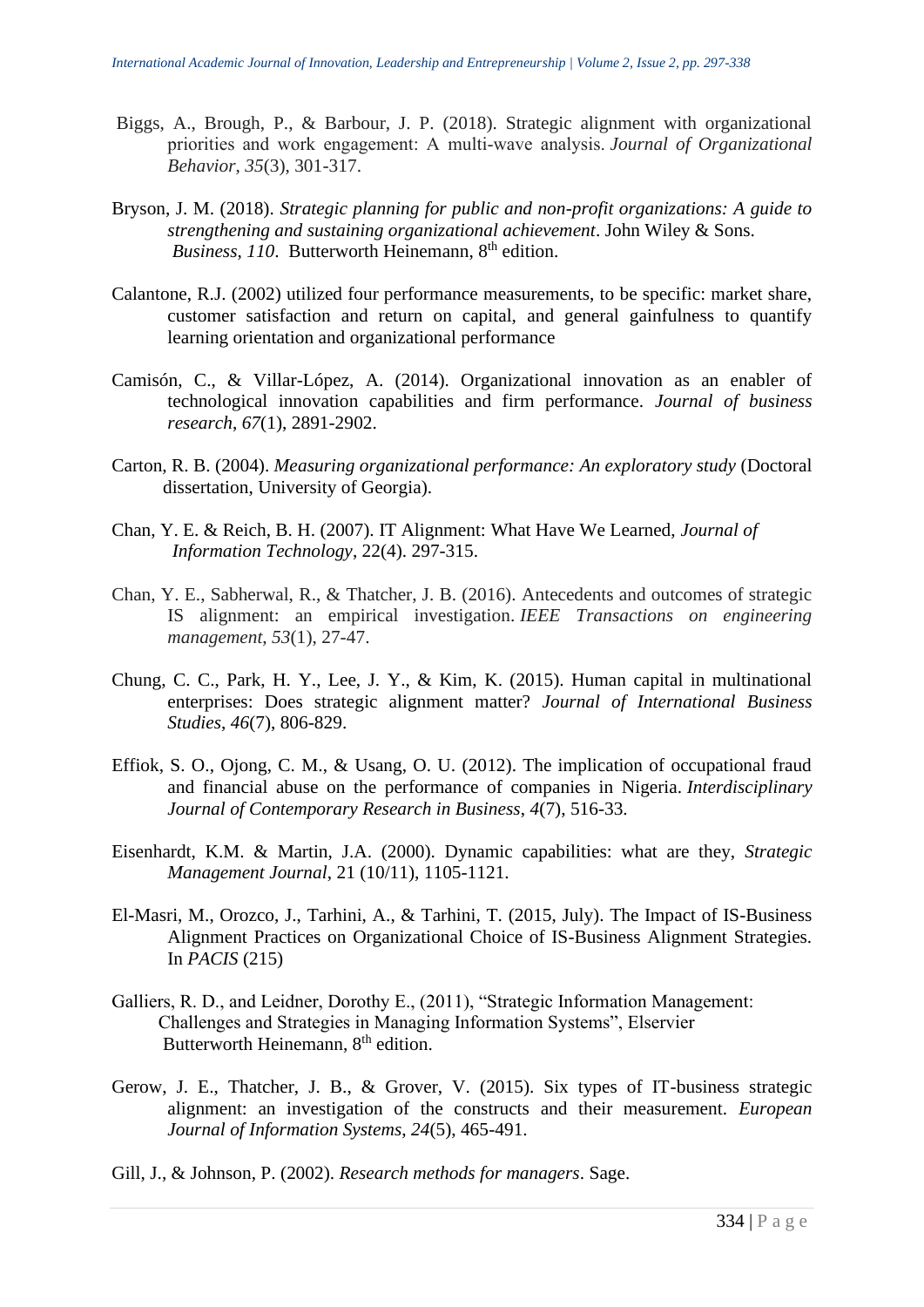- Hao, Q., Kasper, H., & Muehlbacher, J. (2012). How does organizational structure influence performance through learning and innovation in Austria and China. *Chinese Management Studies*.
- Henderson J. C. and Venkatraman N. (2003) *Strategic Alignment: A Model for Organizational Transforming via Information Technology*, Oxford University Press, New York. 202-220.
- Hunt, S. D. (1997). Resource-advantage theory: an evolutionary theory of competitive firm behaviour? *Journal of Economic Issues*, *31*(1), 59-78.
- Ilmudeen, A., Bao, Y., & Alharbi, I. M. (2019). How does business-IT strategic alignment dimension impact on organizational performance measures. *Journal of Enterprise Information Management*, 3(1), 92-101.
- Iman, N., & Hartono, J. (2015). Strategic alignment impacts on organizational performance in Indonesian banking industry. *Gadjah Mada International Journal of Business*, *9*(2), 253-272.
- Kaplan, R.S., & Norton, D. P. (1992). The Balanced Scorecard: Measures that Drive Performance. Harvard Business Review, 71- 79.
- Kennerley, M., & Neely, A. (2018). Measuring performance in a changing business Environment. *International journal of operations & production management*, 5(1),  $63 - 77.$
- Kim, W. C., & Mauborgne, R. (2019). How strategy shapes structure. *Harvard business review*, *87*(9), 72-80.
- Koontz, H., O'Donnell, C. & H. Weihrich (2010) *Essentials of Management*, New York: McGraw-Hill Education.
- Kor, Y. Y., & Mesko, A. (2013). Dynamic managerial capabilities: Configuration and orchestration of top executives' capabilities and the firm's dominant logic. *Strategic Management Journal*, *34*(2), 233-244.
- Koskei, I. J. (2016). *Strategic alignment and information technology on the performance of east African Portland cement company ltd in Kenya* (Doctoral dissertation, University of Nairobi).
- Kostopoulos, K. C., Spanos, Y. E., & Prastacos, G. P. (2002, May). The resource-based view of the firm and innovation: identification of critical linkages. In *The 2nd European Academy of Management Conference* (pp. 1-19). Stockholm, Sweden: EURAM.

Kothari C.R. (2008) Encyclopaedia of survey research methods: Research Methodology Methods and Techniques  $(2<sup>nd</sup>$  ed, revised)

Kuyea, L. O. & Sulaimon, A. (2019). Employee involvement in decision making and firm's performance in the manufacturing sector in Nigeria. *Serbian Journal of Management,*  $6(1)$ . 23 – 34.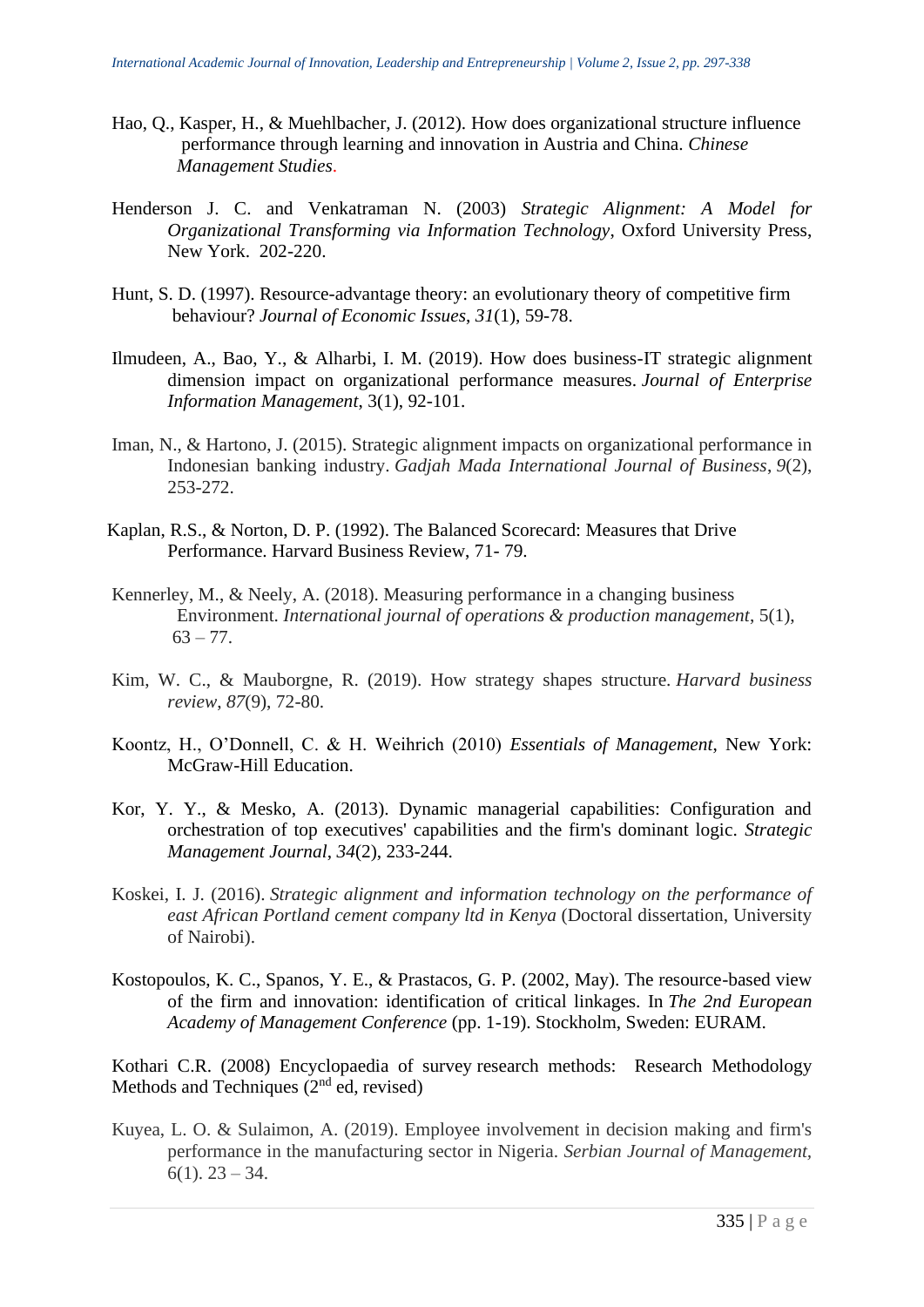- Lahiri, N., & Narayanan, S. (2013). Vertical integration, innovation, and alliance portfolio size: Implications for firm performance. *Strategic Management Journal*, *34*(9), 1042- 1064.
- Latifi, M., & Shooshtarian, Z. (2014). The effects of organizational structure on organizational trust and effectiveness. *Polish Journal of Management Studies*, 10(2),  $73 - 84.$
- Lee, S. M., Kim, K., Paulson, P., & Park, H. (2008). Developing a socio‐technical framework for business‐IT alignment. *Industrial Management & Data Systems*. (108:9), 1167- 1181.
- Lin, H. F., Su, J. Q., & Higgins, A. (2016). How dynamic capabilities affect adoption of management innovations. *Journal of Business Research*, *69*(2), 862-876.
- Lu, Y., & K.(Ram) Ramamurthy. (2011). Understanding the link between information technology capability and organizational agility: An empirical examination. *MIS quarterly*, 931-954.
- Lumineau, F., & Malhotra, D. (2020). Shadow of the contract: How contract structure shapes interfirm dispute resolution. *Strategic Management Journal*, *32*(5), 532-555.
- Lumpkin, G. T., & Dess, G. G. (2001). Linking two dimensions of entrepreneurial orientation to firm performance: The moderating role of environment and industry life cycle. *Journal of business venturing*, *16*(5), 429-451.
- Manyasi, J. M. (2017). *The effect of strategic alignment as a source of performance at Kenya Revenue Authority* (Doctoral dissertation).
- McCarthy, J. D., & Zald, M. N. (2014). Resource mobilization and social movements: A partial theory. *American journal of sociology,* 82(6), 1212-1241.
- Mehrabi, J., Soltani, I., Alemzadeh, M., & Jadidi, M. (2013). Explaining the relationship between organizational structure and dimensions of learning organizations (Case study: Education Organization in Boroojerd County and the Related Departments). *International Journal of Academic Research in Business and Social Sciences*, *3*(4), 116 – 123 .
- Mensah, A. (2013). Strategic resources and performance of rural SMEs. *International journal of business and social research*, *3*(4), 106-119.
- Moullin, M. (2007), Linking performance measurement and organisational excellence", *International Journal of Health Care Quality Assurance*, 20 (3), 181-3.
- Musundi, R. T. (2015). *Influence of resource mobilization strategies on performance of total war against aids youth projects in Turbo sub-county, Kenya* (Doctoral dissertation, University of Nairobi).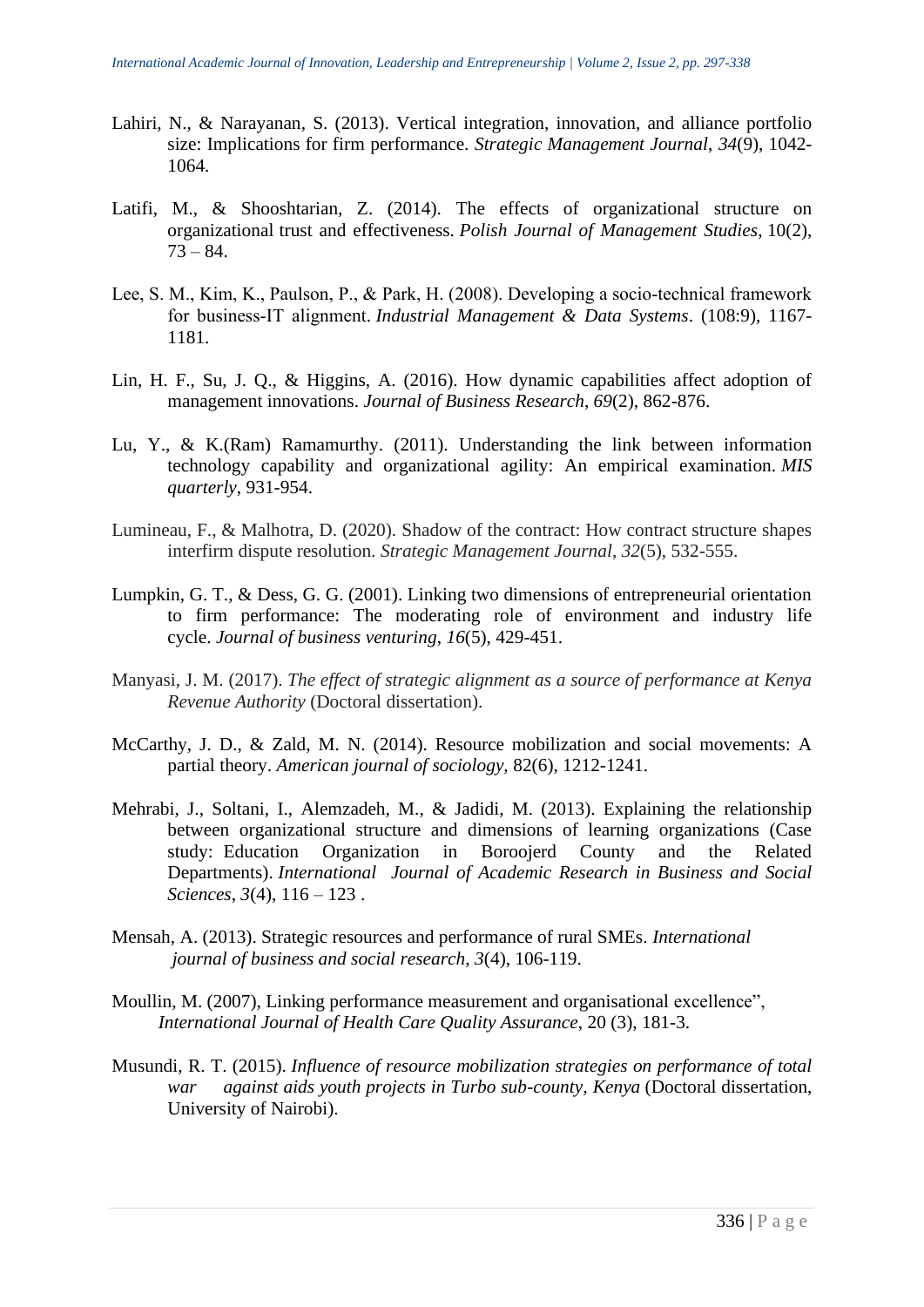- Ng'ang'a, W. L. Waiganjo, W. E., & Njeru, W. A. (2017). Influence of Organizational Resource mobilization on Organizational Performance in Tourism. *International Journal of Business and Commerce,* Government Agencies in Kenya. 6(4), 1 – 17.
- Nikpour, A. (2017). The impact of organizational culture on organizational performance: The mediating role of employee's organizational commitment. *International Journal of Organizational Leadership*, 6(1), 65 – 72.
- Okeyo, W. O., Gathungu, J., & Peter, K. O. (2016). Entrepreneurial orientation, business development services, Business environment, and performance: A critical literature review. *European Scientific Journal October 2016*, *12*(28)
- Oliver, J. J. (2015). Dynamic capabilities and adaptive advantage in UK media, *Journal of Business Research*, 2(1), 62-76
- Onono, E. O. (2018). *The impact of organizational structure on performance at General Electric Africa* (Doctoral dissertation, United States International University-Africa).
- Pawirosumarto, S., Setyadi, A., & Khumaedi, E. (2017). The influence of organizational culture on the performance of employees at University of Mercu Buana. *International Journal of Law and Management*, 59(6), 950 – 963
- Peng, M.W. & Zhou, J.Q. (2012): How networks strategies and institutional transitions evolve in Asia, in: *Asia Pacific Journal of Management*, 22, 4, 321-336.
- Porter, M. E., & Kramer, M. R. (2019). Creating shared value. In *Managing Sustainable Business* (323-346). Springer, Dordrecht Publications
- Rastogi, P. N. (2000). Knowledge management and intellectual capital–the new virtuous reality of competiveness. *Human systems management*, *19*(1), 39-48.
- Ravasi, D. and Phillips, N. (2011) Strategies of Alignment: Organizational Identity Management and Strategic Change at Bang & Olufsen, *Strategic Organization* 9 (2): 103–135.
- Saffold, G. S. (2019). Culture traits, strength, and organizational performance: Moving beyond "strong" culture. *Academy of management review*, *13*(4), 546-558
- Schein, E. H. (2016). Organizational culture. *American Psychologist,* 43 (2), 109-119
- Scott, W. R. (2004). *Institutions and Organizations*, Thousand Oaks, California, Sage Publications
- Sekaran, U., & Bougie, R. (2010). Research Design. *JW Ltd, Research Methods for Business*, *110*.
- Sheppeck, M. A., & Militello, J. (2019). Strategic HR configurations and organizational performance. *Human Resource Management Journal*, *39*(1), 5-16.